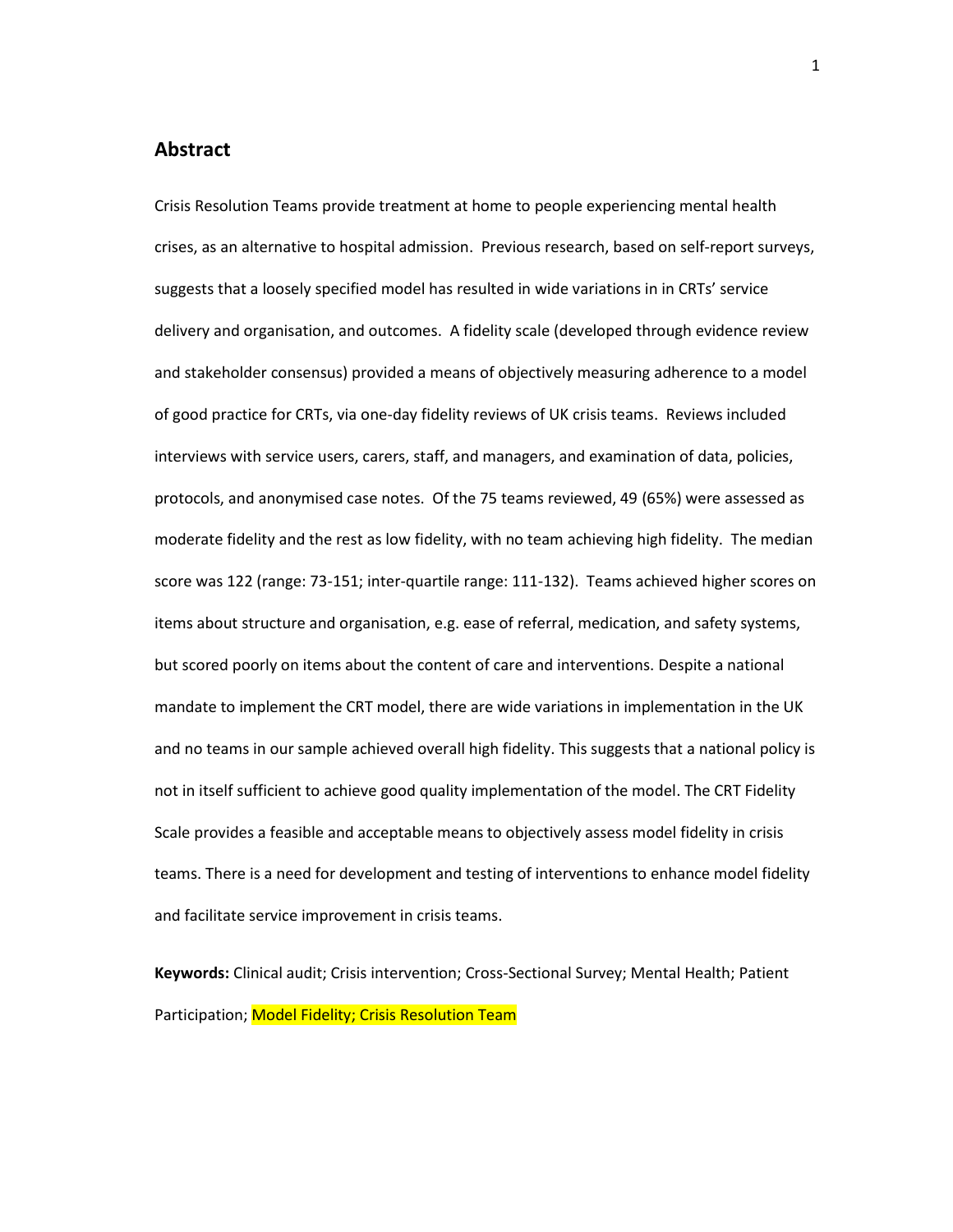## **Introduction**

The NHS Plan 2000 (DoH, 2000), a policy initiative of unusual prescriptiveness regarding service configurations nationally, mandated the development of Crisis Resolution Teams (CRTs) throughout England. The aim was to provide short-term, intensive home treatment to people experiencing a mental health crisis, in order to avert hospital admission wherever possible, or to support people to return home as promptly as possible following an acute admission (Johnson & Thornicroft, 2008). The CRT model was not highly specified, but the Department of Health guidelines (Department of Health, 2001) advised that CRTs should provide an easy access, rapid response, 24-hour service, be multi-disciplinary and be able to provide medical, psychological, and social interventions. In addition, they should help to facilitate prompt discharge from acute wards, and support relapse prevention planning. The guidelines outline that the teams should "gatekeep", that is, assess all patients before admission to acute wards and considering home treatment as an alternative to admission wherever possible (DoH, 2001). The aim of these mandated services and national guidelines was to eliminate unwarranted variations in practice regarding community crisis care. A randomised controlled trial (Johnson et al., 2007) suggested that, well-implemented, CRTs could achieve substantial reductions in admissions, and the model has been introduced in a number of other countries (Johnson, 2013).

Previous national surveys of CRT practice have found wide variation in their CRTs' resourcing, organisation, and service delivery: an early national survey (Onyett et al., 2006) found that around 40% of teams considered themselves to be fully implementing the CRT model. More recent national surveys conducted in 2012 and 2016 (Lloyd-Evans et al., 2017; Lloyd-Evans et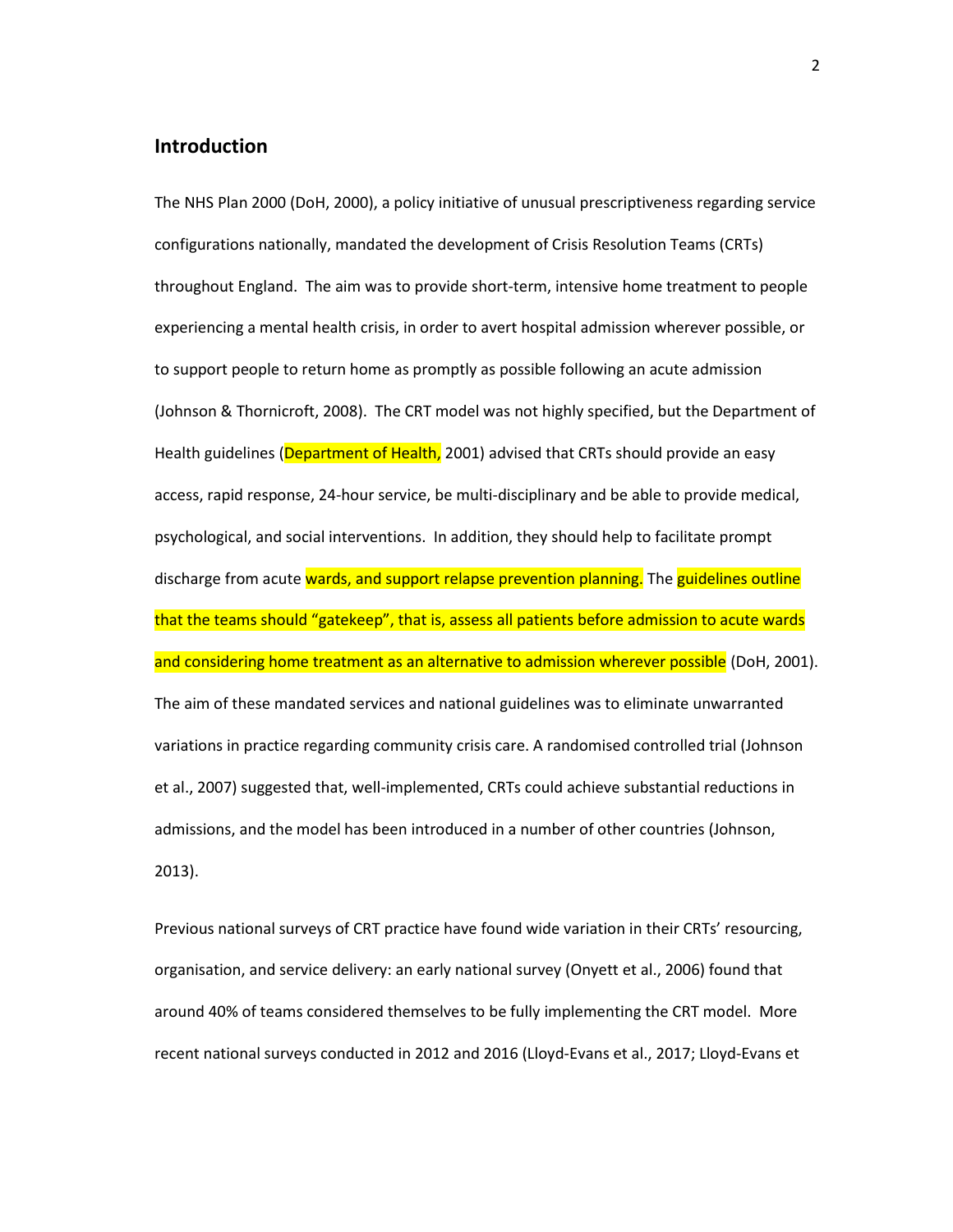al., 2018) found that very few teams were fully adhering to the implementation guidelines for CRTs (DoH, 2001) which followed the national requirement to introduce them. These surveys, however, relied on CRT managers' self-reported data and were not rooted in a robust and theoretically-driven model of good practice, or in a well-developed method for measuring adherence to this. For example, these surveys provide no information from service users, carers, or other mental health teams with which to corroborate CRT teams' self-report, and to report their experiences of using or working with CRTs.

We have previously published details of the development and psychometric testing of a fidelity scale for CRTs (Lloyd-Evans et al., 2016a), designed to measure adherence to good practice. The CRT Fidelity Scale specifies a 1-day review process to assess fidelity across 39 items, assessing 4 service domains: referrals and access, content and delivery of care, staffing and team procedures, and timing and location of care. Each of the 39 items is scored on a 5 point scale, with 5 indicating high fidelity. Fidelity items and scoring criteria were based on best available quantitative and qualitative evidence, and covered aspects identified as most relevant to CRT service quality by stakeholders (Morant et al., 2017; Wheeler, 2015). The items covered issues such as: accessibility; rapid responses; staff continuity; involvement of family or other carers; range and choice of treatments; providing treatment at home; and continuity with other services.

The current paper reports results from a national survey of model fidelity in 75 UK CRTs, using the CRT Fidelity Scale. In this paper we investigate: what are the consequences of a nationwide directive to implement a specific model, and how far does such a directive result in a consistently implemented service model that conforms well to consensus on good practice?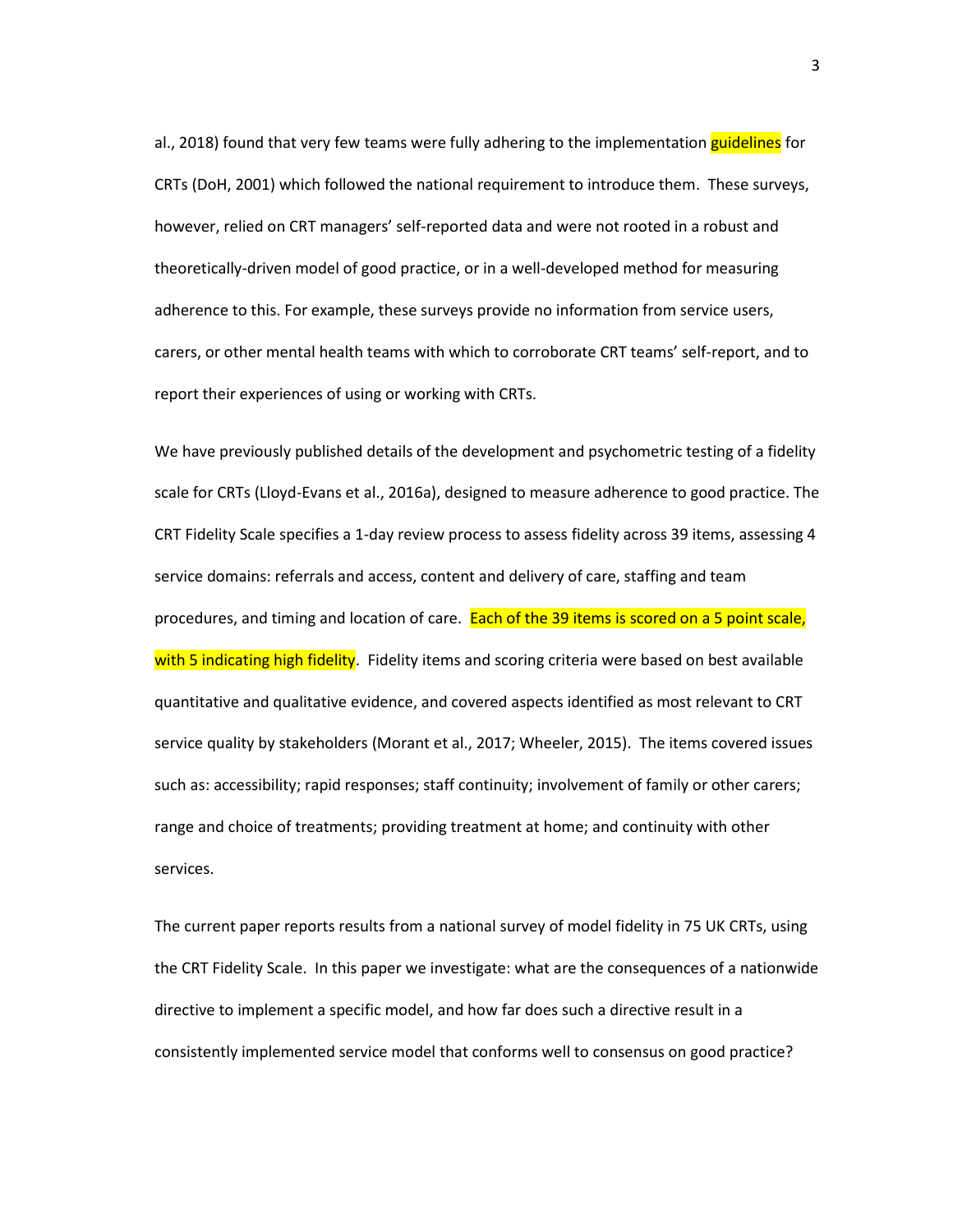Understanding what happens following such a nationwide mandate is of particular interest given the almost uniquely prescriptive nature of guidance to adopt specific mental health service models nationwide (Ham, 2009). The previous and current national policies around crisis care (DoH, 2001; DoH, 2014; DoH, 2016) indicate the desire at the policy level for such services, but there is a lack of robust evidence about the extent to which these policies have been implemented. The primary aim of this project was to describe variations in CRT fidelity to a model of best practice. The secondary aim was to assess the extent to which key aspects of national policy guidance have been implemented, and, by comparison with previous surveys, to consider change over time in CRT implementation.

# **Methods**

#### **Setting**

Forty-seven of the 65 National Health Service (NHS) Mental Health Trusts were approached regarding their CRTs' participation in the survey. Purposive sampling was used, and CRTs were selected to include urban and rural settings, and to cover England, Scotland, and Wales. CRTs have only been implemented nationally in England, with over 200 having been set up (Lloyd-Evans et al., 2017), and only a few elsewhere in the UK. It should be noted that the Scottish government outlined different guidance for CRTs than those in England and Wales (NHS Scotland, 2006). Teams were recruited from August 2013 to March 2014.

#### **Measures**

The CRT Fidelity Scale (Lloyd-Evans et al., 2016a) assesses teams' adherence to a model of best practice for CRTs. The psychometric properties of this measure, and the fidelity review process, are fully described in a previous paper (Lloyd-Evans et al., 2016a). The scale consists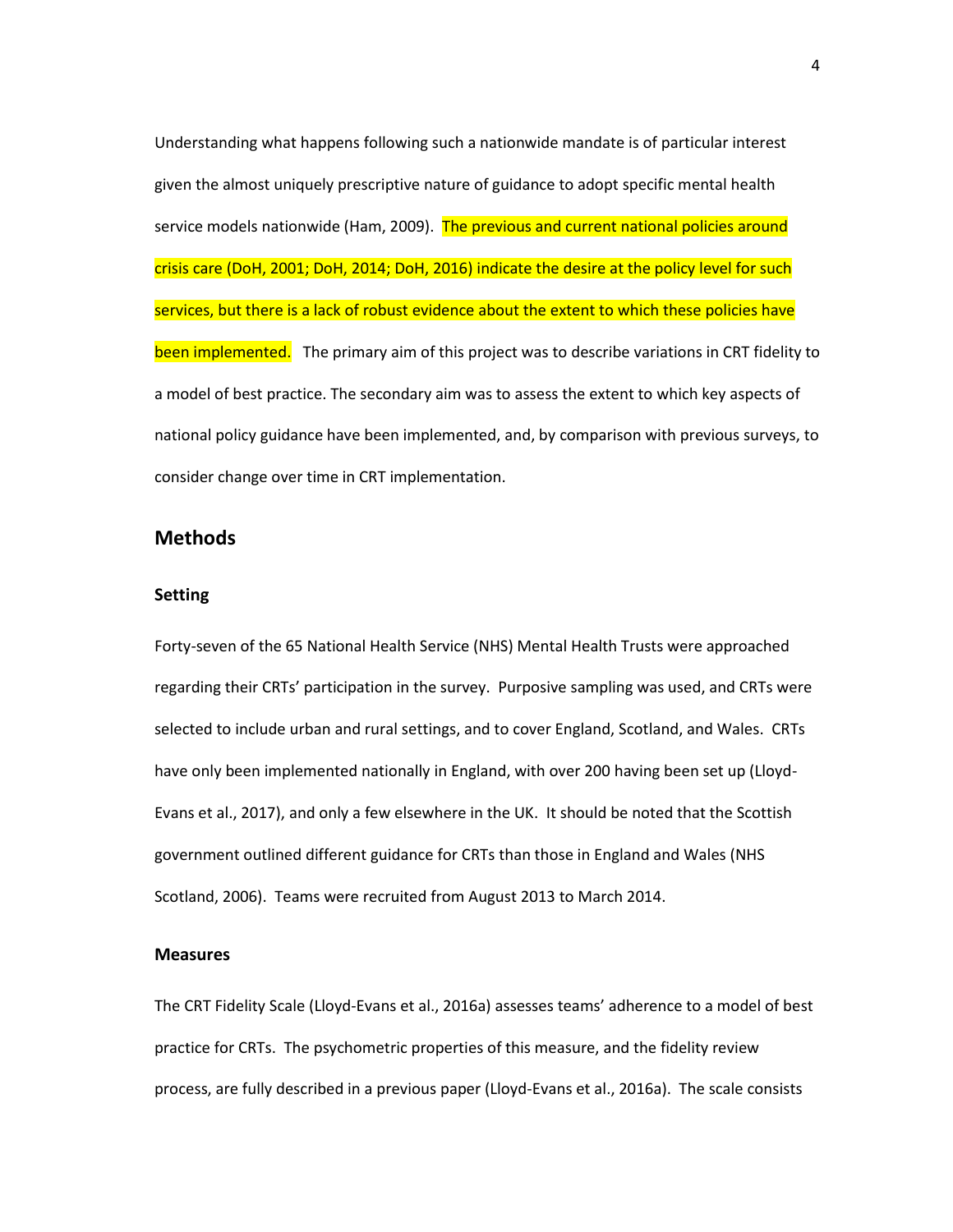of 39 items, with each item scored out of 5, giving a scoring range of 39-195. As well as a total score, four subscale scores can be derived from the measure: referrals and access (items 1-10); content and delivery of care (items 11-26); staffing and team procedures (items 27-36); and location and timing of help (items 37-39). Scoring is completed by a team of three reviewers (for the purposes of this survey, the teams included one clinician, one service user or carer, and one researcher), following a one-day audit of services. The measure has demonstrated acceptable inter-rater reliability in testing with vignettes (correlation between individual ratings = 0.65 (95%CI 0.54-0.76); intra-class correlation between averaged ratings across raters= 0.97 (95%CI 0.95-0.98); Lloyd-Evans et al. 2016a). A total score of 39-116 is considered poor fidelity to the model, a total score of 117-155 is considered moderate fidelity to the model, and a score of 156-195 is considered good fidelity to the model.

#### **Procedures**

The chair of the London–Camden & Kings Cross Research Ethics Committee confirmed that the survey met the criteria for work they consider to be audit (examining how standard care is delivered, rather than testing changes in care: HRA, 2016), and thus did not require approval from a Research Ethics Committee. Participating NHS Trusts' procedures for registering and approving fidelity reviews as audit were followed.

A full description of the fidelity review process is reported elsewhere (Lloyd-Evans et al., 2016a). In brief, CRT managers were contacted regarding participation and provided with information about what would be needed for the review. Participating teams prepared data before the review day, including anonymised case notes, policies and protocols, and routine data monitoring documents. On the review day interviews were conducted with: the CRT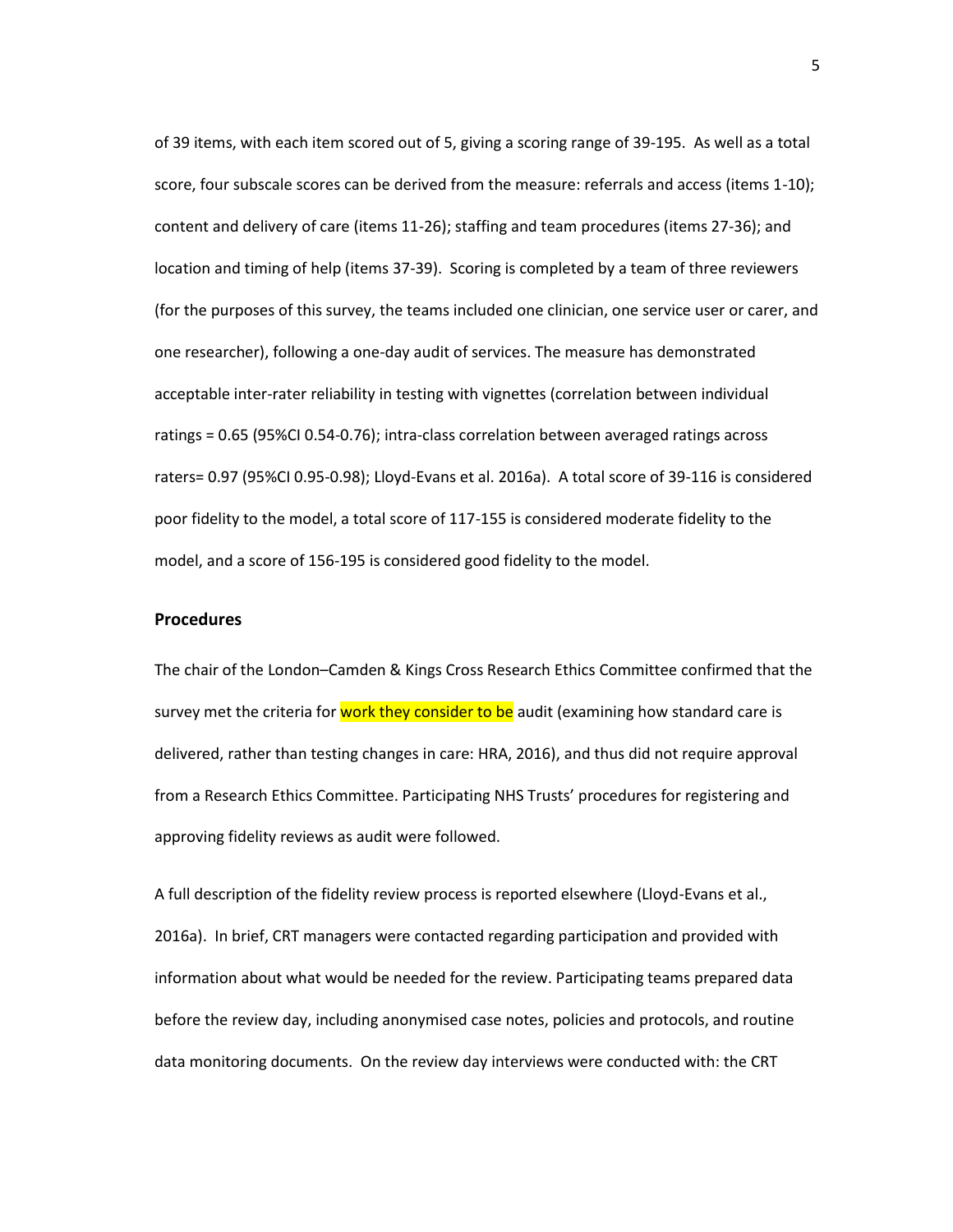manager; a group of CRT staff; six service users discharged in the past three months, and six carers/family members; and other service managers (e.g. of an inpatient ward, Emergency Department liaison team, Community Mental Health Team, or equivalent, i.e. teams which referred to and liaised with the CRT).

Each review was conducted by a team of three reviewers, which always included: i) a service user or carer, drawn from the Crisis Resolution Team Optimisation and Relapse Prevention (CORE) service user/carer working group or from those CORE team staff who had used mental health services themselves or been a carer for someone who has used services; ii) a clinician, drawn from the NHS trusts involved in the study or the clinicians involved in the research team; and iii) a researcher from the CORE study research team (one of the study leads or research assistants). No reviewers ever assessed a CRT team with which they were personally connected, for example, one in which they had worked or one they had used.

After the review the reviewers complied a written report with the rating for each scale item, which was sent to the CRT manager to check for factual inaccuracies before being finalised by the research team. All data collected during the review were stored in locked filing cabinets at UCL, and electronic reports kept on secure UCL servers. No service user or carer contact details or case notes were removed from CRT premises.

#### **Analysis**

Results from the 75-team fidelity survey were summarised using descriptive statistics. The most frequently high- and low-scoring CRT Fidelity Scale items were identified and variations in patterns of fidelity among teams identified. To address the question regarding policy implementation, items were identified that mapped directly onto guidance from the UK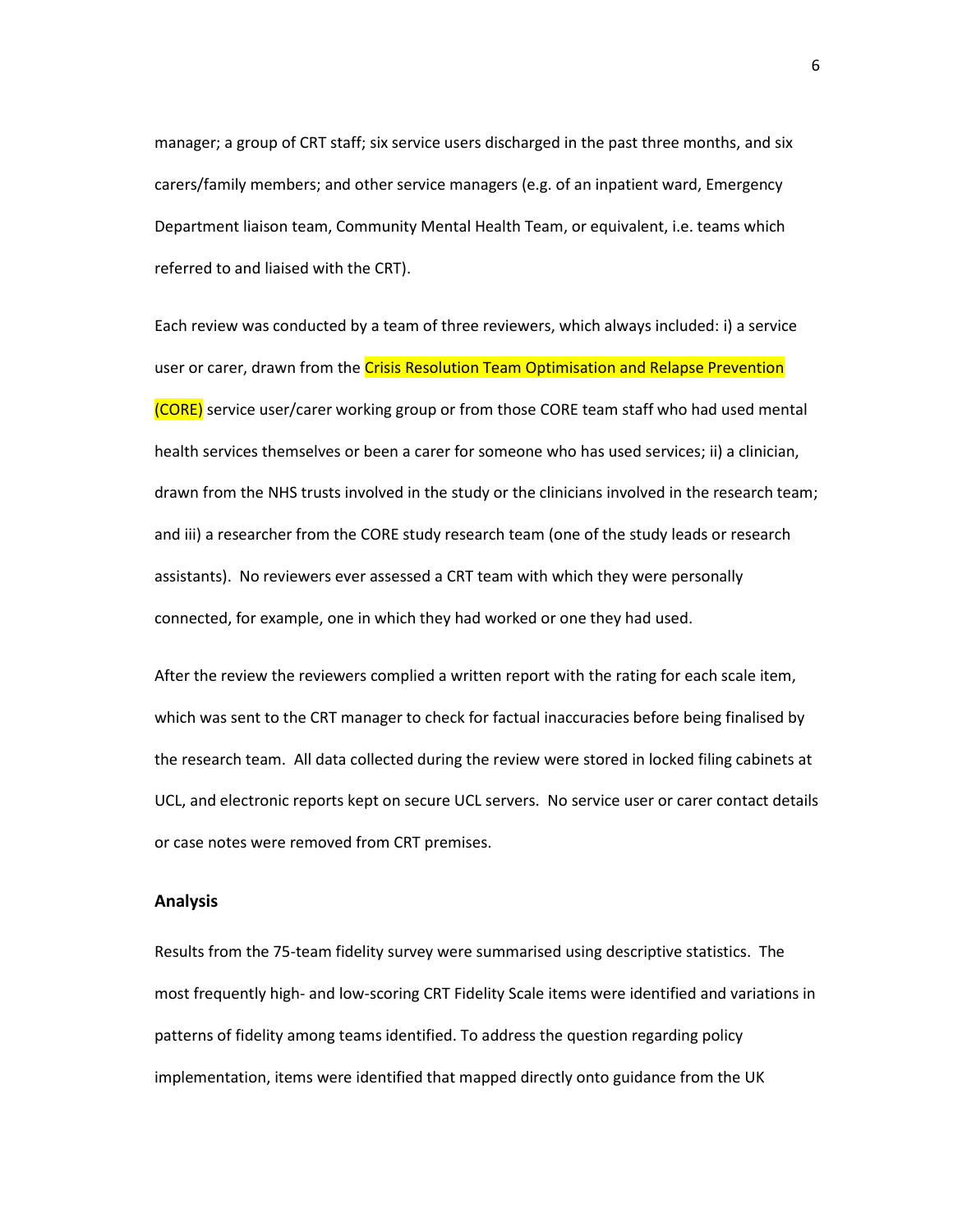government's 2001 CRT policy guidance for implementation which accompanied the national mandate for CRTs (DoH, 2001): the number of teams adhering to these items fully or partially was reported. While the three previous national CRT surveys are limited by using only selfreport data, they were robustly conducted pieces of work (high response rates and comprehensive questionnaires) and the results from each are at least indicative of CRT practice at the time. As such, it was considered valuable to compare the results, where comparable items were assessed, to data from the current study. The guidelines from the CRT policy implementation document (DoH, 2001) are provided in Appendix 1, with the relevant fidelity criterion and survey questions from the current and previous CRT surveys.

# **Results**

Forty-seven NHS Trusts were approached, which included 149 CRTs. Of these, 75 CRTs took part in the survey, from 27 Trusts. Twenty Trusts either declined (n=5) or did not respond to invitations to participate (n=15). Those that declined cited pressure of work on their teams and reorganisation of services as reasons for non-participation. The study sample of 75 teams comprised 70 teams in England, 1 team in Scotland, and 4 teams in Wales.

In the 75 teams surveyed, the total fidelity scores ranged from 73 to 151, with the mean score being 121.33 (standard deviation, 14.75), which is just above the dividing line between low and moderate fidelity of 117 (i.e. a mean score of 3 per item). The median survey score for each item and the number of teams achieving each score for each item are reported in Appendix 2. The maximum range of scores (1–5) was obtained for 33 items (with the remaining items obtaining scores of 1-4 or 2-5), showing that for each item there were some teams achieving high fidelity, and some achieving low fidelity. There were 26 teams that demonstrated low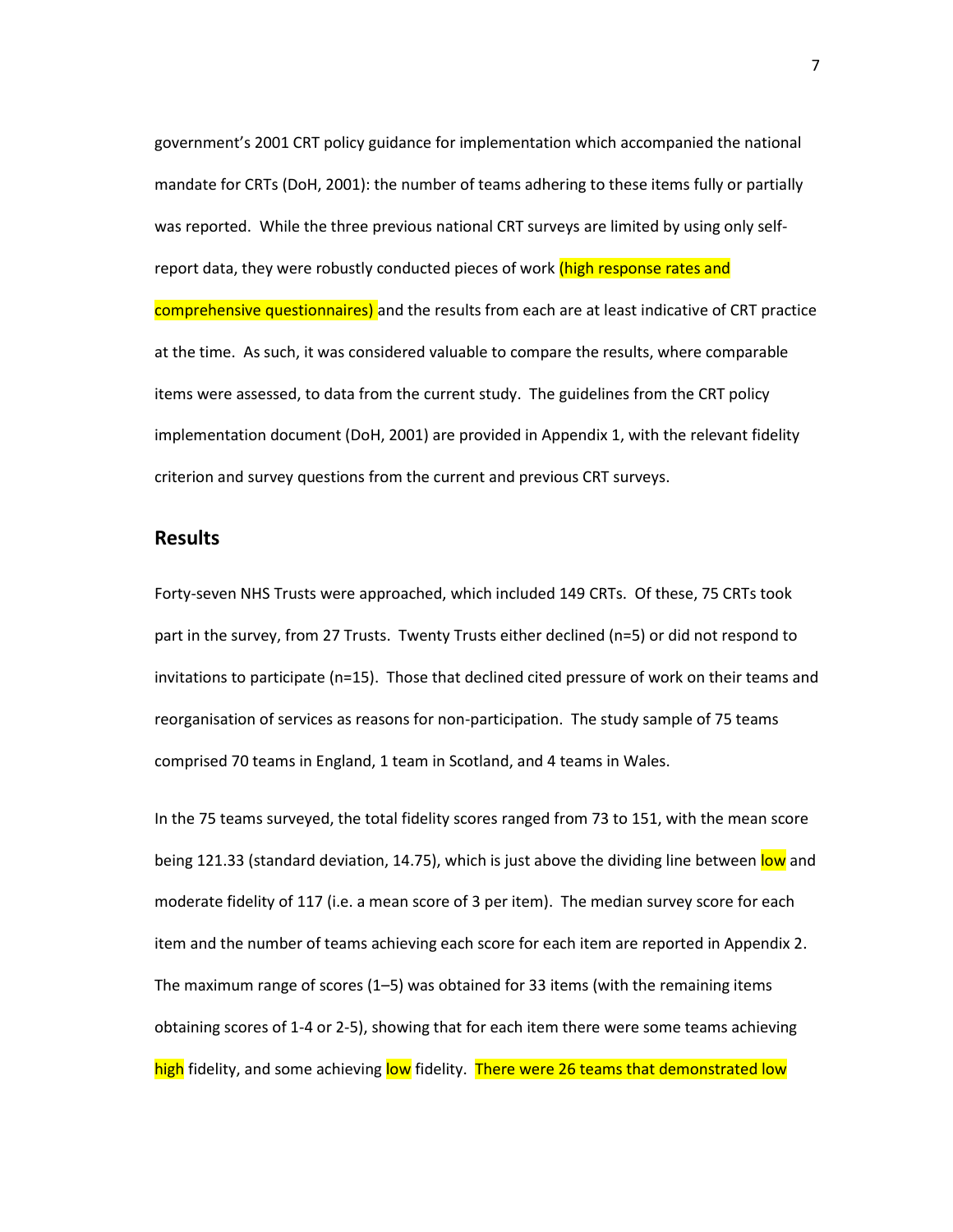fidelity (a total score of 116 or below), with the remaining 49 teams demonstrating moderate fidelity (a total score of 117-155), and no teams demonstrating high fidelity (a total score of 156 or above).

The mean item score and the corresponding standard deviation for each subscale are reported in Table 1. The mean item score for the first and third subscales (referrals and access, and staffing and team procedures) indicated moderate fidelity; the mean score for the second and fourth subscales (content and delivery of care, and location and timing of help) indicated low fidelity.

#### *Table 1 about here*

Table 2 shows the median scores for each item. Items where most teams scored one or two (demonstrating poor or very poor fidelity to the model) were mainly from the content of care domain, and include aspects of treatment considered very important by service users and families (family involvement, holistic care with choice of interventions, planning for future crises) (Morant et al., 2016; Wheeler et al., 2015). Items where most teams scored four or five (demonstrating good or very good fidelity) were spread more evenly across the four domains, and included more structural elements, such as ease of referral, medication review and prescription, staffing, and safety systems.

#### *Table 2 about here*

#### **Comparison of results with previous guidelines and surveys**

Table 3 represents the extent to which teams met the recommendations of the original Department of Health guidelines for CRTs (DoH, 2001), and compares these results with the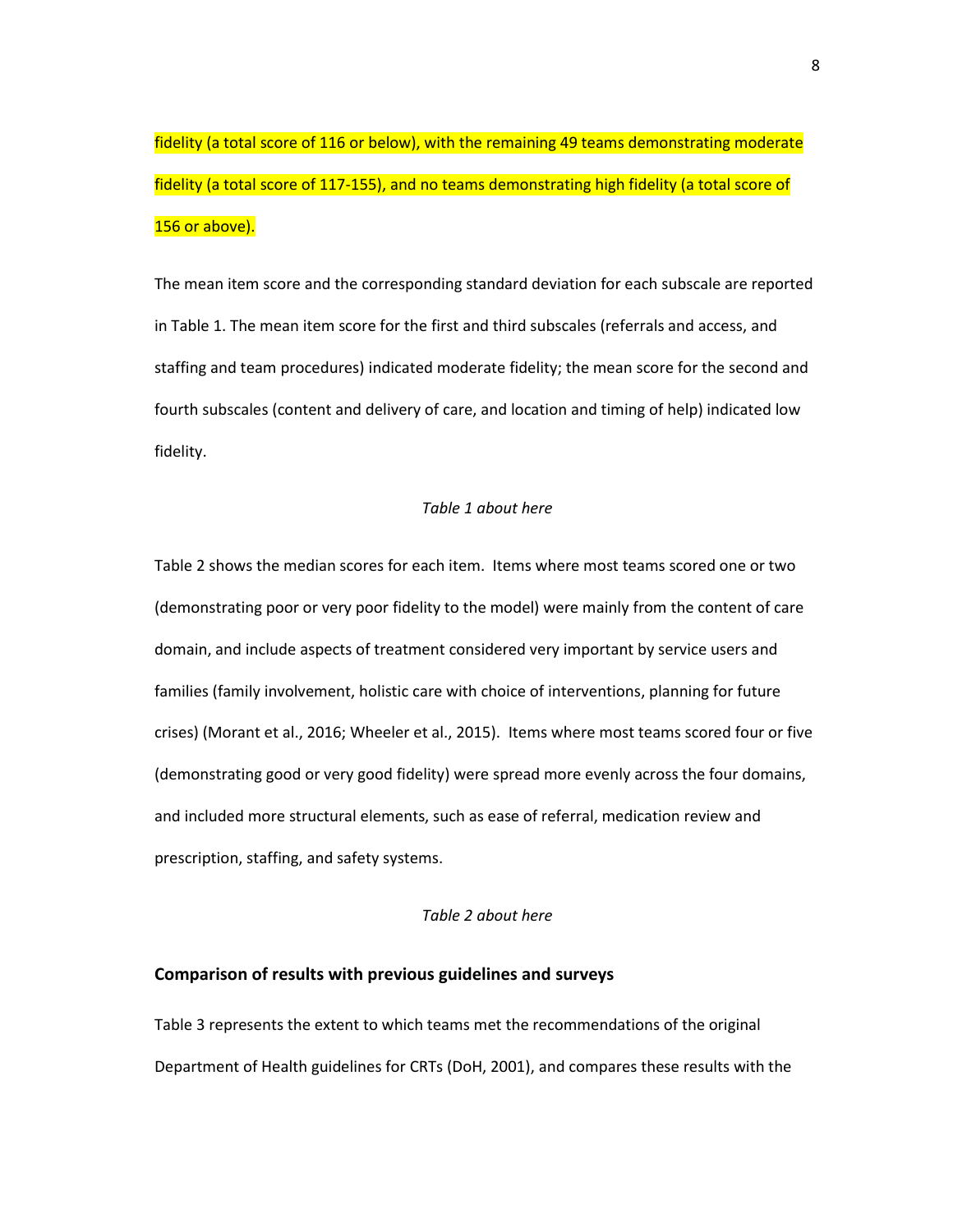other three available CRT surveys. In addition to the data from the reviews conducted for this survey, data were collected via self-report questionnaires in 2005/06 (Onyett et al., 2008), 2011/12 (Lloyd-Evans et al., 2017), and 2016 (Lloyd-Evans et al., 2018). While the survey method of evaluation in previous national research into CRTs was quite different to the method described in this study, we believe it is worth considering the trends over time that comparison of this work offers.

#### *Table 3 about here*

Possibly the most distinctive aspect of CRTs is the 24/7 nature of the service provided, and the proportion of teams offering home treatment 24/7 has increased over time. However, there has been no sustained improvement in how easy the referral process is. While only a fifth of CRTs in this survey met the target of responding to referrals within four hours, this has increased to nearly a half according to the most recent figures. While working with service users' family and friends is an important part of the CRT model, evidence from this survey shows this is done in under a quarter of teams. The number of CRTs acting as gatekeepers to inpatient services has fallen over time, as has the proportion of teams working with 16-65 year olds, with the majority of teams working with those aged 18 or older. Relatively few teams are fully multidisciplinary, but nearly all teams now have time from psychiatrists. Around threequarters of teams have sufficient staffing, but very few teams offer intensive support or relapse prevention work.

# **Discussion**

### **Main findings**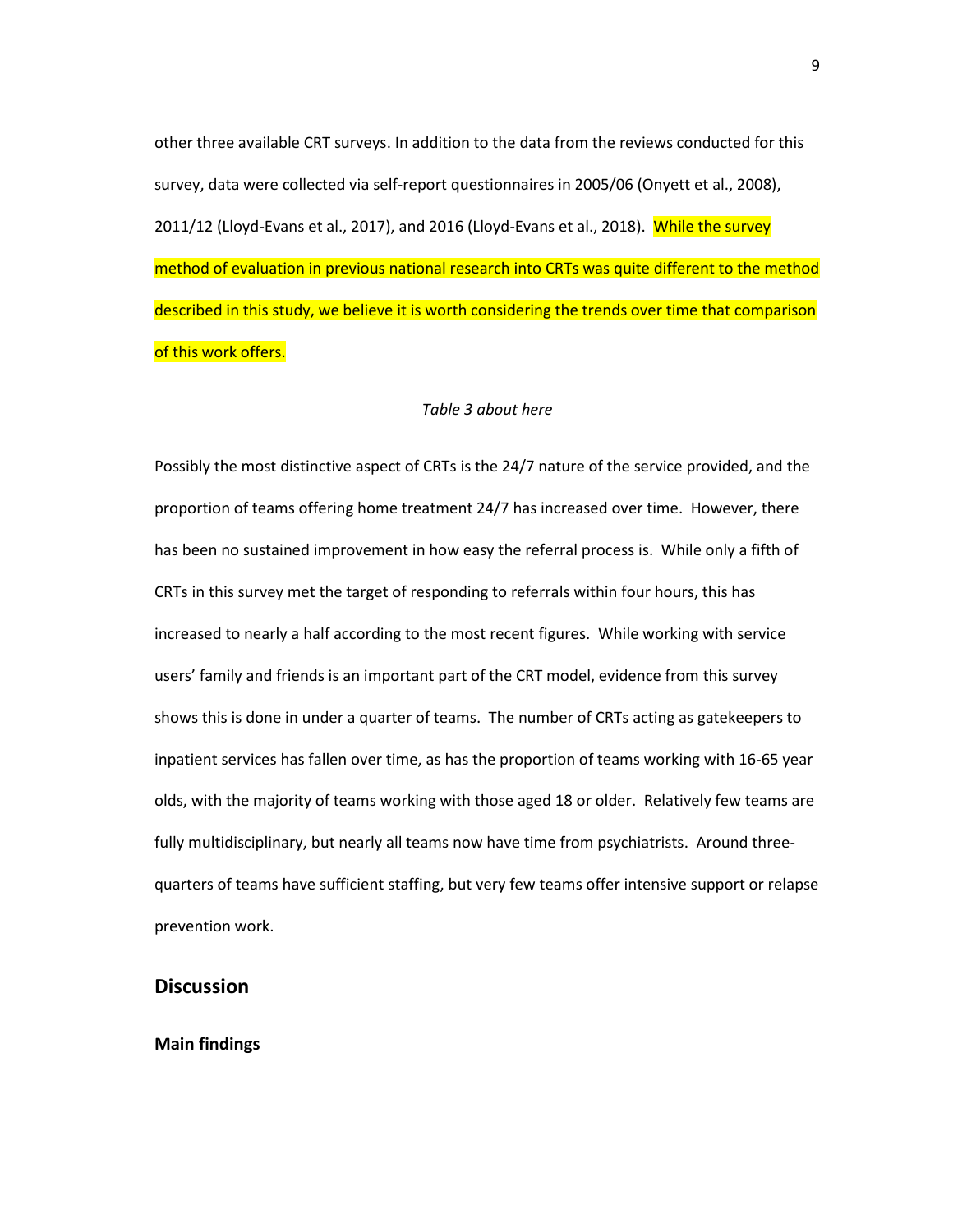There are three main findings from this survey. Firstly, the introduction of a national policy mandating CRTs does not in itself appear to have been sufficient to achieve good quality implementation of the model (Bond et al., 2009). While for each fidelity item there were some teams achieving high model fidelity, no team appeared to be implementing all aspects of the model optimally, with only 49 teams (65%) achieving an average item score of 3 or more (a total score of 117 or more), indicating moderate fidelity. In particular, critical ingredients outlined in the DoH guidelines (DoH, 2001) such as intensive visits, crisis planning, and support for carers were rarely provided at optimal levels, and without these elements one would not expect the model to function as intended (Johnson, 2008). Secondly, while findings from this survey broadly align with those from surveys of CRT managers (Lloyd-Evans et al., 2017; Lloyd-Evans et al., 2018; Onyett et al., 2006) on issues relating to the organisational and structural aspects of CRTs, they are discrepant on the content of care (e.g. crisis planning, working with families). It may be that organisational and structural issues are easier for CRT managers to assess objectively, and less vulnerable to response bias in self-report surveys. Thirdly, there are some trends over time evident across the four surveys. For example, the number of teams meeting the four hour response to referrals criteria has increased, suggesting that the relatively recent 'Achieving better access to mental health services by 2020' (DoH, 2016) document setting out standard access expectations and wait times has had the desired impact. Conversely, there has been a decrease in the number of teams offering intensive support, relapse prevention work, and work with families/carers, which are all fundamental aspects of the CRT model.

Several of these areas of concern regarding poor model implementation have been raised elsewhere. For example, the median score for the scale item assessing teams' procedures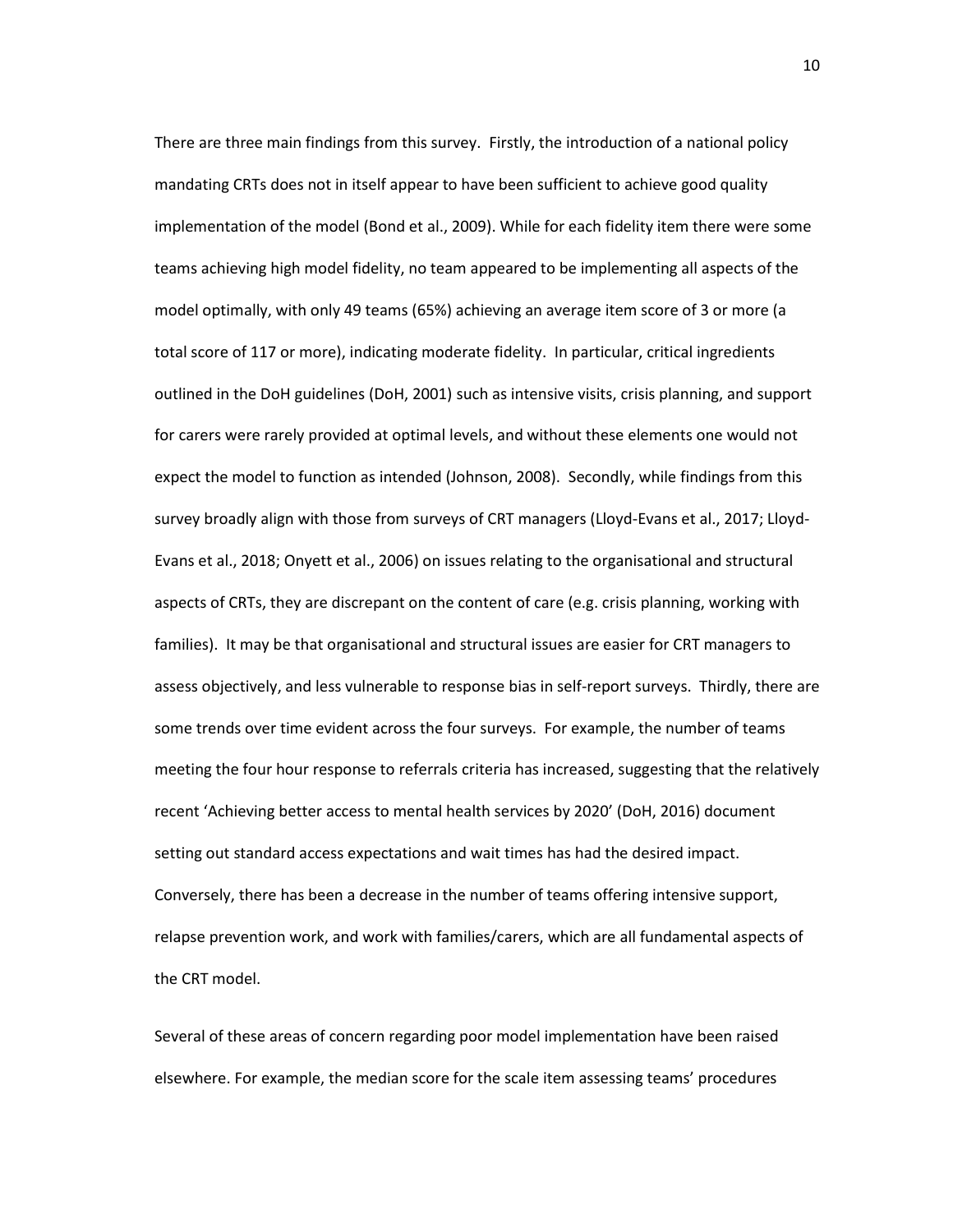around management of risk demonstrated poor fidelity (median score = 2), suggesting that this key aspect is not being provided to a high level. Given the concerns about the rate of suicides amongst those using CRTs, the failure to reduce admission rates nationally, and high readmission rates (NCISH, 2015), the ability of CRTs to manage risk should be of particular concern. Similarly, the high rates of readmission to CRTs found by Werbeloff and colleagues (2017) supports the finding that there is a lack of intensive working (i.e. several visits per day in the early stages of a crisis, with at least one being 30 minutes or more). The finding that there was generally low fidelity to the 'content of care' subscale items echoes the CQC (2015) report that shows very low rates of people feeling that they received the right support in a crisis.

A concern about CRTs has been that, despite their being set up as an alternative to inpatient admission, there has not been a clear fall in acute admissions since their implementation. While acute wards provide quite intensive monitoring of risk and adherence, the evidence from this survey about intensity of service suggests that a CRT visiting less than once daily is not a convincing substitute for this. It appears that national policy has resulted in CRTs that have some areas of high fidelity, namely structure and staffing, but are not providing what was intended in terms of the content and intensity of care.

#### **Strengths and limitations**

This was a comprehensive assessment with a robust fidelity review process. The CRT Fidelity Scale was the result of a rigorous development process that produced a valid measure; and the review process included reviewers with different backgrounds (service users, carers, clinicians, and researchers), creating multi-perspective reviewing teams (Lloyd-Evans et al., 2016a). The scale was able to discriminate between services on all the main sub-scales, with both individual

11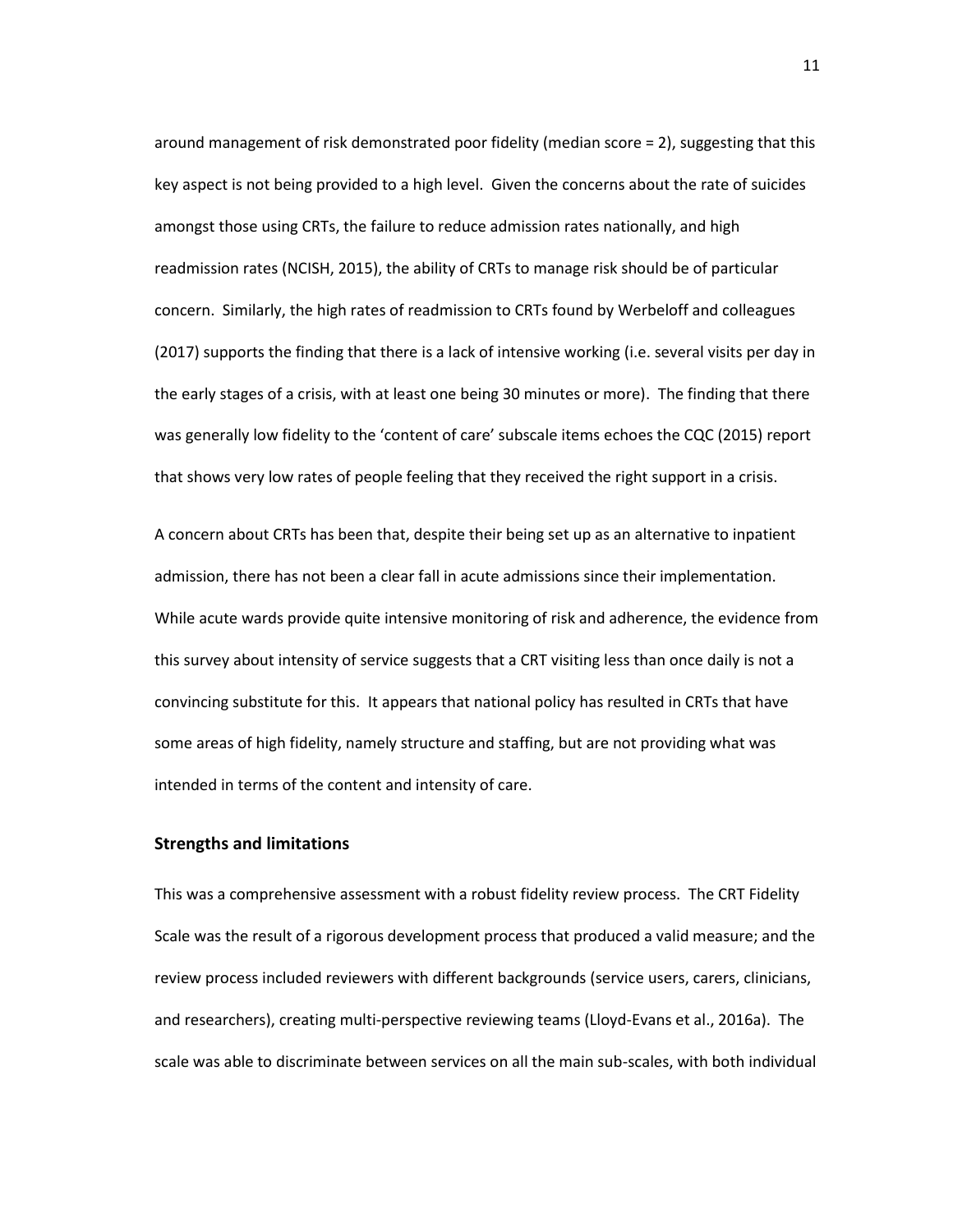item scores and overall total scores showing a large range, and demonstrating that all items were attainable. The objectivity of this method, compared to self-report questionnaires, is an important strength of the survey.

Another key strength of this investigation of fidelity is its large sample. It represents around 1/3 of teams in the UK at the time it was carried out, and so provides the largest scale assessment of CRTs' model fidelity undertaken to date. This also demonstrates the feasibility of using this measure, and acceptability to teams of the fidelity review process. The reviewers were able to engage staff, service users, carers and referrers, and to make use of existing records and data in assessing CRTs' fidelity to the model.

There were three main limitations of the survey. First, while we invited teams in a purposive sampling, invited teams self-selected as to whether they participated or not, and the possibility of selection bias means that teams which agreed to this voluntary audit may not be typical of services generally. It could be that teams that volunteered to participate were those who felt they would score highly, or alternatively, were concerned about their own performance. This may limit how representative the survey is of CRTs across the UK. However, the range of scores achieved does suggest a variety of teams were included.

Second, reviewers scored services based on the evidence available to them. In some CRTs, which were usually those achieving lower total scores, not all the evidence required for the review was provided. Some CRTs struggled in particular to identify sufficient carers or family members willing to participate in the survey. Although CRTs were asked to contact consecutively discharged service users to avoid selecting people they believed would give positive views, there was no way for the review team to ensure this method was adhered to.

12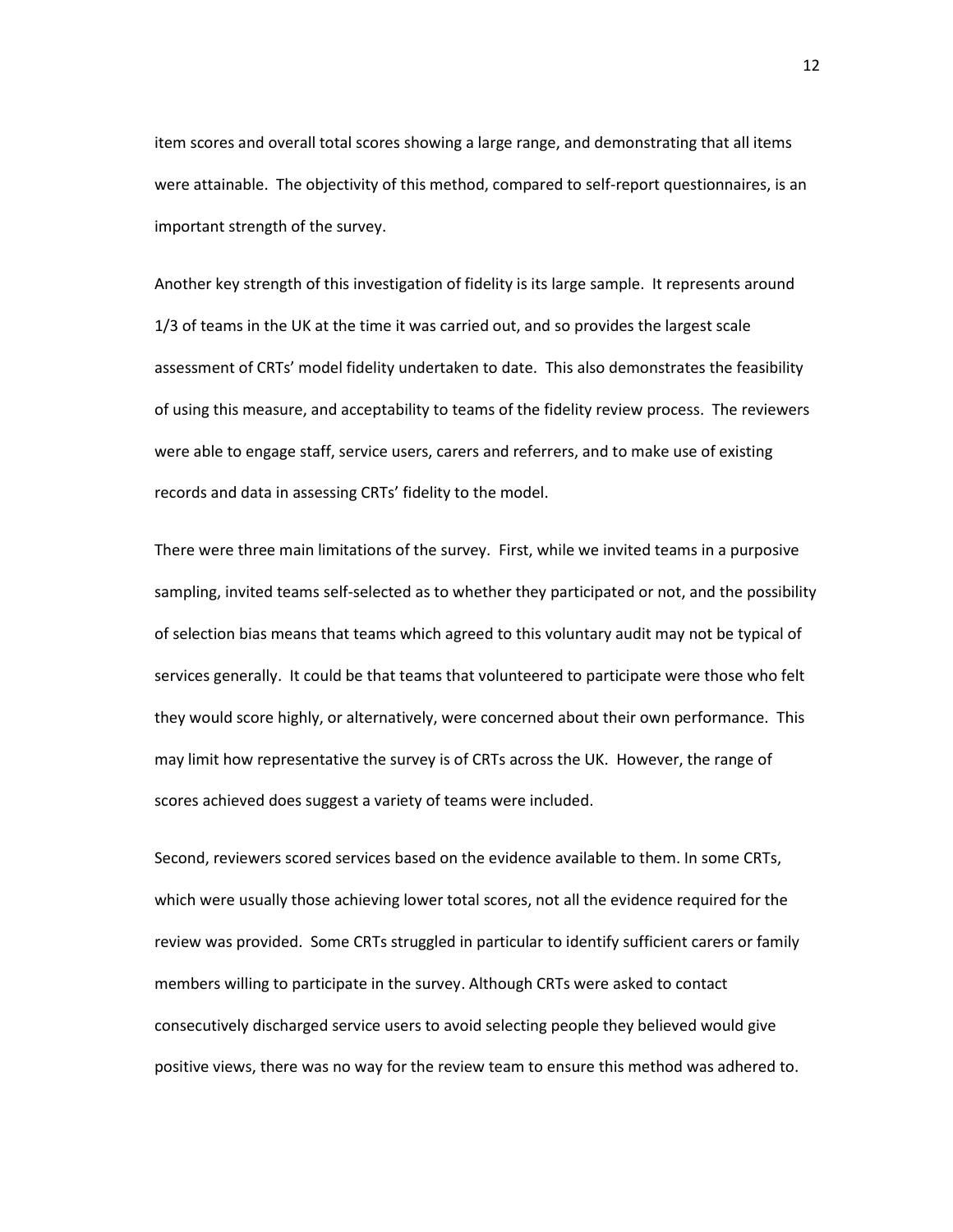In addition, CRTs were not always able to provide six service users and six carers, or were unable to contact people on the review day, in which case as many interviews as possible were completed. Reviewers sought to mitigate this by providing CRTs with clear guidance and prompting about what was needed for the review in advance, and offering to come back on a second day if any aspects of the review could not be completed on the first. However, some scores may have been artificially deflated by a lack of available evidence, and thus provided an inaccurately negative picture of the teams' routine practice.

Third, although every effort was made via training and extensive guidance notes to maintain consistency in scoring reviews between different CRTs, it is possible that having multiple reviewing teams introduced some discrepancies in scoring. An inter-rater reliability exercise was carried out (rater n = 17) and demonstrated an intraclass correlation coefficient of 0.97 (CI 0.95-0.98) for total scores and 0.65 (CI 0.54-0.76) for individual items. For practical reasons, an extended vignette was constructed from anonymised examples of review paperwork for use in the exercise, rather than data from in vivo reviews. As a result, the extent to which these results reflect the inherent reliability of the scale is still unclear (Lloyd-Evans et al., 2016a).

In addition to these limitation with the survey itself, the comparison of results with other national CRT questionnaire surveys also poses some challenges. The three questionnaire surveys provide data about a range of issues, but use varying criteria and definitions, making it difficult to directly compare results. Direct comparisons between the previous survey results must be treated with caution.

#### **Implications for policy and practice**

13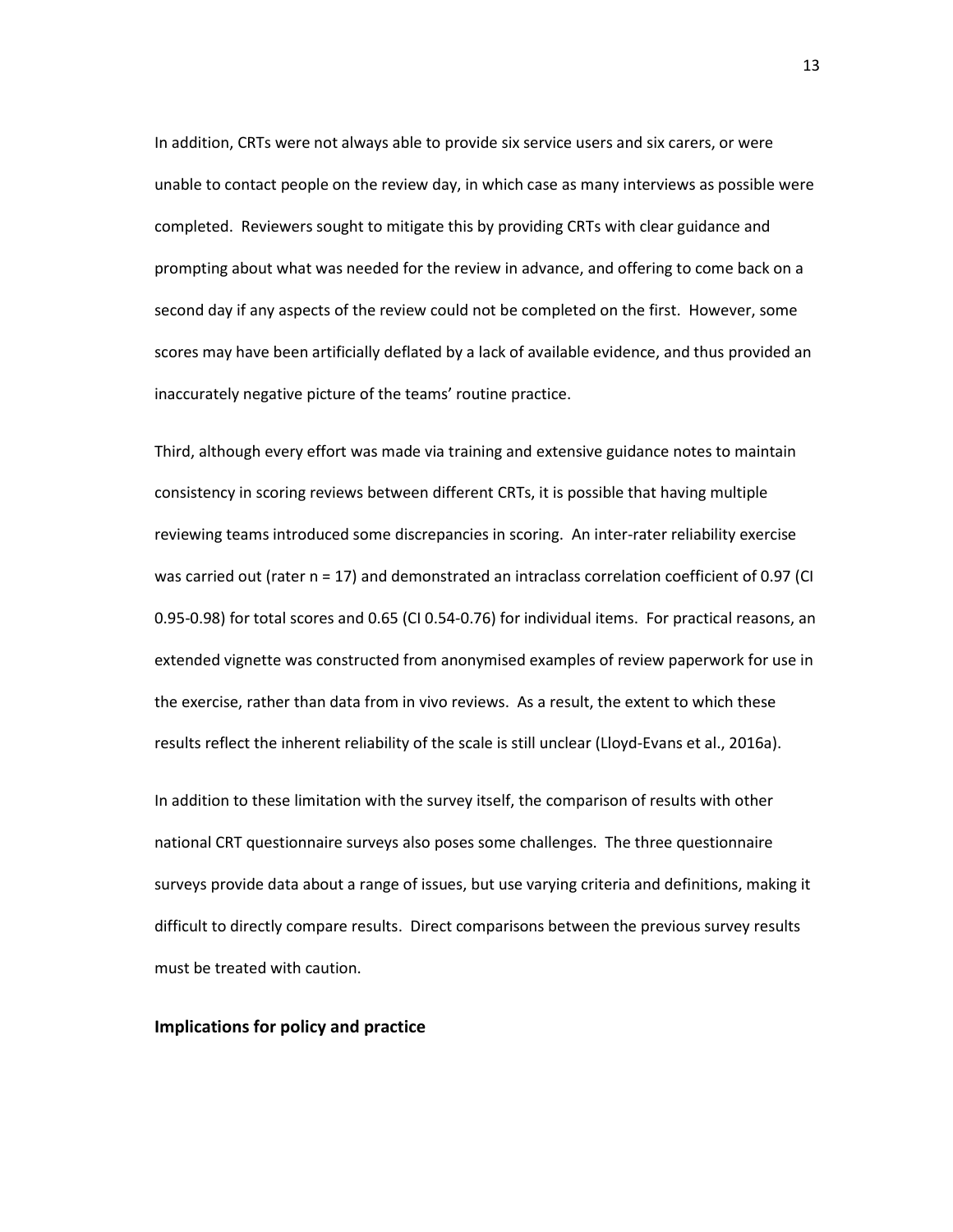This survey suggests that most UK CRTs are not fully meeting the expectations of service planners, or meeting the expectations of stakeholders regarding good crisis care. The inconsistent and incomplete implementation of the CRT model may help to explain the inconsistent outcomes evident in CRTs, which often fall short of what trial evidence suggests is possible (Johnson et al., 2005). For example, there is evidence that CRTs are not consistently reducing admissions (Jacobs & Barrenho, 2011; Wheeler et al., 2015). In addition, recent reports by the Care Quality Commission (CQC, 2015) and the Royal College of Psychiatrists (RCP, 2015) support the findings of this survey: while there are examples of good crisis care across the country, there is wide variation in the quality of care and the experiences of service users and carers. These reports demonstrate considerable evidence of CRTs failing to reduce admissions as intended, and of service user dissatisfaction. Preventing admission and improving the service user experience were fundamental to the original CRT model (Hoult, 1986). The limited evidence for use of key elements – particularly intensive working, and engagement with families – mean that it is unsurprising that the original goals are not clearly being met, despite evidence that this can potentially be achieved.

The results of this survey indicate that priority areas to target for improvement in CRTs include: increasing support for carers; planning for future crises; and increasing the frequency of visits to service users. These closely reflect the reported priorities of service users and carers for CRTs (Morant et al., 2017; Wheeler et al., 2015). The limitations of care in these areas help explain findings such as that from a government survey (CQC, 2015) that only 14% of service users felt they received the right care from mental health services during a crisis. In addition, fewer than half the CRTs in our survey scored highly on the supervision and training item. The importance of supervision in enabling staff to provide high quality care has been noted for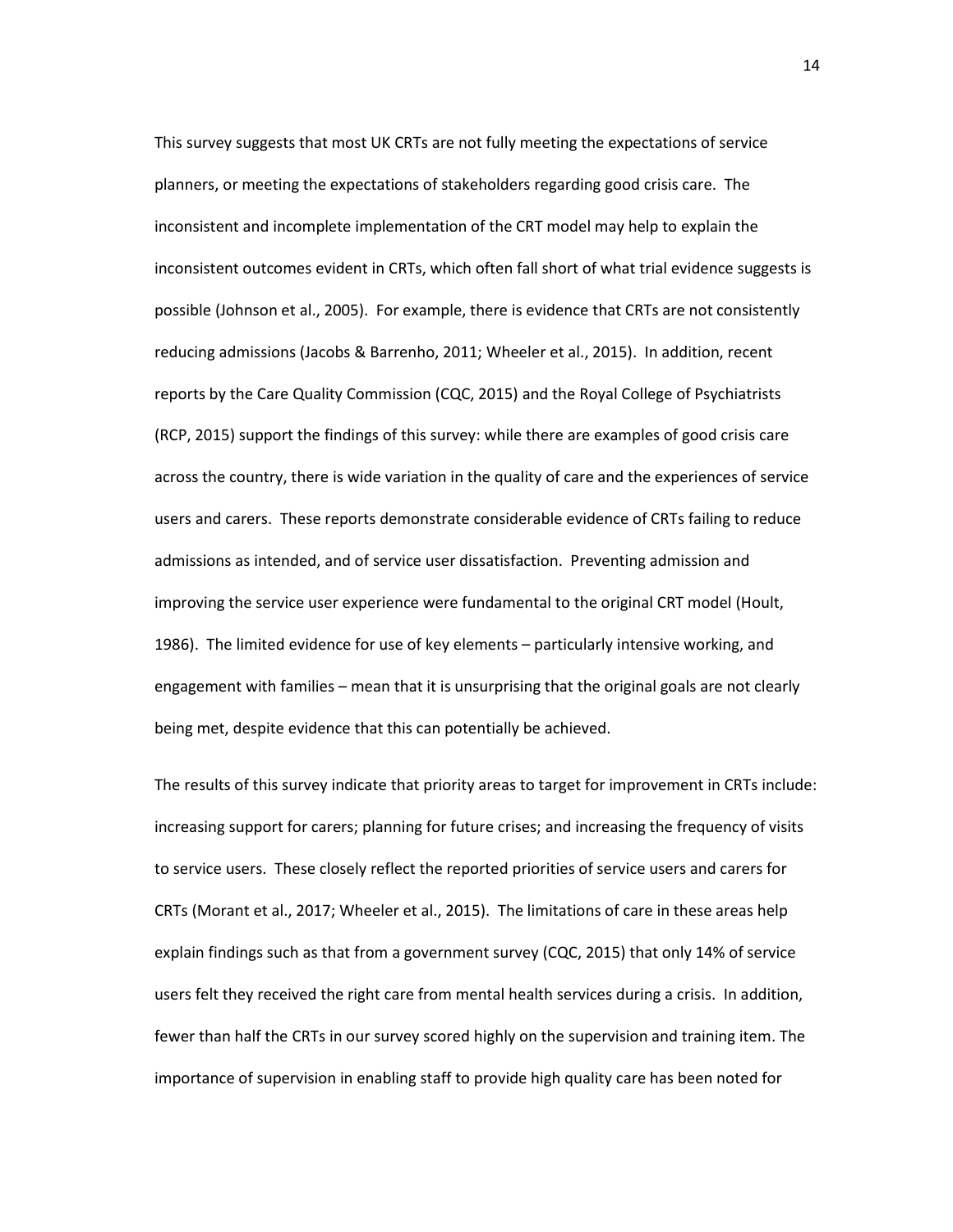some time (RCN, 2017) and is closely monitored by the Care Quality Commission (CQC, 2013), with penalties for organisations which do not ensure regular supervision for front line staff. Given that three-quarters of teams meet the suggested staffing levels, this survey suggests that there is a need for ongoing training and a focus on the content of care being delivered.

This survey is of relevance both in the UK and internationally, and is consistent with the findings of the Evidenced Based Practice programme in the USA (Bond, 2009), that high fidelity delivery of complex interventions in mental health requires concerted service improvement input and support. This is supported more broadly by the implementation science literature, which suggests implementation is a recursive process requiring ongoing attention, and that there are a number of core implementation components necessary for complex interventions to be successful (evaluation, data systems, administrative supports, systems interventions, recruitment and selection, training, and coaching) (Fixsen et al., 2009).

The results of this survey should be of interest to countries also attempting to systematically implement specific models of care on a national basis (Hasselberg, 2011). Current initiatives within mental health services in England reflect the widespread recognition that more active implementation support is required. Policy initiatives in England such as the Crisis Care Concordat (CCC, 2014) and the MH Taskforce 5-year Forward View (MHT, 2016) emphasise the need for quality improvement in mental health crisis services and advocate clearer standards and monitoring, and the development of resources to help services provide high quality care to those in mental health crisis. A current English government initiative, the Achieving Better Access programme (DoH, 2016), seeks to achieve better access to treatment across mental health services, including CRTs. Our survey suggests this programme starts from a low base: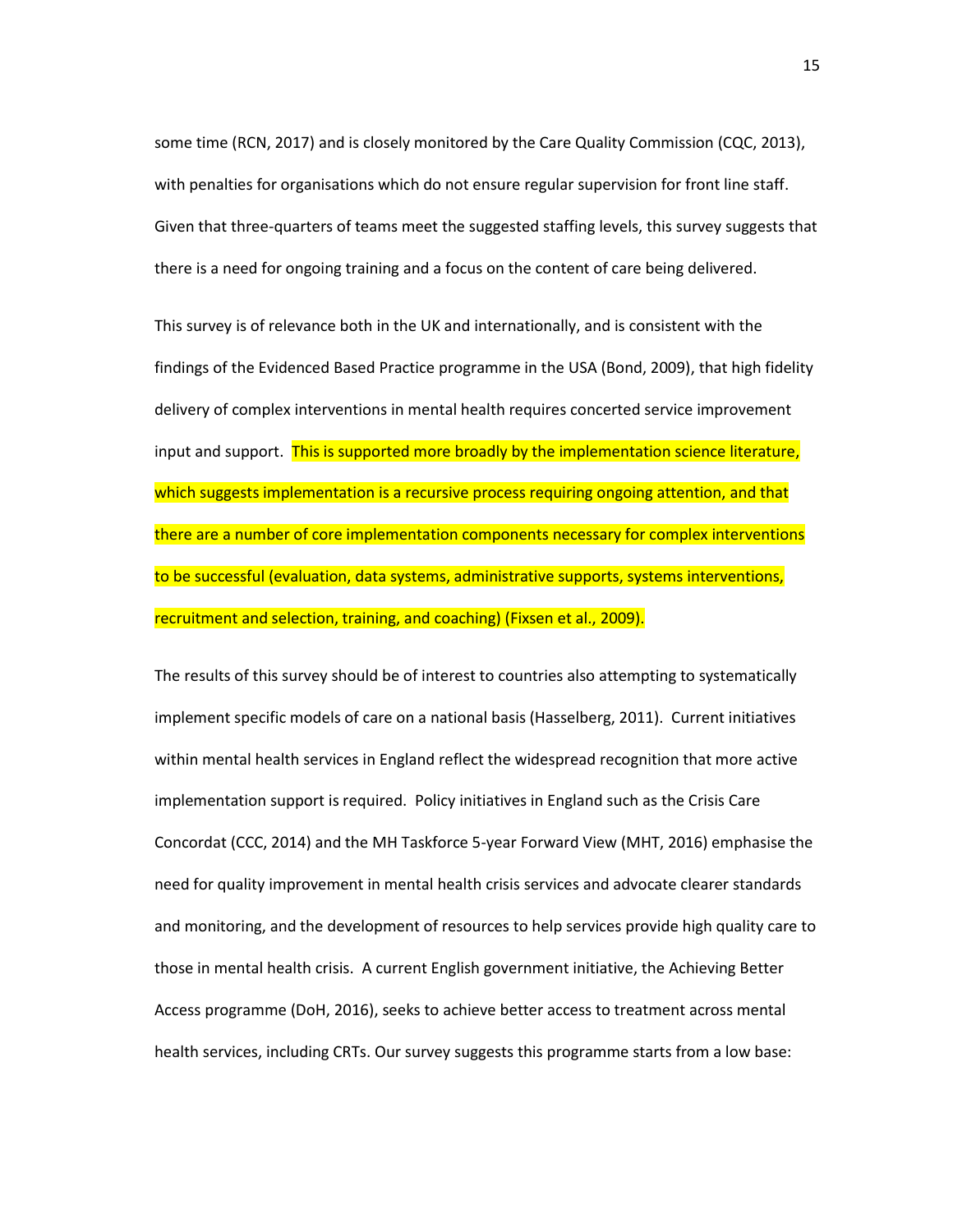only 2.7% of CRTs in this audit met the highest standards in terms of rapid assessment (90% of assessments carried out within 4 hours), and only 64% met even the lowest standards (50% of assessments carried out the same day as referral).

The increasing level of service expected from CRTs gives further support for the need to provide adequate guidance and resources in how to implement this model most effectively. Currently available resources to support service improvement in CRTs in England include: the CORE CRT Resource Pack, a publicly available online manual of resources to support CRT implementation (Lloyd-Evans et al., 2016b); and the Royal College of Psychiatrists' Home Treatment Accreditation Scheme (HTAS, 2016). The discrepancies found between the finding of these external fidelity reviews, and the self-report data from managers (Lloyd-Evans et al., 2017; Lloyd-Evans et al., 2018; Onyett et al., 2008) suggest that there may be a need for external audit of CRT, at least with respect to the content of care provided.

### **Implications for research**

Priorities for the development and validation of the CORE CRT Fidelity Scale are discussed elsewhere (Lloyd-Evans et al., 2016a): they include further exploration of its reliability; establishing its criterion validity, and its relationship to key CRT outcomes; and testing its international applicability in non-UK settings. The feasibility of utilising the scale in research has been demonstrated by its use in a cluster-randomised trial of a CRT service improvement intervention (Lloyd-Evans et al., 2019).

Two implications for future research from this survey are: i) An audit of the model fidelity of complex mental health services on a national scale is feasible and can generate useful information about service implementation which can help to understand service outcomes.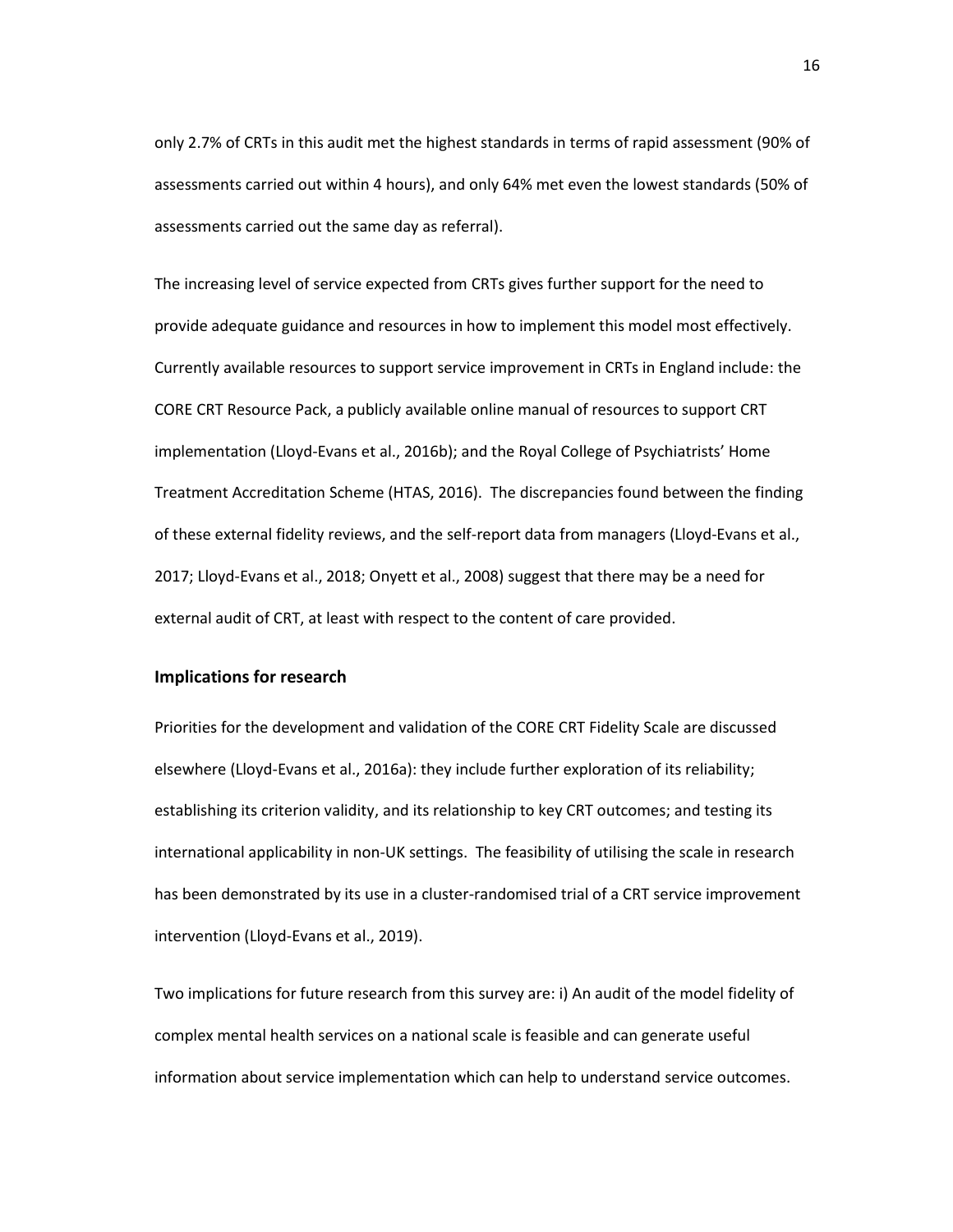This could be applied to other service models, especially those with international mandates; and ii) the evaluation of resources to enhance model fidelity in CRTs is needed to establish effective ways to support quality improvement in services. In a national project in the USA, the Evidence-Based Practice (EBP) programme found that an assertive programme of implementation support (a trainer providing monthly training and support) and fidelity monitoring was able to help a majority of services achieve excellent implementation of similarly complex mental health interventions (McHugo, 2007). The EBP programme has not been replicated outside the USA, but its work, together with the results of the current survey of model fidelity, suggest that an approach of this kind is likely to be necessary for the successful implementation of policies. The development and testing of a similar implementation programme for CRTs in a UK context is required.

Work in this area has been undertaken as part of the CORE study. The results of a cluster randomised trial evaluating a CRT service improvement programme (Lloyd-Evans et al., 2016b; Lloyd-Evans et al., 2019) demonstrate that such interventions feasible, acceptable, and can increase model fidelity and reduce in-patient admissions. Better understanding of the impact of, and barriers and facilitators to, implementation of such improvement programmes is needed, and a qualitative analysis of these issues will be available shortly.

# **Conclusion**

Fully implementing interventions, particularly very complex services such as CRTs, is challenging, and can be a barrier to transferring scientific knowledge into patient benefit (Tansella & Thornicroft, 2009). This is exemplified by our CRT fidelity survey, which found wide variation in the extent to which CRTs are consistently offering an alternative to admission. The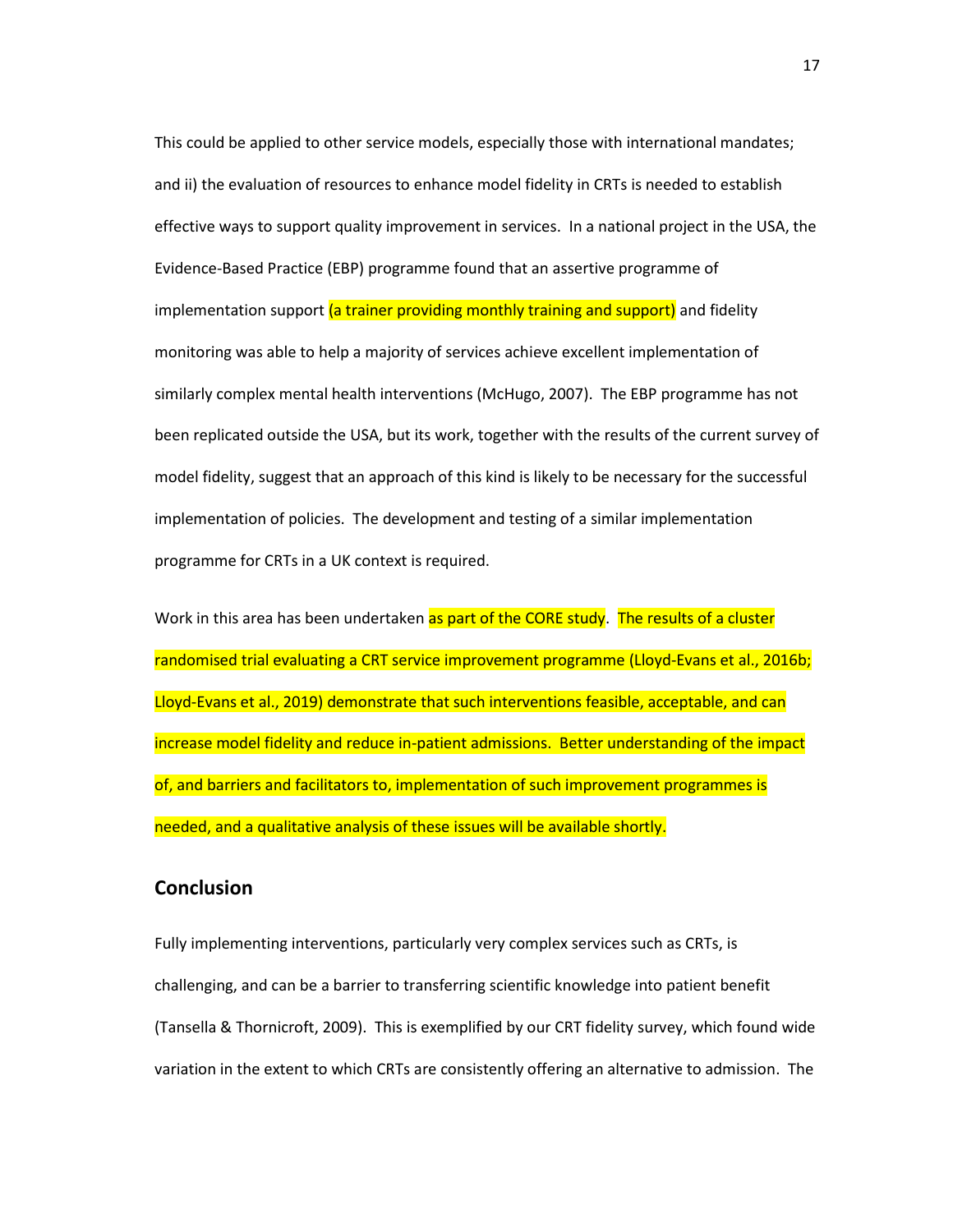data collection methods used in this survey, of teams of reviewers unconnected to the services, assessing adherence to a clear and detailed set of criteria, could potentially be replicated in any service providing healthcare, and in any country. These methods were based on those used in the EBP programme (McHugo, 2007), and this survey demonstrates their applicability across diverse contexts.

In the UK, the bold plans to transform mental health services, which mandated CRTs in the NHS Plan of 2000, (and are continued in the 'Five Year Forward View', DoH, 2014; and the 'Achieving better access' report, DoH, 2016) are yet to be fully realised: although CRTs have been established across the country, they are only partially offering the service they were directed to (DoH, 2001), and only partially meeting the expectations of stakeholders regarding critical ingredients of a good CRT service (Morant et al., 2017). Thus the potential benefits of CRT care for people in mental health crisis demonstrated by randomised trials (Johnson et al., 2005; Murphy et al., 2015) may not be fully realised. The CORE CRT Fidelity Scale specifies a clear model for CRTs and a means to assess teams' performance. This survey demonstrates that a national CRT audit is feasible and can provide useful benchmarking data for policy makers and local service planners. It also demonstrates the need for service improvement initiatives to support CRTs in offering an alternative to admission. The challenge of optimising CRT service provision – which is far from being consistently achieved currently (CQC, 2015) – remains a priority for mental health services.

# **Relevance for clinical practice**

CRTs are an important element of the acute mental healthcare landscape in the UK and other countries. Yet despite a national UK mandate to implement CRTs, this study found wide variation, with no team meeting the highest standards across all elements of a model of best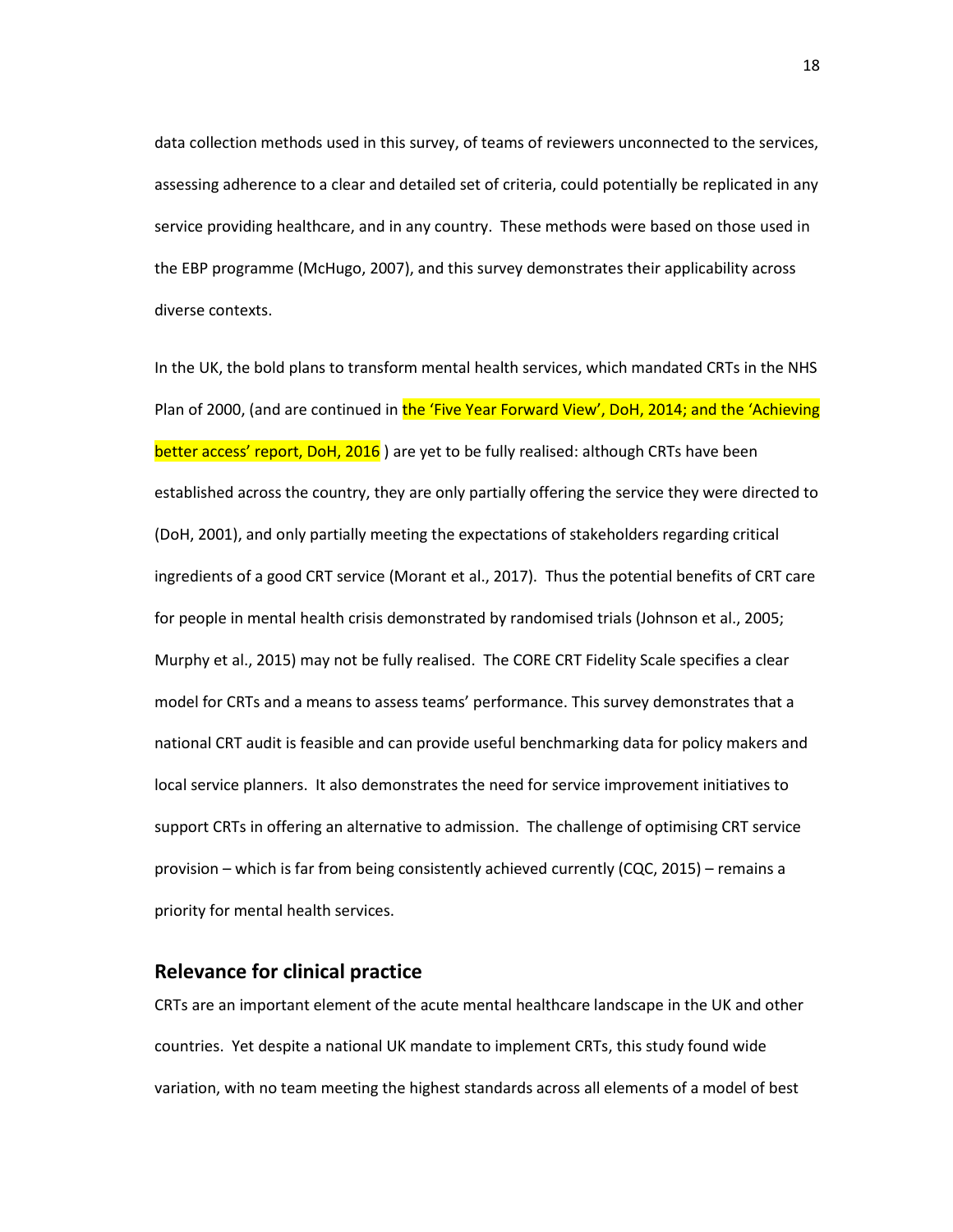practice. This suggests that service managers and planners can only have confidence in data demonstrating reduced admissions where it is clear that the CRT model has been implemented as intended. The in-depth one-day reviews used in this study demonstrate the feasibility and acceptability of this fidelity review methodology, and provide more objective and detailed data than previous self-report surveys have been able to. The CRT Fidelity Scale offers a tool for CRTs to use to self-assess their current practice and identify areas for improvement.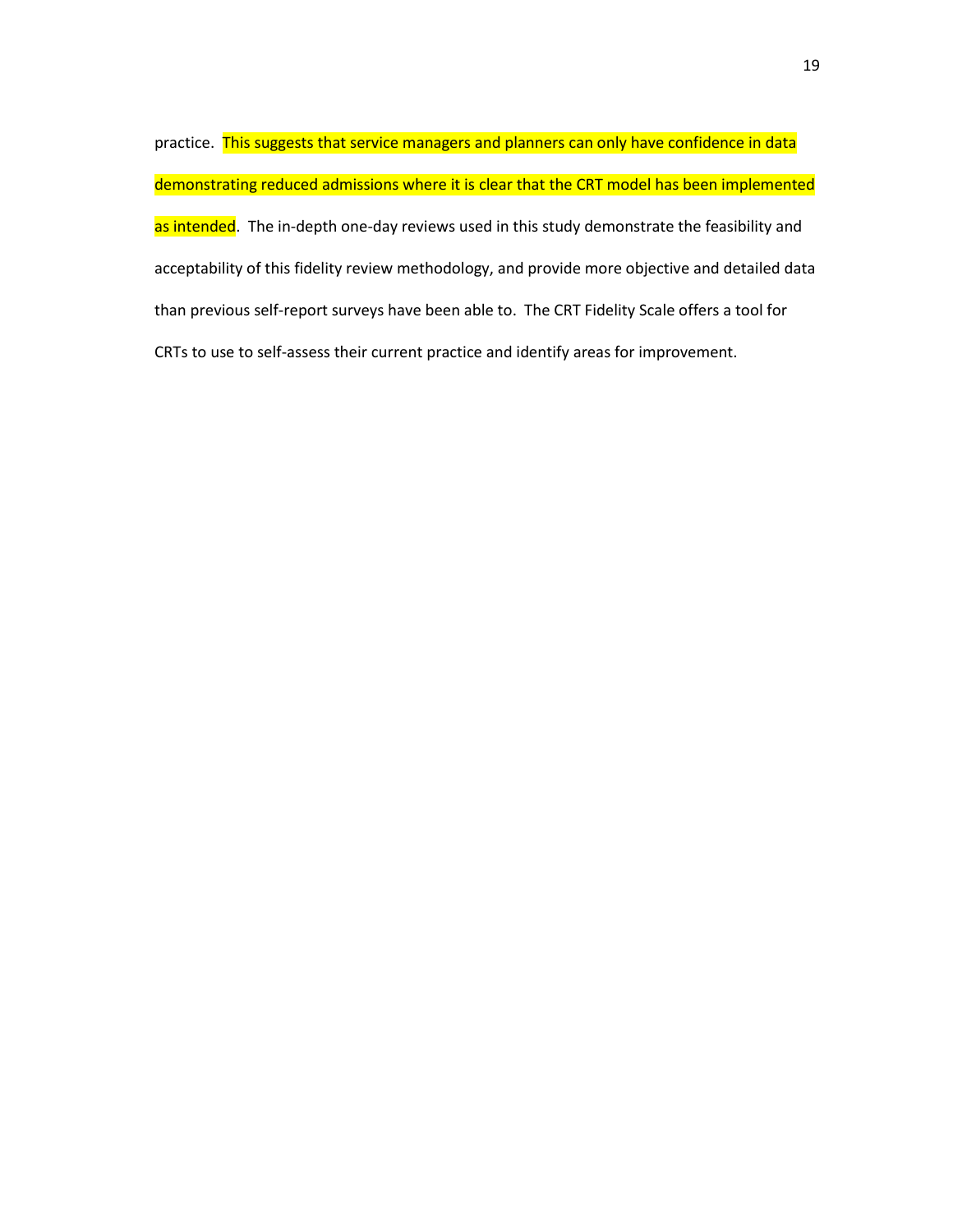# **References**

Bond, G. R., Drake, R. E., McHugo, G. J., Rapp, C. A., & Whitley, R. (2009). Strategies for Improving Fidelity in the National Evidence-Based Practices Project. *Research on Social Work Practice*, 19(5), 569-581.

Bowers, L., Chaplin, R., Quirk, A., & Lelliott, P. (2009). A conceptual model of the aims and functions of acute inpatient psychiatry. *Journal of Mental Health*, 18(4), 316-325.

Crisis Care Concordat (CCC). (2014). Mental Health Crisis Care Concordat.

<https://www.crisiscareconcordat.org.uk/>

Care Quality Commission (CQC). (2013). Effective clinical supervision.

[https://www.cqc.org.uk/sites/default/files/documents/20130625\\_800734\\_v1\\_00\\_supporting\\_i](https://www.cqc.org.uk/sites/default/files/documents/20130625_800734_v1_00_supporting_information-effective_clinical_supervision_for_publication.pdf) nformation-effective clinical supervision for publication.pdf

Care Quality Commission (CQC). (2015). Right Here, Right Now.

[https://www.cqc.org.uk/sites/default/files/20150611\\_righthere\\_mhcrisiscare\\_summary\\_3.pdf](https://www.cqc.org.uk/sites/default/files/20150611_righthere_mhcrisiscare_summary_3.pdf)

Department of Health (DoH). (2000). The NHS Plan.

[https://webarchive.nationalarchives.gov.uk/20121102184216/http://www.dh.gov.uk/en/Publi](https://webarchive.nationalarchives.gov.uk/20121102184216/http:/www.dh.gov.uk/en/Publicationsandstatistics/Publications/PublicationsPolicyAndGuidance/DH_4002960) [cationsandstatistics/Publications/PublicationsPolicyAndGuidance/DH\\_4002960](https://webarchive.nationalarchives.gov.uk/20121102184216/http:/www.dh.gov.uk/en/Publicationsandstatistics/Publications/PublicationsPolicyAndGuidance/DH_4002960)

Department of Health (DoH). (2001). The Mental Health Policy Implementation Guide. [https://webarchive.nationalarchives.gov.uk/20120514200638/http://www.dh.gov.uk/prod\\_co](https://webarchive.nationalarchives.gov.uk/20120514200638/http:/www.dh.gov.uk/prod_consum_dh/groups/dh_digitalassets/@dh/@en/documents/digitalasset/dh_4058960.pdf) [nsum\\_dh/groups/dh\\_digitalassets/@dh/@en/documents/digitalasset/dh\\_4058960.pdf](https://webarchive.nationalarchives.gov.uk/20120514200638/http:/www.dh.gov.uk/prod_consum_dh/groups/dh_digitalassets/@dh/@en/documents/digitalasset/dh_4058960.pdf)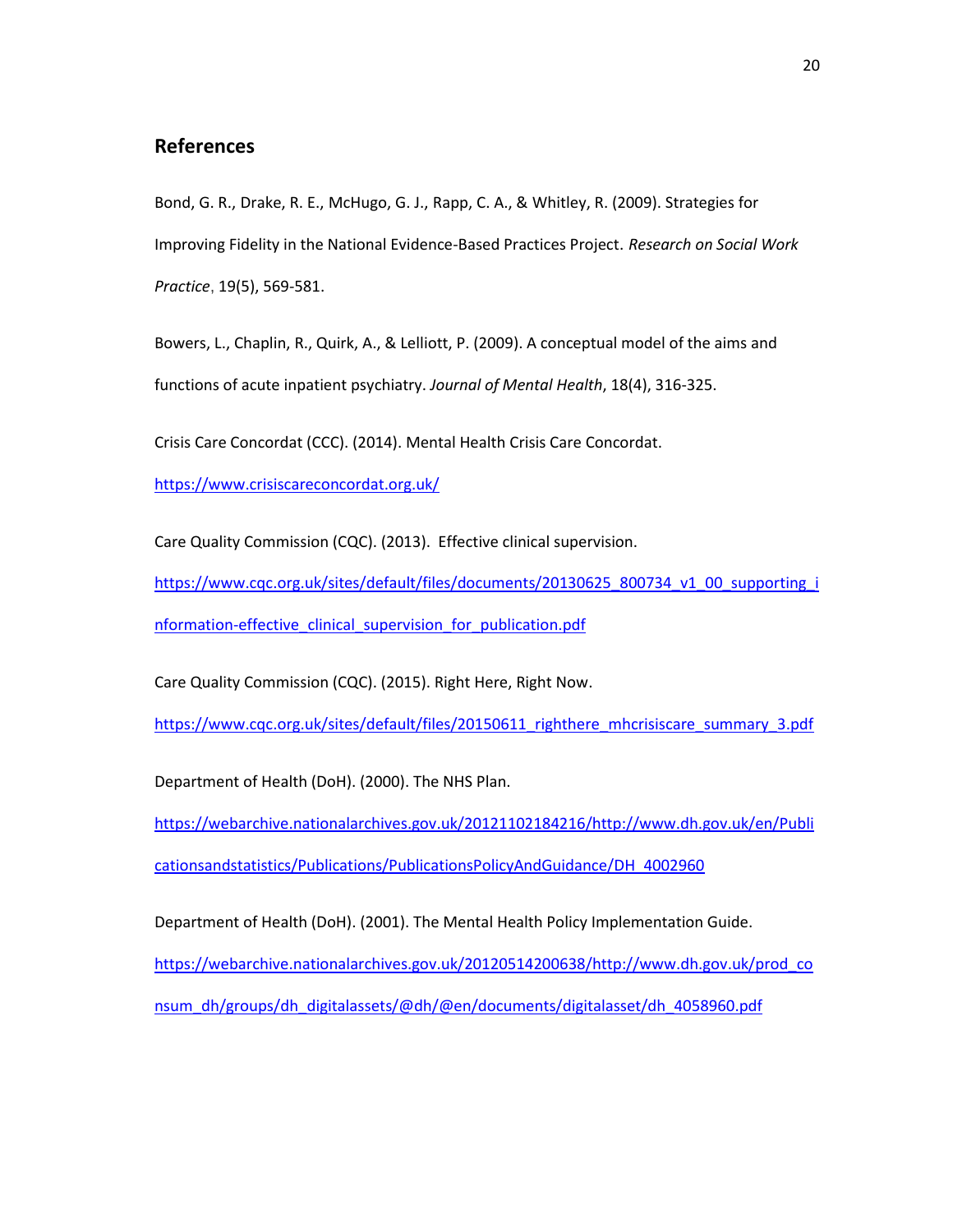Department of Health (DoH) (2014). The Five Year Forward View.

<https://www.england.nhs.uk/wp-content/uploads/2014/10/5yfv-web.pdf>

Department of Health (DoH). (2016). Achieving Better Access to Mental Health Services by 2020.

[https://www.gov.uk/government/uploads/system/uploads/attachment\\_data/file/361648/men](https://www.gov.uk/government/uploads/system/uploads/attachment_data/file/361648/mental-health-access.pdf) [tal-health-access.pdf](https://www.gov.uk/government/uploads/system/uploads/attachment_data/file/361648/mental-health-access.pdf)

Fixsen, D. L., Blase, K. A., Naoom, S. F., & Wallace, F. (2009). Core implementation components. Research on Social Work Practice, 19(5), 531–540.

Ham, C. (2009). *Health Policy in Britain*. Basingstoke: Palgrave Macmillan.

Hasselberg, N., Grawe, R.W., Johnson, S., & Ruud, T. (2011). An implementation study of the crisis resolution team model in Norway: are the crisis resolution teams fulfilling their role? *BMC Health Services Research*. 11, 96.

Hoult, J. (1986). Community care of the acutely mentally ill. *The British Journal of Psychiatry*. 149, 137-144.

Health Research Authority (HRA). (2016). Decision Tool. [http://www.hra.nhs.uk/research](http://www.hra.nhs.uk/research-community/before-you-apply/determine-whether-your-study-is-research/)[community/before-you-apply/determine-whether-your-study-is-research/](http://www.hra.nhs.uk/research-community/before-you-apply/determine-whether-your-study-is-research/)

Jacobs, R. & Barrenho, E. (2001). Impact of crisis resolution and home treatment teams on psychiatric admissions in England. *The British Journal of Psychiatry*. 199 (1), 71-76.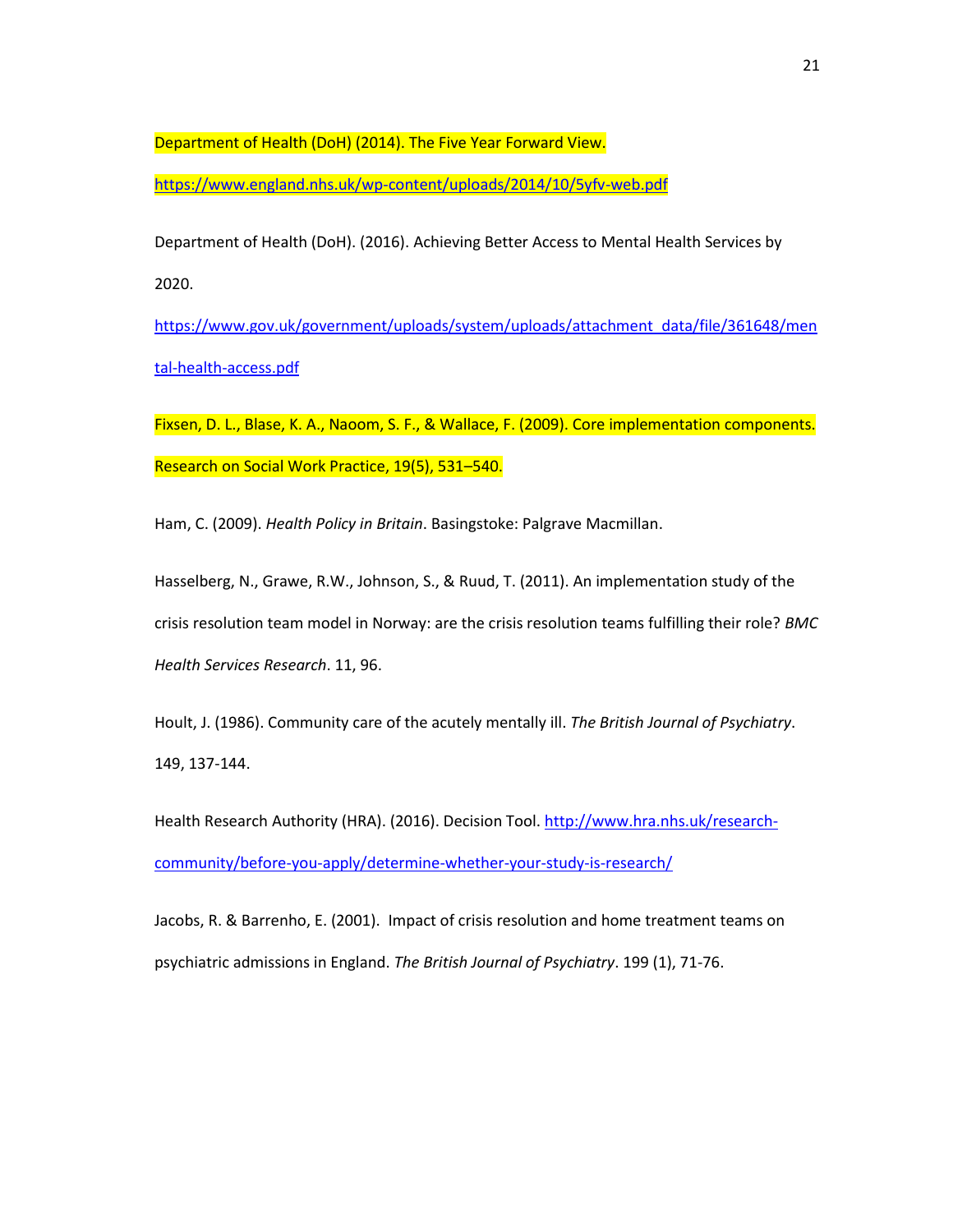Johnson, S., Nolan, F., Pilling, S., Sandor, A., Hoult, J., McKenzie, N. et al. (2005). Randomised controlled trial of acute mental health care by a crisis resolution team: the north Islington crisis study. *British Medical Journal*. 331(7517), 599.

Johnson, S., Gilburt, H., Lloyd-Evans, B., & Slade, M. (2007). Acute in-patient psychiatry: residential alternatives to hospital admission. *Psychiatric Bulletin*. 31(7), 262-264.

Johnson, S., Needle, J., Bindman, J. P., & Thornicroft, G. (2008). *Crisis Resolution and Home Treatment in Mental Health*. Cambridge University Press.

Johnson, S. (2013). Crisis resolution and home treatment teams: an evolving model.

*Advances in psychiatric treatment*. 19(2), 115-123.

Lloyd-Evans, B., Bond, G., Ruud, T., et al. (2016a). Development of a measure of model fidelity for mental health Crisis Resolution Teams. *[BMC Psychiatry](https://bmcpsychiatry.biomedcentral.com/)*. 16:427.

Lloyd-Evans, B., Fullarton, K., Lamb, D., et al. (2016b). The CORE Service Improvement Programme for mental health crisis resolution teams: study protocol for a cluster-randomised controlled trial. *Trials*. 17(1), 158

Lloyd-Evans, B., Paterson, B., Onyett, S., et al. (2017). National implementation of a mental health service model: A survey of Crisis Resolution Teams in England. *International Journal of Mental Health Nursing.* 21(1), 214-226.

Lloyd-Evans, B., Lamb, D., Barnby, J., Eskinazi, M., Turner, A., & Johnson, S. (2018). Mental Health Crisis Resolution Teams and Crisis Care Systems in England: a national survey, *British Journal of Psychiatry Bulletin.* 42(4), 146-151.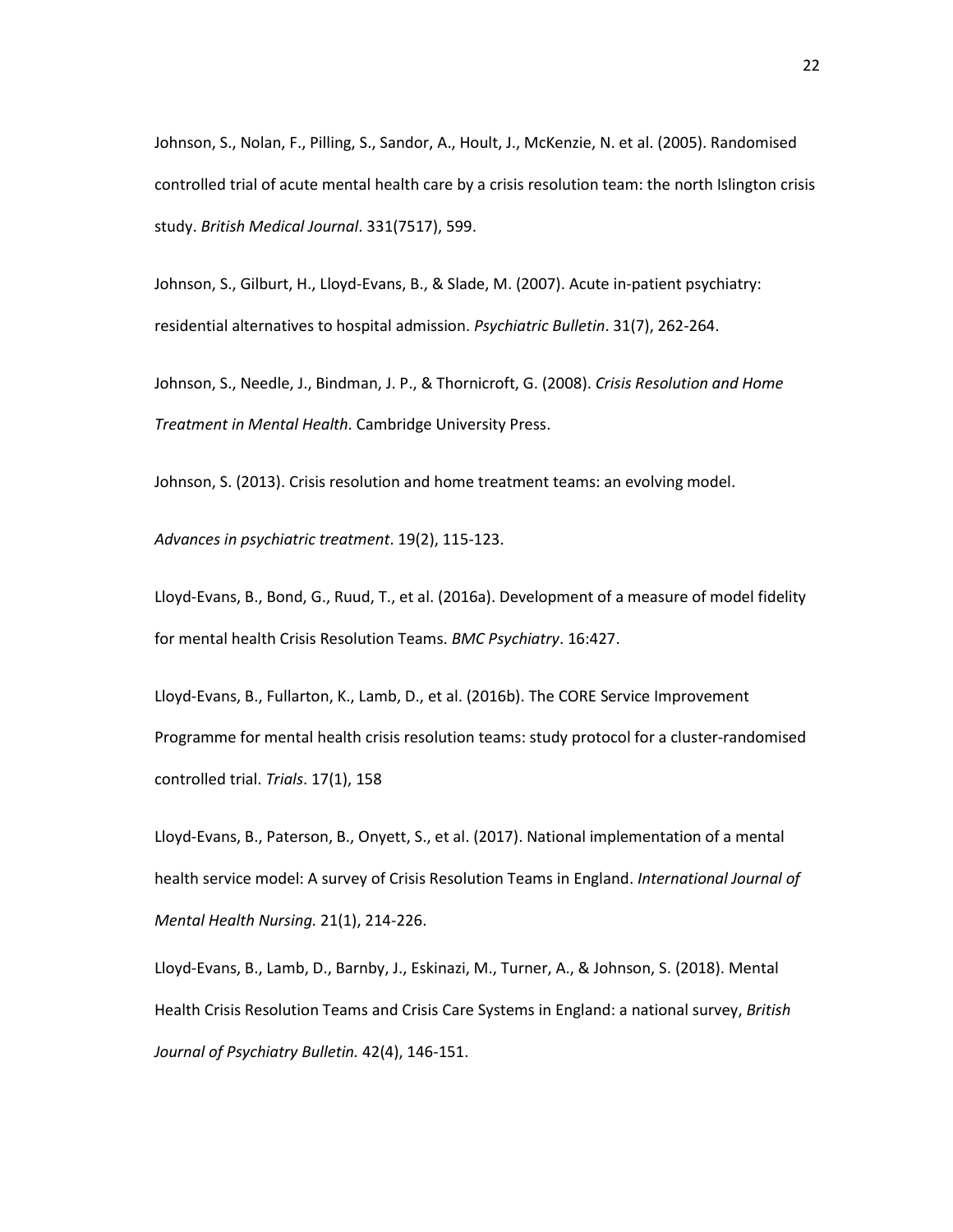Lloyd-Evans, B., Osborn, D., Marston, L., et al. (2019). The CORE service improvement programme for mental health crisis resolution teams: results from a cluster-randomised trial. *The British Journal of Psychiatry*. 1-9.

McHugo, G. J., Drake, R. E., Whitley, R., et al. (2007) Fidelity outcomes in the National Implementing Evidence-Based Practices Project. *Psychiatric Services*. 58(10), 1279-84. Mental Health Taskforce (MHT). (2016). The Five Year Forward View for Mental Health. [https://www.england.nhs.uk/wp-content/uploads/2016/02/Mental-Health-Taskforce-FYFV](https://www.england.nhs.uk/wp-content/uploads/2016/02/Mental-Health-Taskforce-FYFV-final.pdf)[final.pdf](https://www.england.nhs.uk/wp-content/uploads/2016/02/Mental-Health-Taskforce-FYFV-final.pdf)

Morant, N., Lloyd-Evans, B., Lamb, D., et al. (2017). Crisis resolution and home treatment: stakeholders' views on critical ingredients and implementation in England. *[BMC Psychiatry](https://bmcpsychiatry.biomedcentral.com/)*. 17:254.

Murphy, S. M., Irving, C.B., Adams, C. E., & Waqar, M. (2015). Crisis intervention for people with severe mental illnesses. *Cochrane Database of Systematic Reviews*. Issue 12.

National Confidential Inquiry into Suicide and Homicide by People with Mental Illness (NCISH). (2015) Annual Report: England, Northern Ireland, Scotland and Wales. University of Manchester.

Onyett, S., Linde, K., Glover, G., Floyd, S., Bradley, S., & Middleton, H. (2006). Implementation of crisis resolution/home treatment teams in England: National survey 2005-2006. *Psychiatric Bulletin*. 32(10), 374-377.

Royal College of Nursing (RCN). (2017). A-EQUIP: A model of clinical midwifery supervision. <https://www.england.nhs.uk/publication/a-equip-a-model-of-clinical-midwifery-supervision/>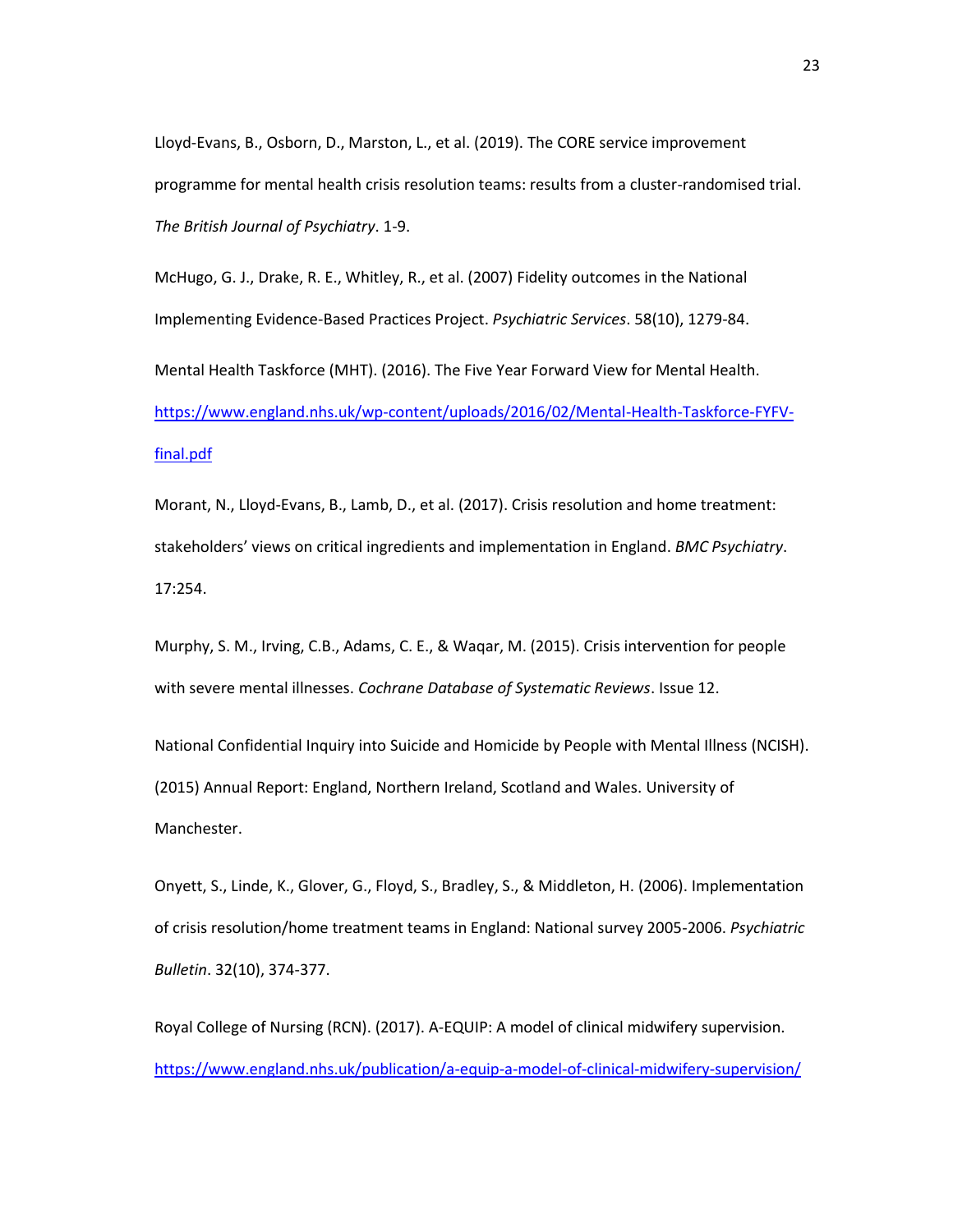Royal College of Psychiatrists (RCP). (2015). Home Treatment Accreditation Scheme: 1st Report. [https://www.rcpsych.ac.uk/docs/default-source/improving-care/ccqi/quality](https://www.rcpsych.ac.uk/docs/default-source/improving-care/ccqi/quality-networks/htas/htas-first-national-report-2015.pdf?sfvrsn=e9016d57_2)[networks/htas/htas-first-national-report-2015.pdf?sfvrsn=e9016d57\\_2](https://www.rcpsych.ac.uk/docs/default-source/improving-care/ccqi/quality-networks/htas/htas-first-national-report-2015.pdf?sfvrsn=e9016d57_2)

Thornicroft, G. & Tansella, M. (2009). *Better mental health care*. Cambridge University Press, Cambridge.

Werbeloff N, Chang CK, Broadbent M, Hayes JF, Stewart R, Osborn DPJ (2017) Admission to acute mental health services after contact with crisis resolution and home treatment teams: an investigation in two large mental health-care providers, The Lancet Psychiatry, DOI:

[http://dx.doi.org/10.1016/S2215-0366\(16\)30416-3](http://dx.doi.org/10.1016/S2215-0366(16)30416-3)

Wheeler, C., Lloyd-Evans, B., Churchard, A., et al. (2015). Implementation of the Crisis Resolution Team model in adult mental health settings: a systematic review. *BMC Psychiatry*. 15:74.

# **Tables**

|                             | Range           | Mean score per | Median       |
|-----------------------------|-----------------|----------------|--------------|
|                             | (mean score per | item (sd)      | Of mean item |
|                             | item)           |                | scores       |
| <b>Referrals and Access</b> | $2.10 - 4.70$   | 3.36(0.57)     | 3.40         |
| $(10$ items)                |                 |                |              |

**Table 1. Fidelity scale subscale scores in the 75-team UK CRT survey**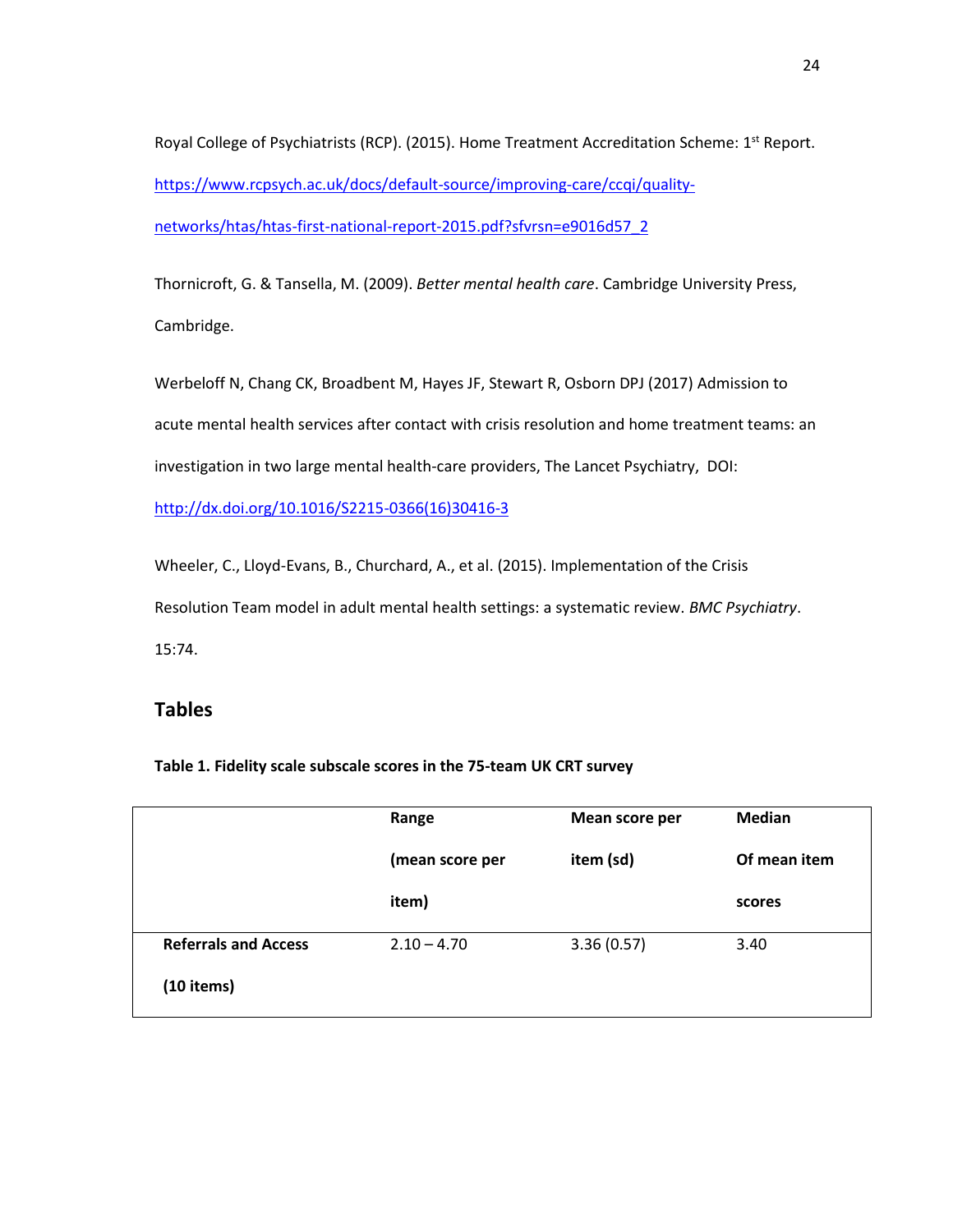| <b>Content and Delivery of</b> | $1.56 - 3.70$ | 2.31(0.47) | 2.31 |  |
|--------------------------------|---------------|------------|------|--|
| Care                           |               |            |      |  |
| $(16$ items)                   |               |            |      |  |
| <b>Staffing and Team</b>       | $2.10 - 4.60$ | 3.38(0.52) | 3.40 |  |
| <b>Procedures</b>              |               |            |      |  |
| $(10$ items)                   |               |            |      |  |
| <b>Location and Timing of</b>  | $1.67 - 4.33$ | 2.87(0.53) | 2.67 |  |
| Help                           |               |            |      |  |
| (3 items)                      |               |            |      |  |

# **Table 2. Fidelity scale items ranked by median score in the 75-team UK CRT survey**

| <b>Median</b> | <b>Fidelity</b> | Item descriptions                                              |
|---------------|-----------------|----------------------------------------------------------------|
| score         | level           |                                                                |
| 1             | Very poor       | Item 17: CRT provides psychological interventions;             |
|               | fidelity to     | Item 24 CRT helps plan service users' and service responses to |
|               | the             | future crises;                                                 |
|               | model           | Item 37: CRT can access a range of crisis services to help     |
|               |                 | provide an alternative to hospital admission for service users |
|               |                 | experiencing mental health crisis.                             |
|               |                 |                                                                |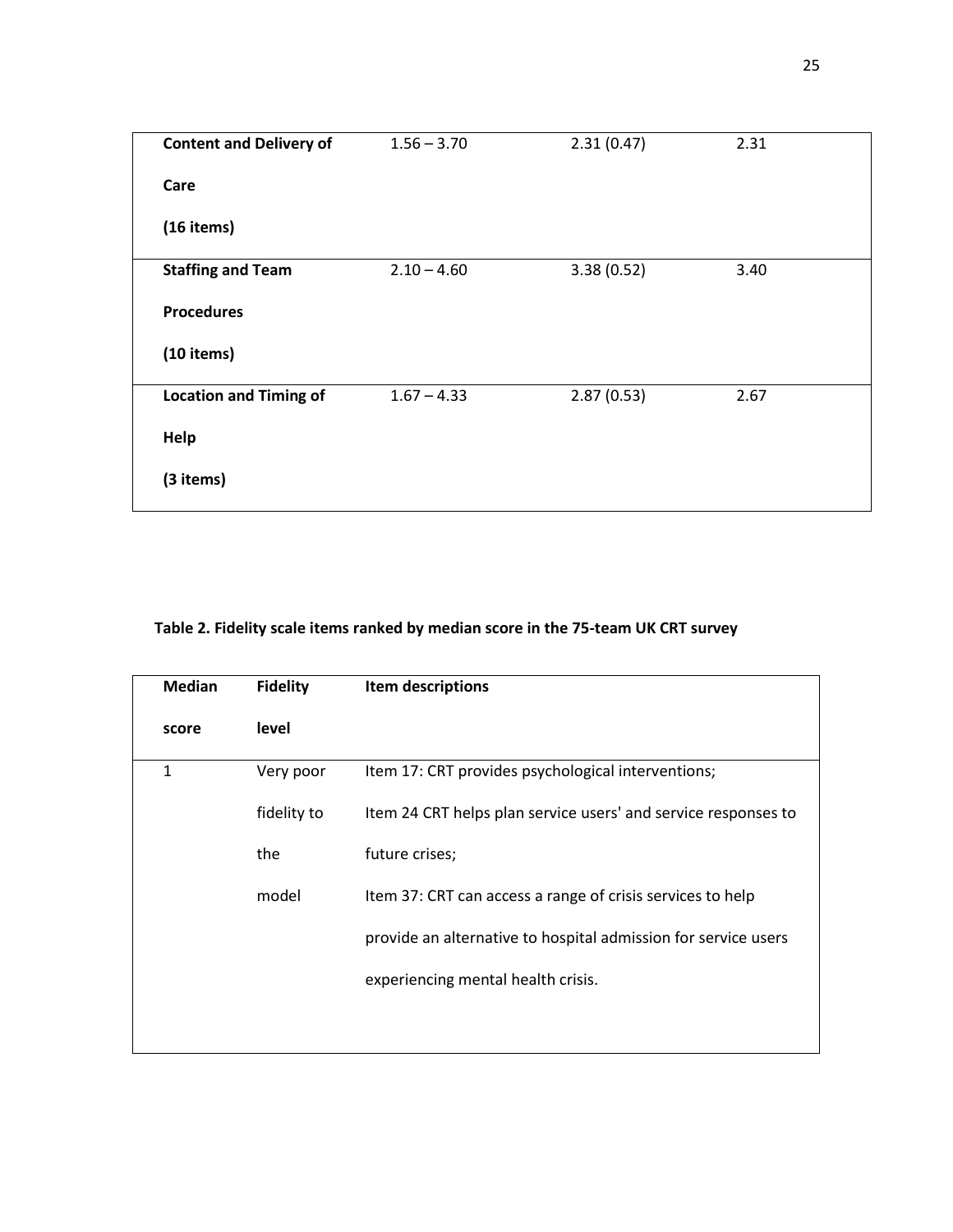| $\overline{2}$ | Poor        | Item 1: CRT responds quickly to new referrals;                  |
|----------------|-------------|-----------------------------------------------------------------|
|                | fidelity to | Item 14: CRT assesses carers' needs and offers carers emotional |
|                | the         | and practical support;                                          |
|                | model       | Item 16: CRT promotes service users' and carers' understanding  |
|                |             | of illness and medication and addresses concerns or problems;   |
|                |             | Item 18: CRT assesses and addresses service users' physical     |
|                |             | health needs;                                                   |
|                |             | Item 22: CRT prioritises good therapeutic relationships between |
|                |             | staff and service users and carers;                             |
|                |             | Item 29: CRT is a full multi-disciplinary staff team;           |
|                |             | Item 31: CRT has comprehensive risk assessment and risk         |
|                |             | management procedures (safeguarding children and vulnerable     |
|                |             | adults living with CRT service users);                          |
|                |             | Item 36: CRT has systems to provide consistency of staff and    |
|                |             | support to a service user during a period of CRT care;          |
|                |             | Item 38 CRT provides frequent visits to service users.          |
|                |             |                                                                 |
| 3              | Moderate    | Item 3: CRT accepts referrals from all sources;                 |
|                | fidelity to | Item 7: CRT facilitates early discharge from hospital;          |
|                | the         | Item 9: CRT responds appropriately to enrolled service users'   |
|                | model       | and carers' requests for help from the service;                 |
|                |             | Item 12: CRT provides clear information to service users and    |
|                |             | families about treatment plans and visits;                      |
|                |             |                                                                 |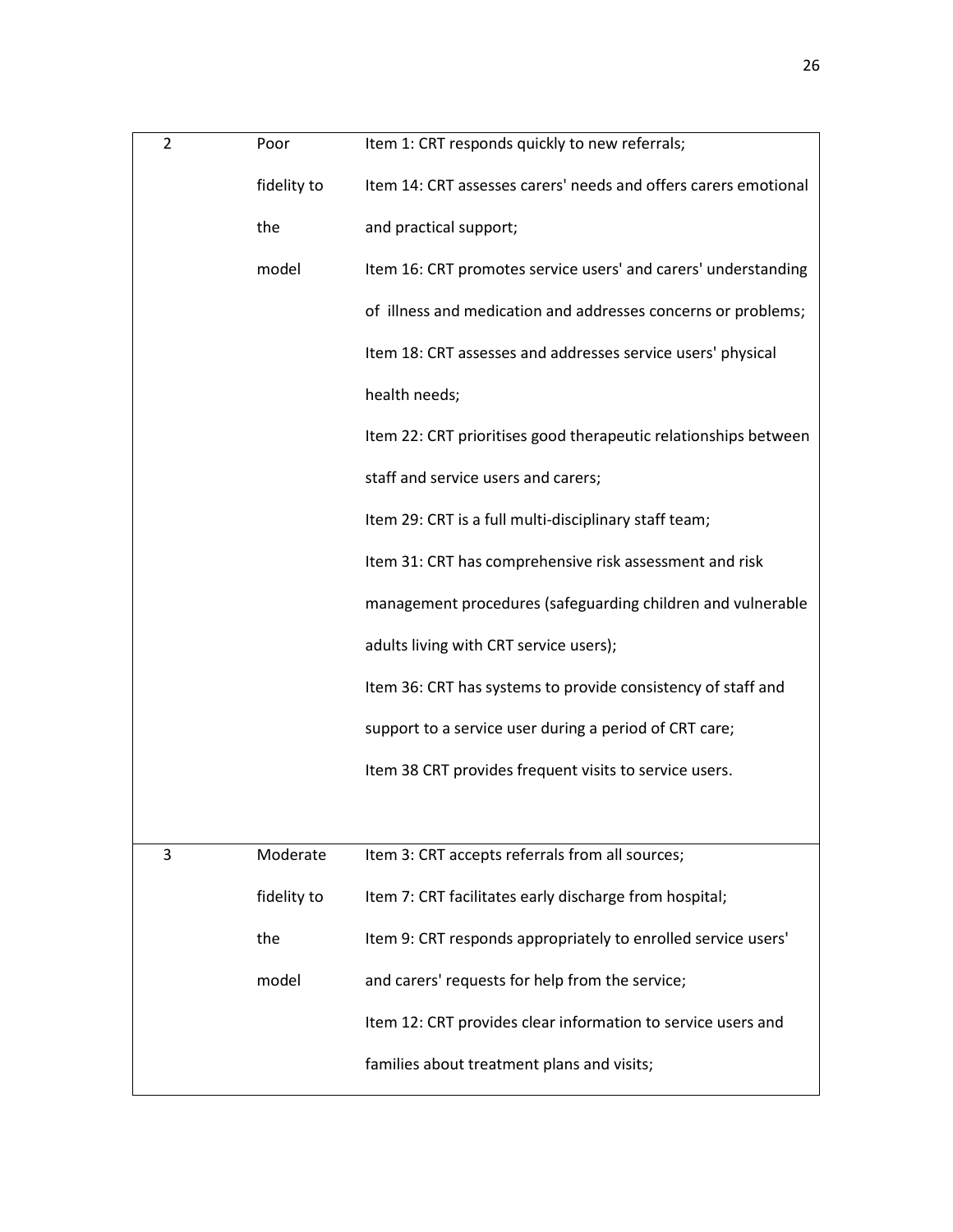|   |             | Item 13: CRT closely involves and works with families and wider |
|---|-------------|-----------------------------------------------------------------|
|   |             | social networks in supporting service users;                    |
|   |             | Item 20: CRT provides individualised care;                      |
|   |             | Item 21: CRT staff visits are long enough to discuss service    |
|   |             | users' and families' concerns;                                  |
|   |             | Item 25: CRT plans aftercare with all service users;            |
|   |             | Item 26: CRT works to provide acceptable ending of care for     |
|   |             | service users and families;                                     |
|   |             | Item 30: CRT provides a thorough induction programme for        |
|   |             | new staff and ongoing training and supervision in core          |
|   |             | competencies for CRT staff;                                     |
|   |             | Item 34: CRT works effectively with other community services.   |
|   |             |                                                                 |
| 4 | Good        | Item 2: CRT easily accessible to all eligible referrers;        |
|   | fidelity to | Item 4: CRT will consider working with anyone who would         |
|   | the         | otherwise be admitted to adult acute psychiatric hospital;      |
|   | model       | Item 5: CRT provides a 24 hour, 7 day a week service;           |
|   |             | Item 6: CRT has a clearly defined "gatekeeping" role to screen  |
|   |             | and make decisions to hospitals;                                |
|   |             | Item 8: CRT provides explanation/direction to other services,   |
|   |             | service users, carers and referrers for referrals not accepted; |
|   |             | Item 10: CRT is a distinct service which only provides crisis   |
|   |             | assessment and brief home treatment;                            |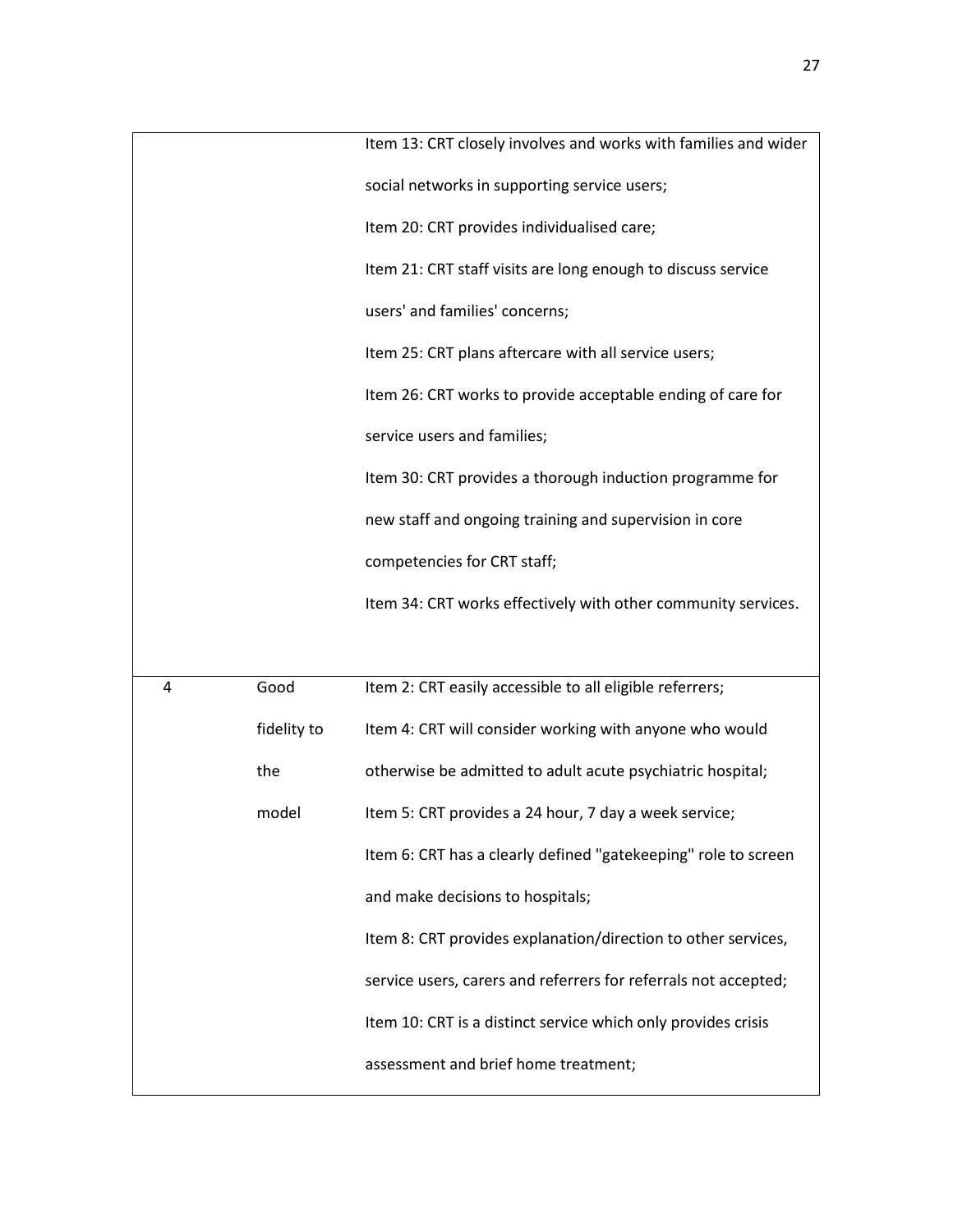|   |             | Item 11: CRT conducts a comprehensive assessment for all          |
|---|-------------|-------------------------------------------------------------------|
|   |             | service users accepted for CRT support;                           |
|   |             | Item 23: CRT offers service users choice regarding location,      |
|   |             | timing and types of support;                                      |
|   |             | Item 33: CRT has effective record keeping and communication       |
|   |             | procedures to promote teamwork and information sharing            |
|   |             | between CRT staff;                                                |
|   |             | Item 35: CRT takes account of equality and diversity in all       |
|   |             | aspects of service provision.                                     |
|   |             |                                                                   |
| 5 | Very        | Item 15: CRT reviews, prescribes and delivers medication for all  |
|   | good        | service users when needed;                                        |
|   | fidelity to | Item 19: CRT helps service users with social and practical        |
|   | the         | problems;                                                         |
|   | model       | Item 27: CRT has adequate staffing levels;                        |
|   |             | Item 28: CRT has a psychiatrist or psychiatrists in the CRT team, |
|   |             | with adequate staffing levels;                                    |
|   |             | Item 32: CRT has systems to ensure the safety of CRT staff        |
|   |             | members;                                                          |
|   |             | Item 39: CRT mostly assesses and supports service users in their  |
|   |             | home.                                                             |
|   |             |                                                                   |
|   |             |                                                                   |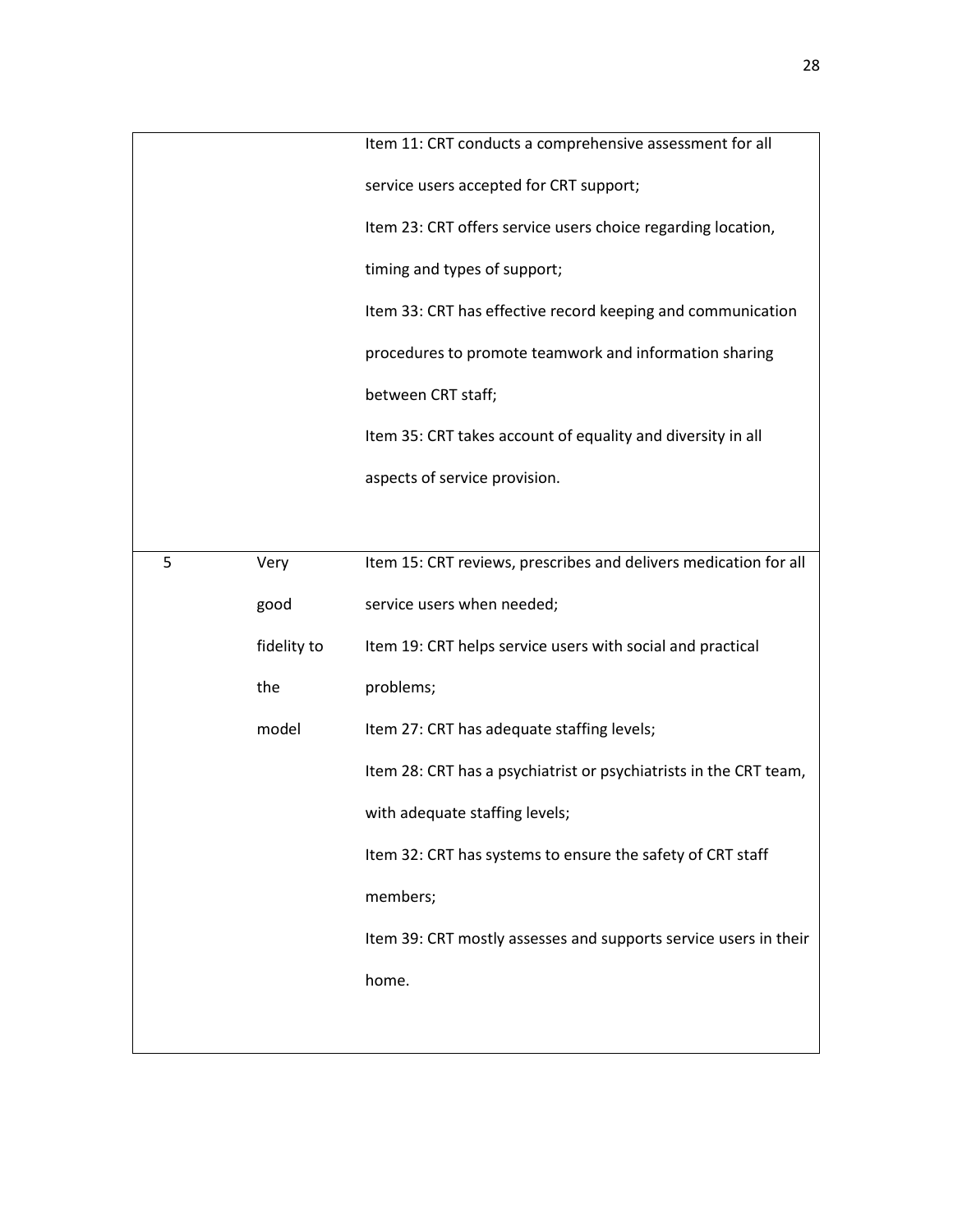| <b>Department of</b>  | Lloyd-Evans  | <b>CRT fidelity</b> | Lloyd-Evans  | Onyett et al., |
|-----------------------|--------------|---------------------|--------------|----------------|
| <b>Health</b>         | et al., 2018 | survey              | et al., 2017 | 2008           |
| guidelines 2001       | Data: 2016   | Data:               | Data:        | Data:          |
|                       |              | 2013/14             | 2011/12      | 2005/06        |
| Provision of          | 70%          | 55%                 | 39%          | 55%            |
| home                  |              |                     |              |                |
| treatment 24          |              |                     |              |                |
| hours a day, 7        |              |                     |              |                |
| days a week           |              |                     |              |                |
| Easy referral         | 42%          | 65%                 | 49%          | N/A            |
| process               |              |                     |              |                |
| Rapid response        | 45%          | 21%                 | N/A          | N/A            |
| to referrals (4       |              |                     |              |                |
| hours)                |              |                     |              |                |
| Gatekeeper to         | 50%          | 53%                 | 89%          | 72%            |
| inpatient             |              |                     |              |                |
| services              |              |                     |              |                |
| Works with            | 22%          | 57%                 | 51%          | N/A            |
| adults 16-65          |              |                     |              |                |
| <b>Staff includes</b> | 94%          | 96%                 | 77%          | 44%            |
| consultant and        |              |                     |              |                |

**Table 3. CRT implementation: Comparison of three CRT surveys with DoH guidelines 2001**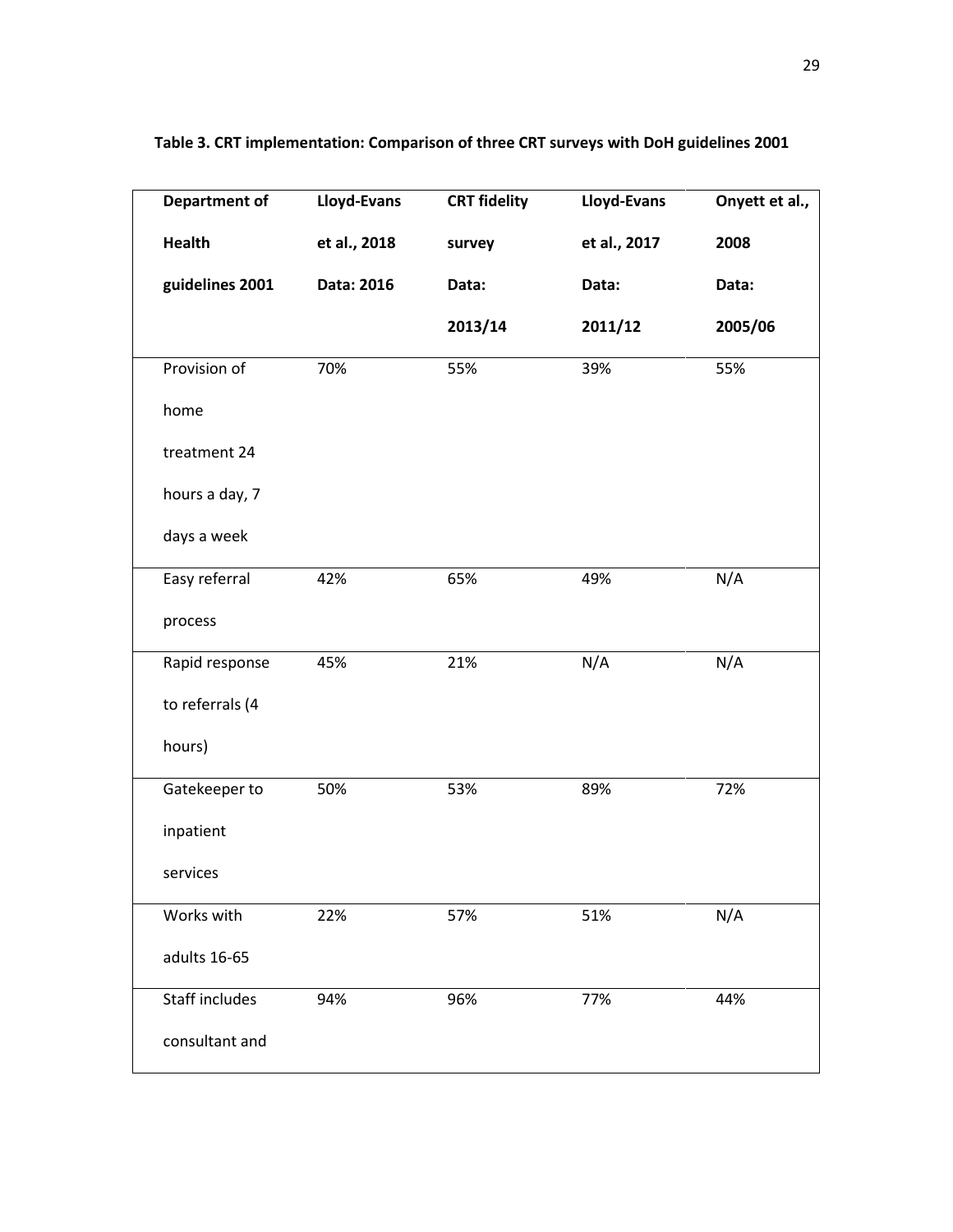| lower grade       |     |     |     |       |
|-------------------|-----|-----|-----|-------|
| psychiatrists     |     |     |     |       |
| Staff team is     | 15% | 29% | 11% | < 50% |
| multidisciplinary |     |     |     |       |
| 14 FTE staff per  | 76% | 67% | 87% | N/A   |
| caseload of 30    |     |     |     |       |
| patients          |     |     |     |       |
| Intensive         | N/A | 3%  | N/A | N/A   |
| support           |     |     |     |       |
| Relapse           | N/A | 1%  | 63% | N/A   |
| prevention        |     |     |     |       |
| work              |     |     |     |       |
| undertaken        |     |     |     |       |
| Work with         | N/A | 23% | 68% | N/A   |
| families/carers   |     |     |     |       |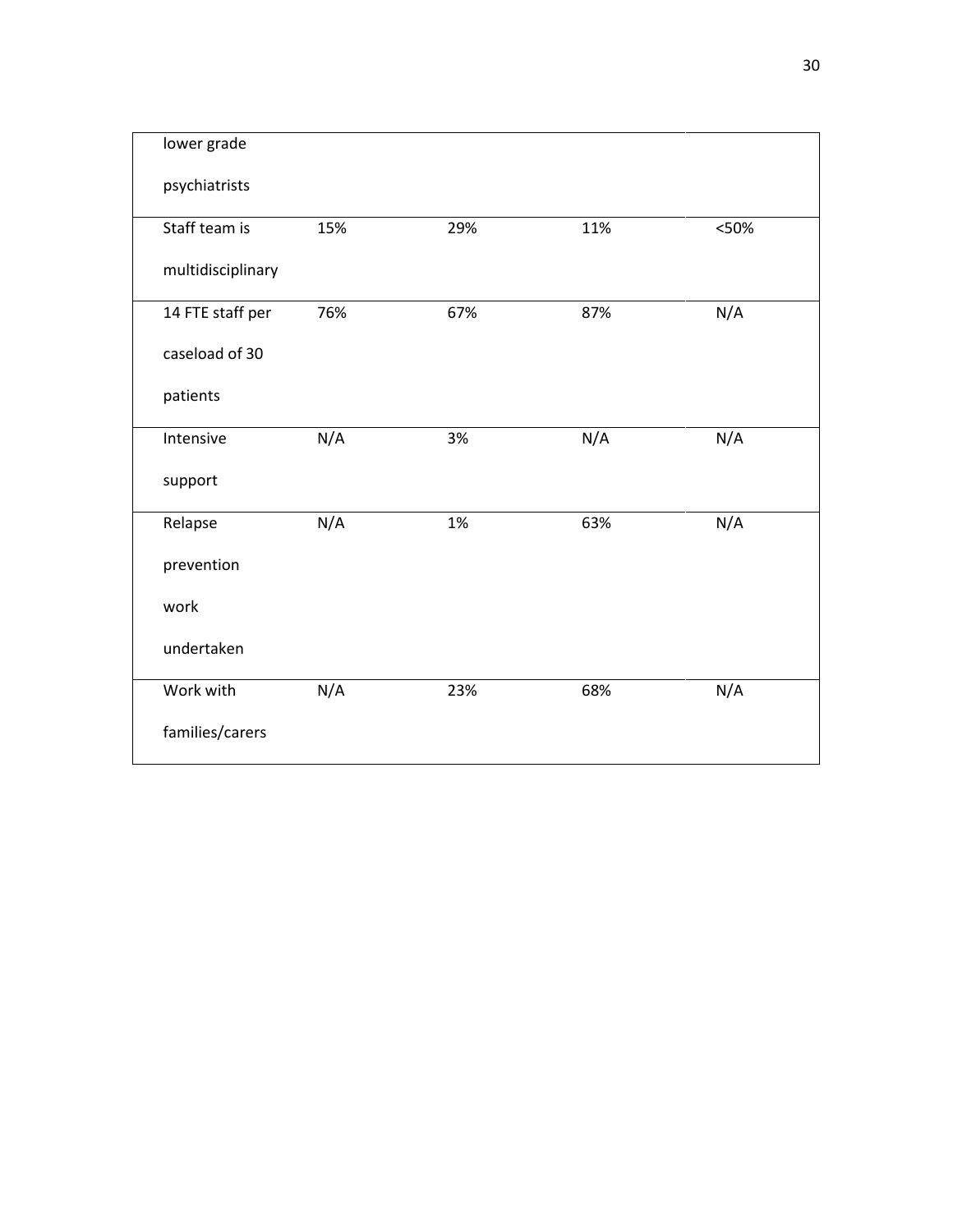# **Appendix 1**

# **Table 4. Summary of DoH guidelines with associated fidelity criterion and survey questions**

| Department of            | Lloyd-Evans et al., 2018 |     | <b>CRT fidelity survey</b> |     | Lloyd-Evans et al., 2017 |     | Onyett et al., 2008  |     |
|--------------------------|--------------------------|-----|----------------------------|-----|--------------------------|-----|----------------------|-----|
| <b>Health guidelines</b> | Data: 2016               |     | Data: 2013/14              |     | Data: 2011/12            |     | Data: 2005/06        |     |
| 2001                     | Question                 | %   | <b>Question</b>            | %   | Question                 | %   | Question             | %   |
| Provision of             | The CRT can provide      |     |                            |     |                          |     |                      |     |
| home treatment           | home treatment 24        |     |                            |     | Hours in which CRT       |     |                      |     |
| 24 hours a day, 7        | h a day, 7 days a        |     |                            |     |                          |     |                      |     |
| days a week              | week [Coded as: the      |     | Item 5: The CRT            |     | can provide home         |     | The team provides a  |     |
|                          | CRT can provide          | 70% | provides a 24 hour, 7      | 55% | visits to service users  | 39% | 7-day per week, 24-h | 55% |
|                          |                          |     |                            |     | (Q82)                    |     | home-visiting        |     |
|                          | home visits to           |     | day a week service         |     | (recoded to: 24 hour     |     | assessment service   |     |
|                          | patients on its          |     |                            |     |                          |     |                      |     |
|                          | caseload at any time     |     |                            |     | home visits $-$ yes/no)  |     |                      |     |
|                          | of the day or night]     |     |                            |     |                          |     |                      |     |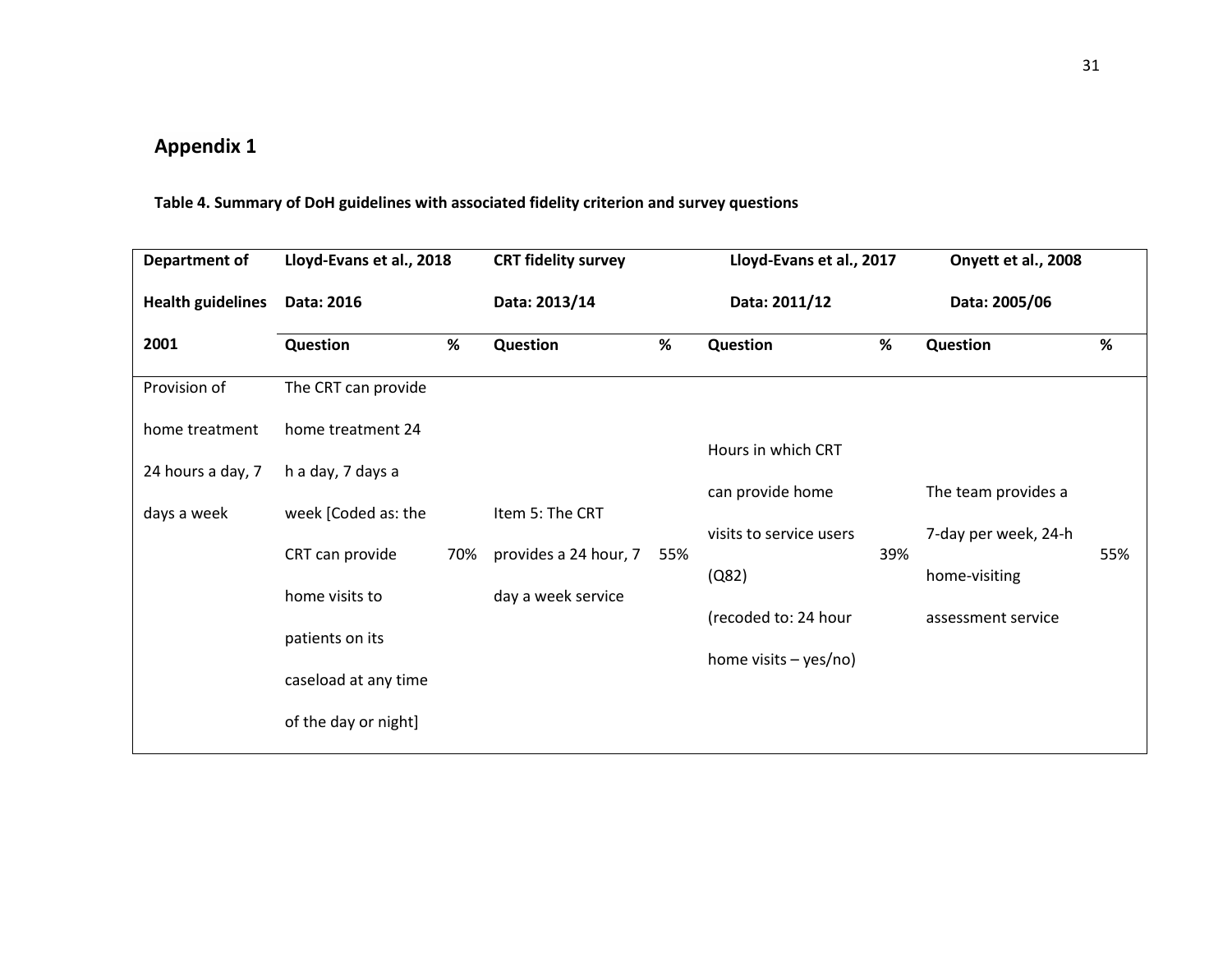| Easy referral      |                      |     |                        |     | Does the CRT accept   |     |                       |     |
|--------------------|----------------------|-----|------------------------|-----|-----------------------|-----|-----------------------|-----|
| process            | The CRT has easy     |     |                        |     | referrals from GPs    |     |                       |     |
|                    | referral processes   |     |                        |     | and self-referrals    |     |                       |     |
|                    | including accepting  |     | Item 2: The CRT is     |     | from known clients    |     |                       |     |
|                    | direct referral from | 42% | easily accessible to   | 65% | (Q4)                  | 49% | N/A                   | N/A |
|                    |                      |     | all eligible referrers |     | (recoded as: does the |     |                       |     |
|                    | GPs and patients/    |     |                        |     | CRT accept referrals  |     |                       |     |
|                    | families             |     |                        |     | from GPs and known    |     |                       |     |
|                    |                      |     |                        |     | $clients - yes/no)$   |     |                       |     |
| Rapid response     | The CRT starts an    |     |                        |     |                       |     |                       |     |
| to referrals (4    | assessment within 4  |     | Item 1: The CRT        |     |                       |     |                       |     |
| hours)             | hours of accepting a | 45% | responds quickly to    | 21% | N/A                   | N/A | N/A                   | N/A |
|                    | referral             |     | new referrals          |     |                       |     |                       |     |
| Gatekeeper to      | The CRT should act   |     | Item 6: The CRT has    |     | Does the CRT assess   |     | The team acts as the  |     |
| inpatient services | as gatekeeper to in- | 50% | a fully implemented    | 53% | patients in person    | 89% | gatekeeper to the     | 72% |
|                    | patient services     |     | 'gatekeeping' role     |     | before                |     | acute in-patient beds |     |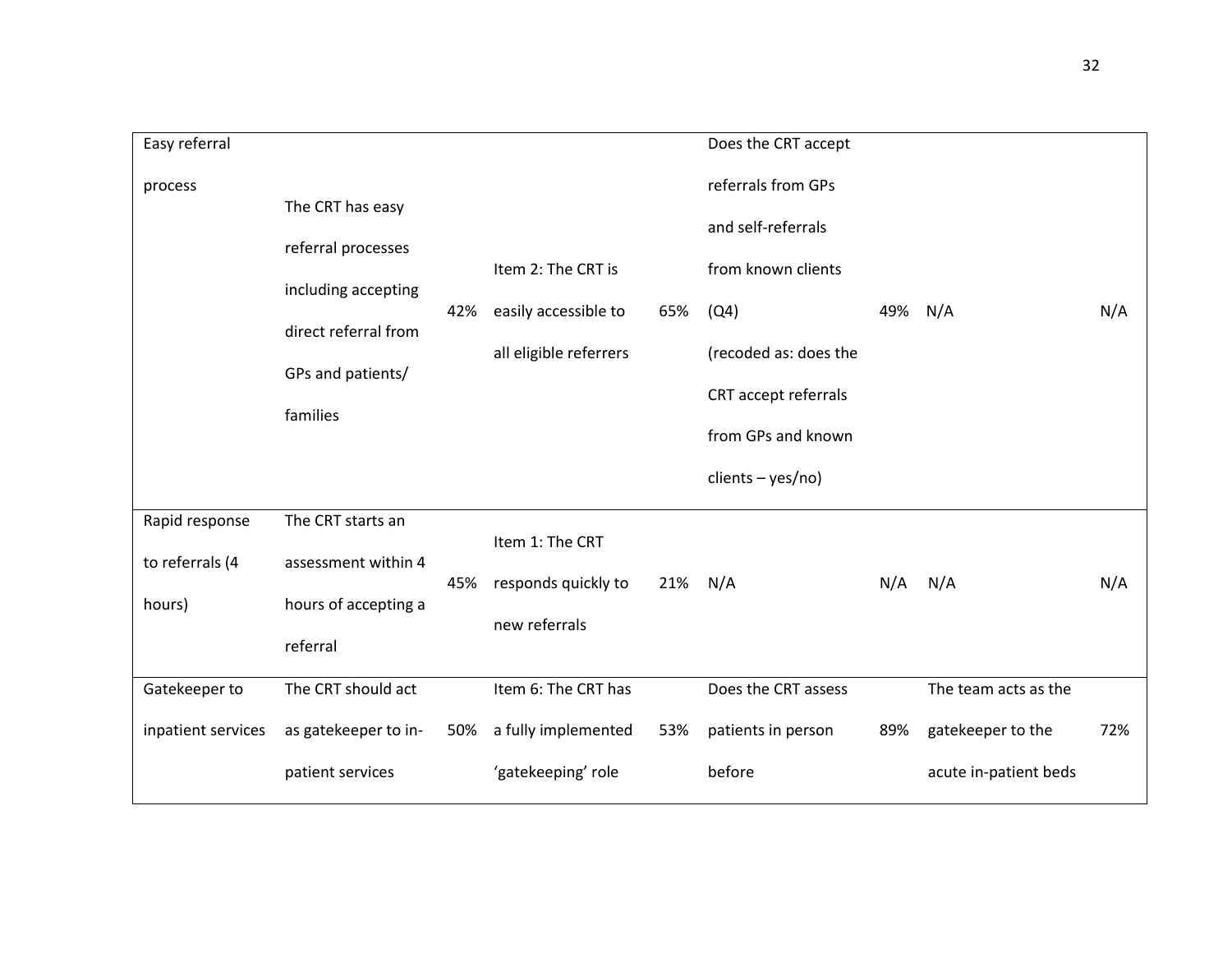|              | [Coded as: does the     |                      |     | hospital admission    |     | by assessing people    |     |
|--------------|-------------------------|----------------------|-----|-----------------------|-----|------------------------|-----|
|              | CRT always assess       |                      |     | (Q35)                 |     | referred               |     |
|              | voluntary patients in   |                      |     | (recoded to: does the |     | for hospital admission |     |
|              | person before           |                      |     | CRT usually or always |     |                        |     |
|              | hospital admission?]    |                      |     | assess in person      |     |                        |     |
|              |                         |                      |     | before admission -    |     |                        |     |
|              |                         |                      |     | yes/no)               |     |                        |     |
| Works with   |                         | Item 4: The CRT will |     | What is the age range |     |                        |     |
| adults 16-65 |                         | consider working     |     | of service users      |     |                        |     |
|              | The CRT will work       | with anyone who      |     | accepted              |     |                        |     |
|              | with adults aged 16-22% | would otherwise be   | 57% | by the CRT (Q3)       | 51% | Unavailable            | 44% |
|              | 65 years                | admitted to adult    |     | (recoded to: Accepts  |     |                        |     |
|              |                         | acute psychiatric    |     | service users 16-65 - |     |                        |     |
|              |                         | hospital             |     | yes/no)               |     |                        |     |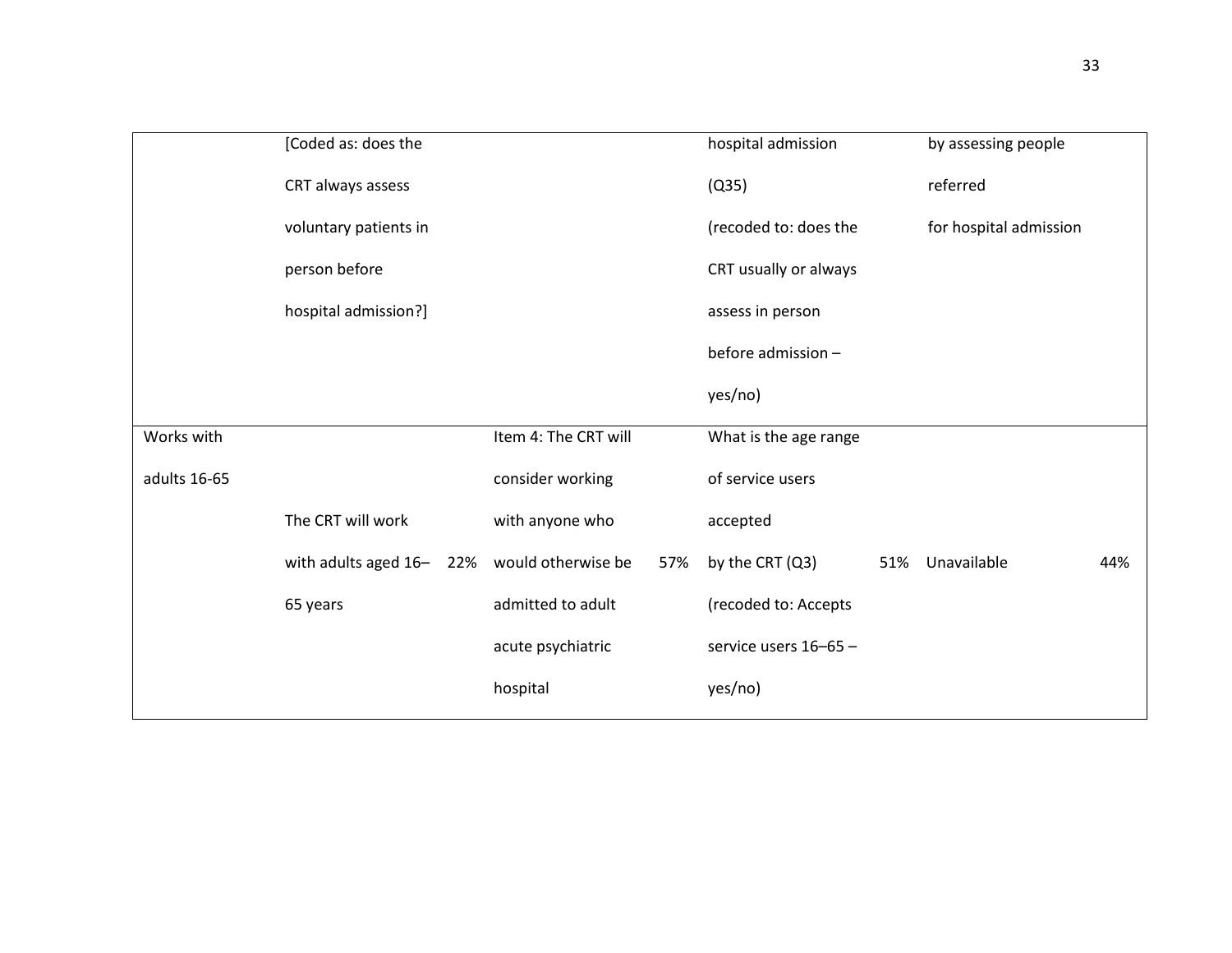| Staff includes    |                        |     |                      |     | Team staffing (Q79)    |     | Staff team includes |      |
|-------------------|------------------------|-----|----------------------|-----|------------------------|-----|---------------------|------|
| consultant and    | The CRT includes a     |     | Item 28: The CRT has |     | (recoded to: does      |     | consultant          | 44%  |
| lower grade       | psychiatrist [Coded    |     | a psychiatrist(s) in |     | team include           |     | psychiatrists       |      |
| psychiatrists     | as: the CRT includes   | 94% | the team, with       | 96% | consultant             | 77% |                     |      |
|                   | a consultant or staff  |     | adequate staffing    |     | psychiatrist           |     | Staff team includes |      |
|                   | grade psychiatrist]    |     | levels               |     | and other medical      |     | lower grade         |      |
|                   |                        |     |                      |     | staff $-$ yes/no)      |     | psychiatrists       | 27%  |
| Staff team is     | The CRT team           |     |                      |     | Team staffing (Q79)    |     |                     |      |
| multidisciplinary | should be              |     |                      |     | (recoded to: does      |     |                     |      |
|                   | multidisciplinary      |     | Item 29: The CRT has |     | team include: a nurse, |     |                     |      |
|                   | [Coded as: the CRT     | 15% | a full               | 29% | an OT, a               | 11% | Unavailable         | <50% |
|                   | includes psychiatrist, |     | multidisciplinary    |     | psychologist, a social |     |                     |      |
|                   | nursing, social        |     | staff team           |     | worker or AMHP, a      |     |                     |      |
|                   | work, psychologist     |     |                      |     | support                |     |                     |      |
|                   | and occupational       |     |                      |     | worker $-$ yes/no)     |     |                     |      |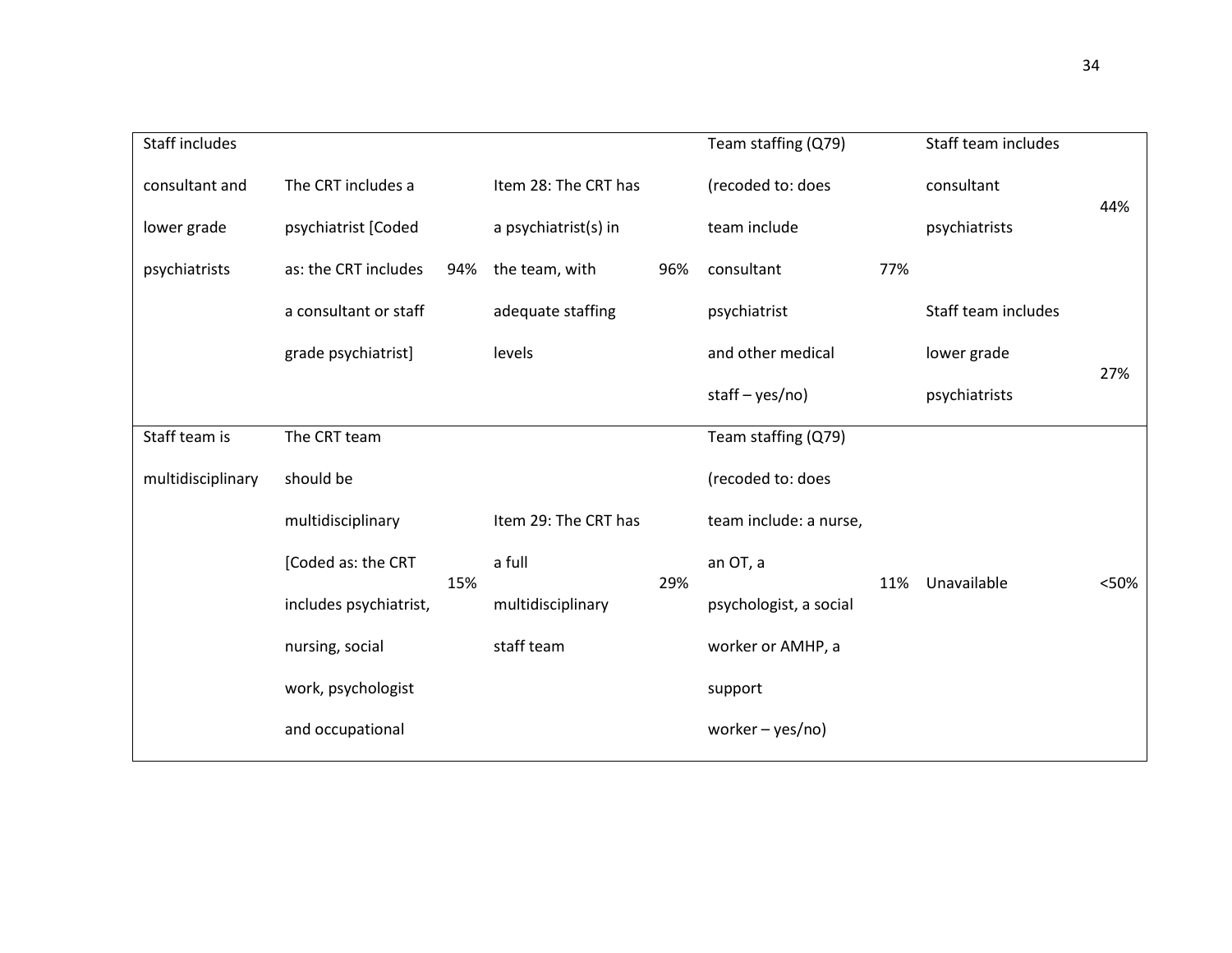|                  | therapist staff and  |     |                             |     |                          |     |     |     |
|------------------|----------------------|-----|-----------------------------|-----|--------------------------|-----|-----|-----|
|                  | support workers]     |     |                             |     |                          |     |     |     |
| 14 FTE staff per |                      |     |                             |     | Team staffing (Q79)      |     |     |     |
| caseload of 30   | The CRT should       |     |                             |     | and CRT caseload         |     |     |     |
| patients         | include at least 14  |     |                             |     | (0.86)                   |     |     |     |
|                  | full time equivalent |     |                             |     | (Staffing level variable |     |     |     |
|                  | staff for a team     |     | created to reflect          |     |                          |     |     |     |
|                  | caseload of up to 30 |     | Item 27: The CRT has        |     | caseload size            |     |     |     |
|                  | patients             | 76% | adequate staffing<br>levels | 67% | per 14fte staff, then    | 87% | N/A | N/A |
|                  | [Coded based on      |     |                             |     | coded as: is caseload    |     |     |     |
|                  | current caseload     |     |                             |     | size                     |     |     |     |
|                  | from survey          |     |                             |     | per 14 full time         |     |     |     |
|                  | responses]           |     |                             |     | equivalent staff 30 or   |     |     |     |
|                  |                      |     |                             |     | $less - yes/no)$         |     |     |     |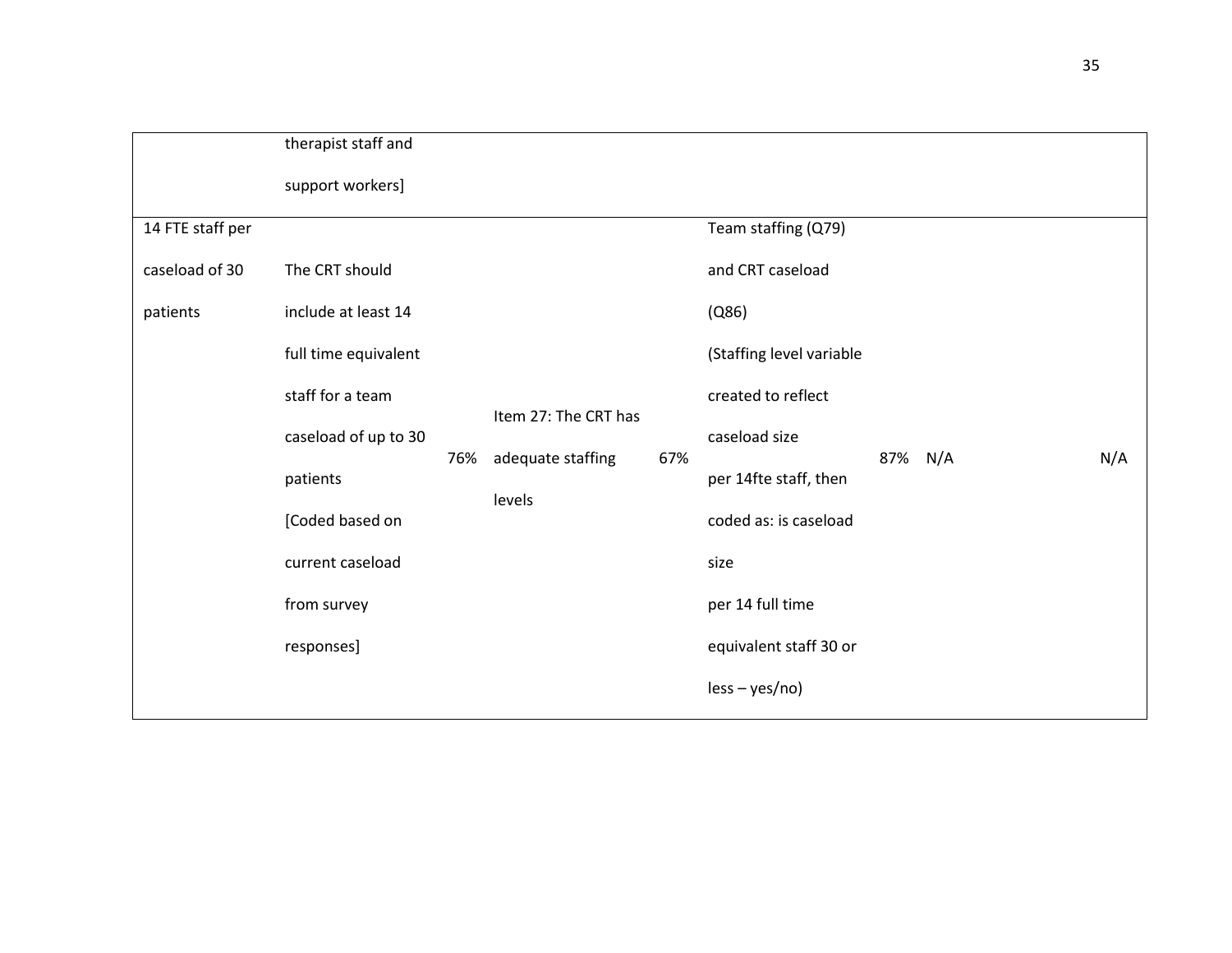| Intensive support |     |     | Item 38: The CRT                          |    |                       |         |     |     |
|-------------------|-----|-----|-------------------------------------------|----|-----------------------|---------|-----|-----|
|                   | N/A | N/A | provides frequent                         | 3% | N/A                   | N/A     | N/A | N/A |
|                   |     |     | visits to service users                   |    |                       |         |     |     |
| Relapse           |     |     |                                           |    | Discharge             |         |     |     |
| prevention work   |     |     |                                           |    | arrangements - does   |         |     |     |
| undertaken        |     |     |                                           |    | the CRT formulate     |         |     |     |
|                   |     |     |                                           |    | written relapse       |         |     |     |
|                   |     |     | Item 24: The CRT                          |    | prevention plans with |         |     |     |
|                   |     |     |                                           |    | service               |         |     |     |
|                   | N/A | N/A | helps plan service<br>users' responses to | 1% | users (Q58)           | 63% N/A |     | N/A |
|                   |     |     | future crises                             |    | (Recoded as: does the |         |     |     |
|                   |     |     |                                           |    | CRT complete written  |         |     |     |
|                   |     |     |                                           |    | relapse               |         |     |     |
|                   |     |     |                                           |    | prevention plans with |         |     |     |
|                   |     |     |                                           |    | most or all service   |         |     |     |
|                   |     |     |                                           |    | $users - yes/no)$     |         |     |     |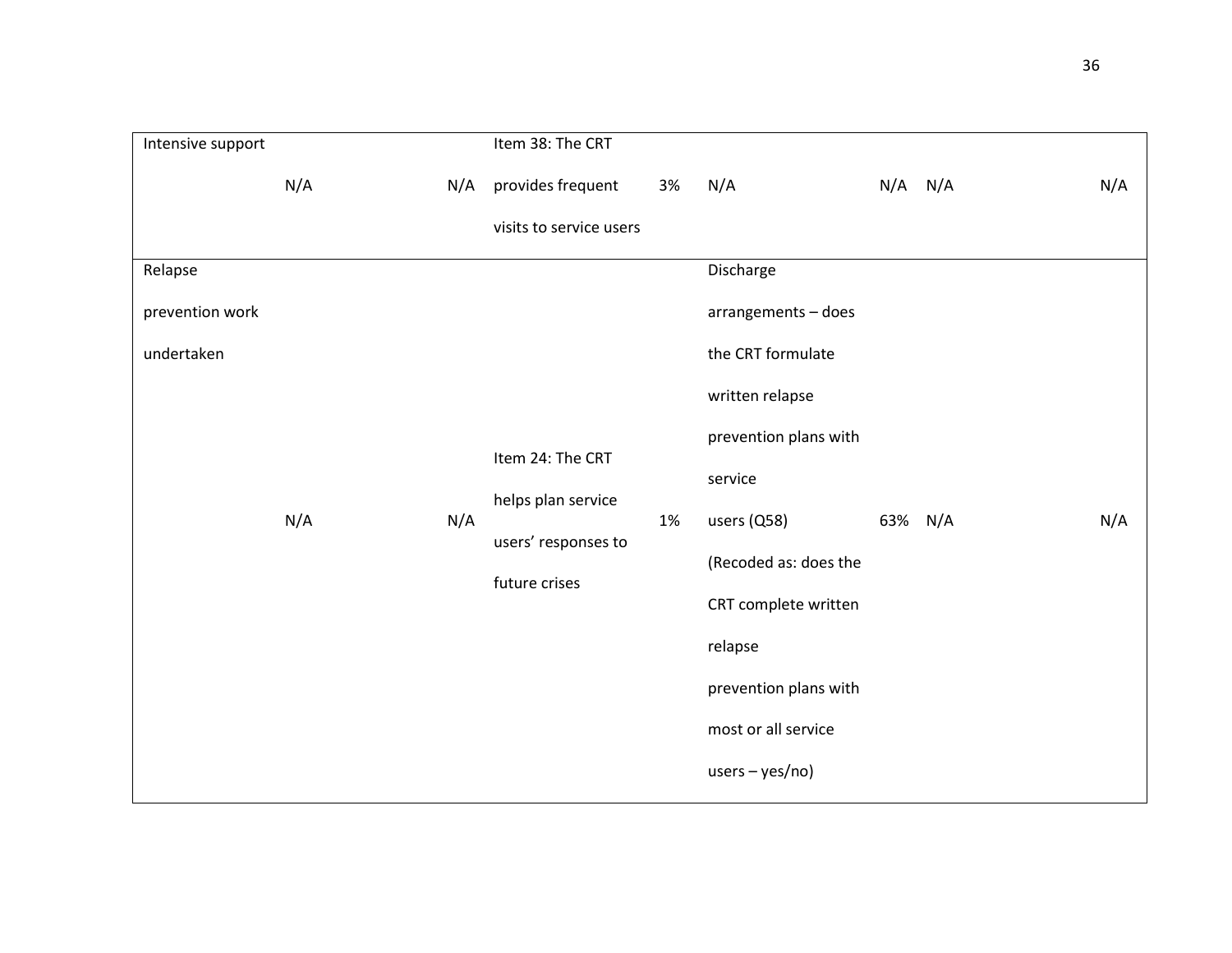| Item 13: The CRT                                  |
|---------------------------------------------------|
| closely involves and                              |
| works with families                               |
| N/A<br>$N/A$ $N/A$<br>and wider social<br>23% N/A |
| networks in                                       |
| supporting service                                |
| user                                              |
| N/A                                               |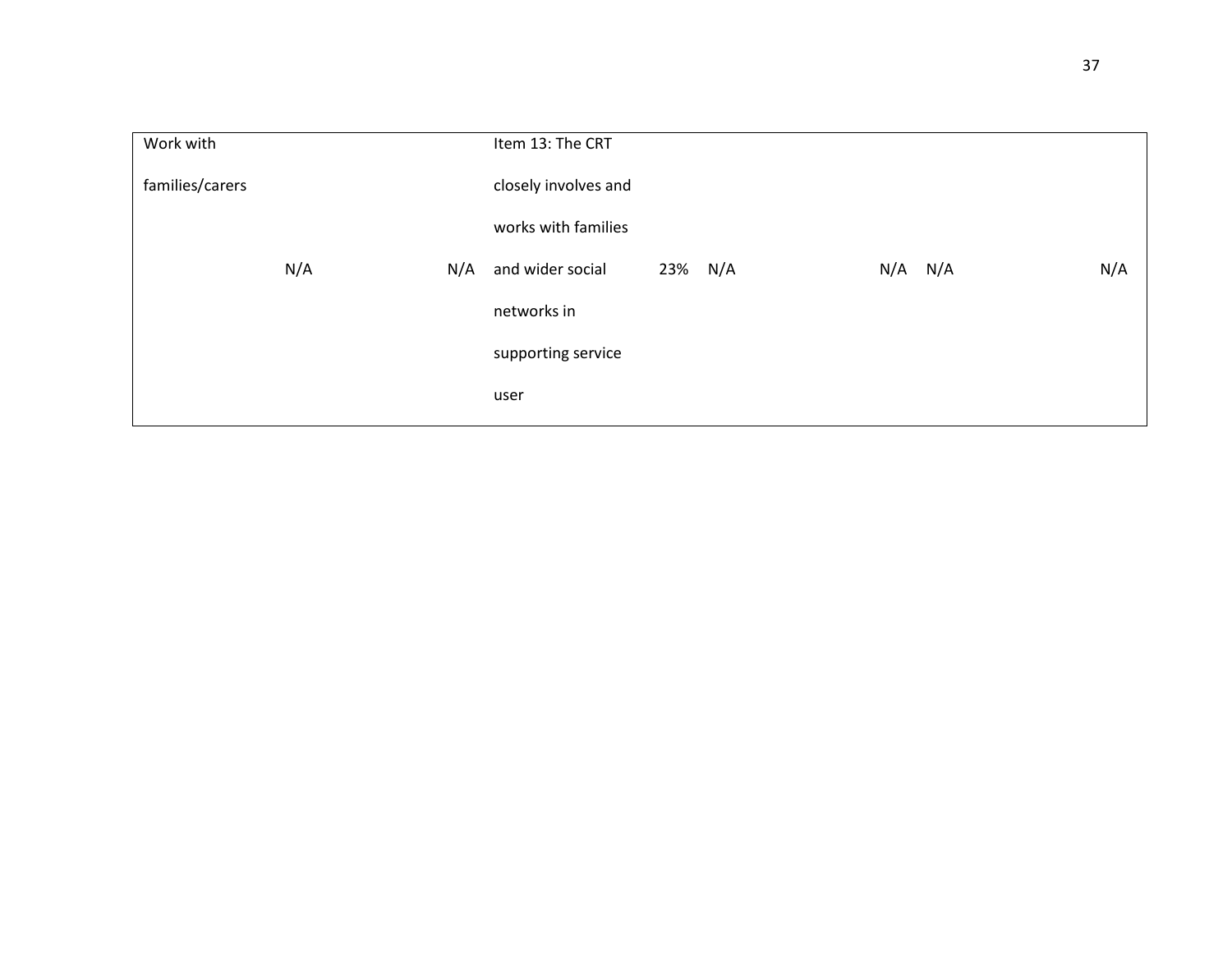# **Appendix 2**

# **Table 5. Median item scores for all CRTs for all items in the 75-team UK CRT survey**

|                                                        |                | Item score                        |      |      |                |              |  |
|--------------------------------------------------------|----------------|-----------------------------------|------|------|----------------|--------------|--|
|                                                        |                | (% of teams attaining this score) |      |      |                |              |  |
| Item                                                   | <b>Median</b>  | 5                                 | 4    | 3    | $\overline{2}$ | $\mathbf{1}$ |  |
| $\mathbf 1$                                            | $\overline{2}$ | 2.7                               | 18.7 | 13.3 | 30.7           | 34.7         |  |
| The CRT responds quickly to new referrals              |                |                                   |      |      |                |              |  |
| $\overline{2}$                                         | 4              | 42.7                              | 22.7 | 30.7 | 4.0            | 0            |  |
| The CRT is easily accessible to all eligible referrers |                |                                   |      |      |                |              |  |
| 3                                                      | 3              | 26.7                              | 16.0 | 24.0 | 13.3           | 20.0         |  |
| The CRT accepts referrals from all sources             |                |                                   |      |      |                |              |  |
| $\overline{4}$                                         |                |                                   |      |      |                |              |  |
| The CRT will consider working with anyone who          | 4              | 43.3                              | 30.7 | 22.  | 1.3            | 0            |  |
| would otherwise be admitted to adult acute             |                |                                   |      |      |                |              |  |
| psychiatric hospital                                   |                |                                   |      |      |                |              |  |
| 5                                                      |                |                                   |      |      |                |              |  |
| The CRT provides a 24 hour, seven day a week           | 4              | 40.0                              | 14.7 | 20.0 | 2.7            | 22.7         |  |
| service                                                |                |                                   |      |      |                |              |  |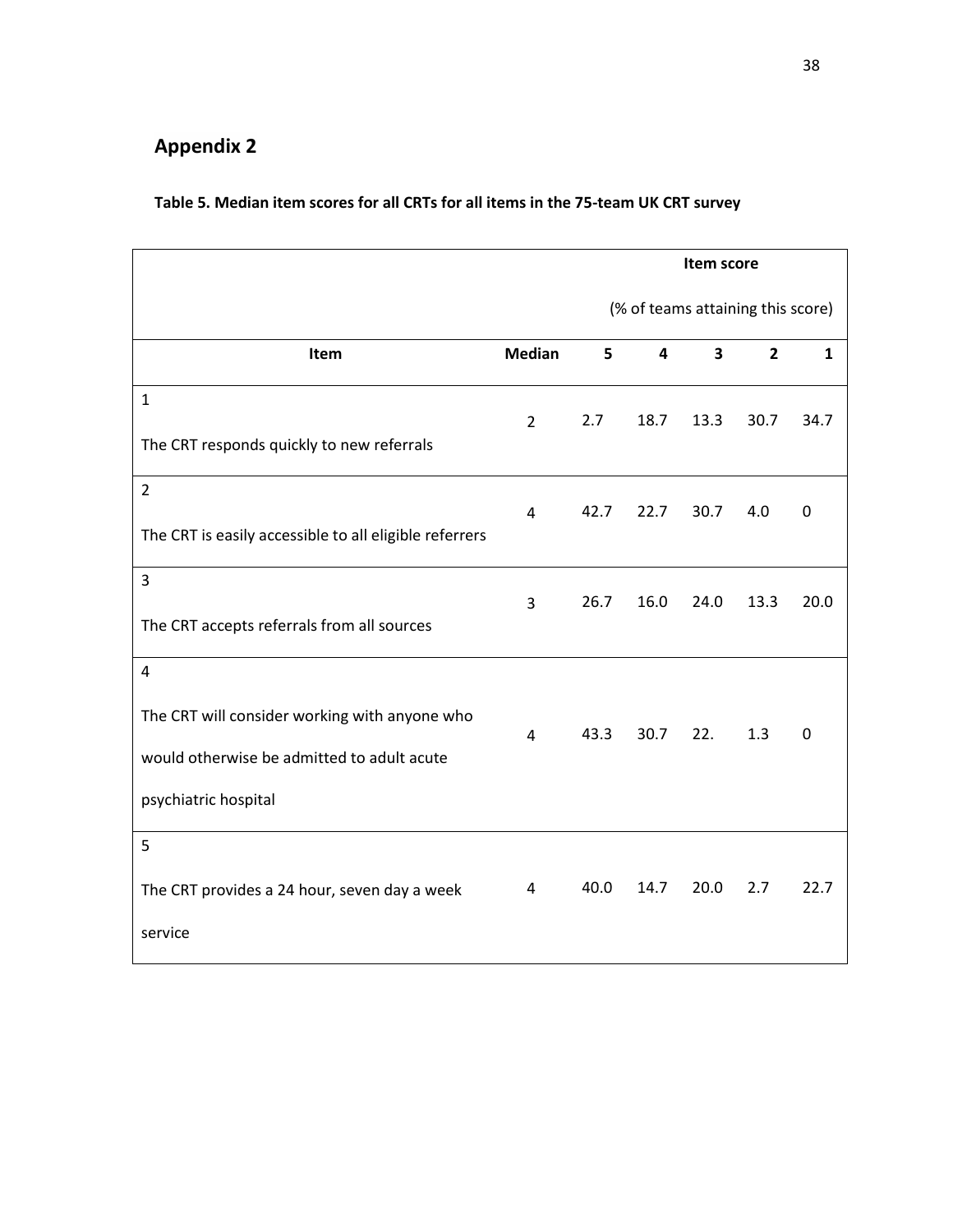|                                                   |               | Item score                        |      |      |                |              |  |
|---------------------------------------------------|---------------|-----------------------------------|------|------|----------------|--------------|--|
|                                                   |               | (% of teams attaining this score) |      |      |                |              |  |
| Item                                              | <b>Median</b> | 5                                 | 4    | 3    | $\overline{2}$ | $\mathbf{1}$ |  |
| 6                                                 |               |                                   |      |      |                |              |  |
| The CRT has a fully implemented "gatekeeping"     |               |                                   |      |      |                |              |  |
| role, assessing all patients before admission to  | 4             | 32.0                              | 21.3 | 17.3 | 5.3            | 24.0         |  |
| acute psychiatric wards and deciding whether      |               |                                   |      |      |                |              |  |
| they are suitable for home treatment.             |               |                                   |      |      |                |              |  |
| $\overline{7}$                                    | 3             | 13.3                              | 20.0 | 21.3 | 16.0           | 29.3         |  |
| The CRT facilitates early discharge from hospital |               |                                   |      |      |                |              |  |
| 8                                                 |               |                                   |      |      |                |              |  |
| The CRT provides explanation and direction to     |               |                                   |      |      |                |              |  |
| other services for service users, carers and      | 4             | 18.7                              | 36.0 | 28.0 | 16.0           | 1.3          |  |
| referrers regarding referrals which are not       |               |                                   |      |      |                |              |  |
| accepted                                          |               |                                   |      |      |                |              |  |
| 9                                                 |               |                                   |      |      |                |              |  |
| The CRT responds to requests for help from        | 3             | 14.7                              | 26.7 | 26.7 | 22.7           | 9.3          |  |
| service users and carers whom the CRT is          |               |                                   |      |      |                |              |  |
| currently supporting                              |               |                                   |      |      |                |              |  |
| 10                                                |               |                                   |      |      |                |              |  |
| The CRT is a distinct service which only provides | 4             | 26.7                              | 38.7 | 21.3 | 9.3            | 4.0          |  |
| crisis assessment and brief home treatment        |               |                                   |      |      |                |              |  |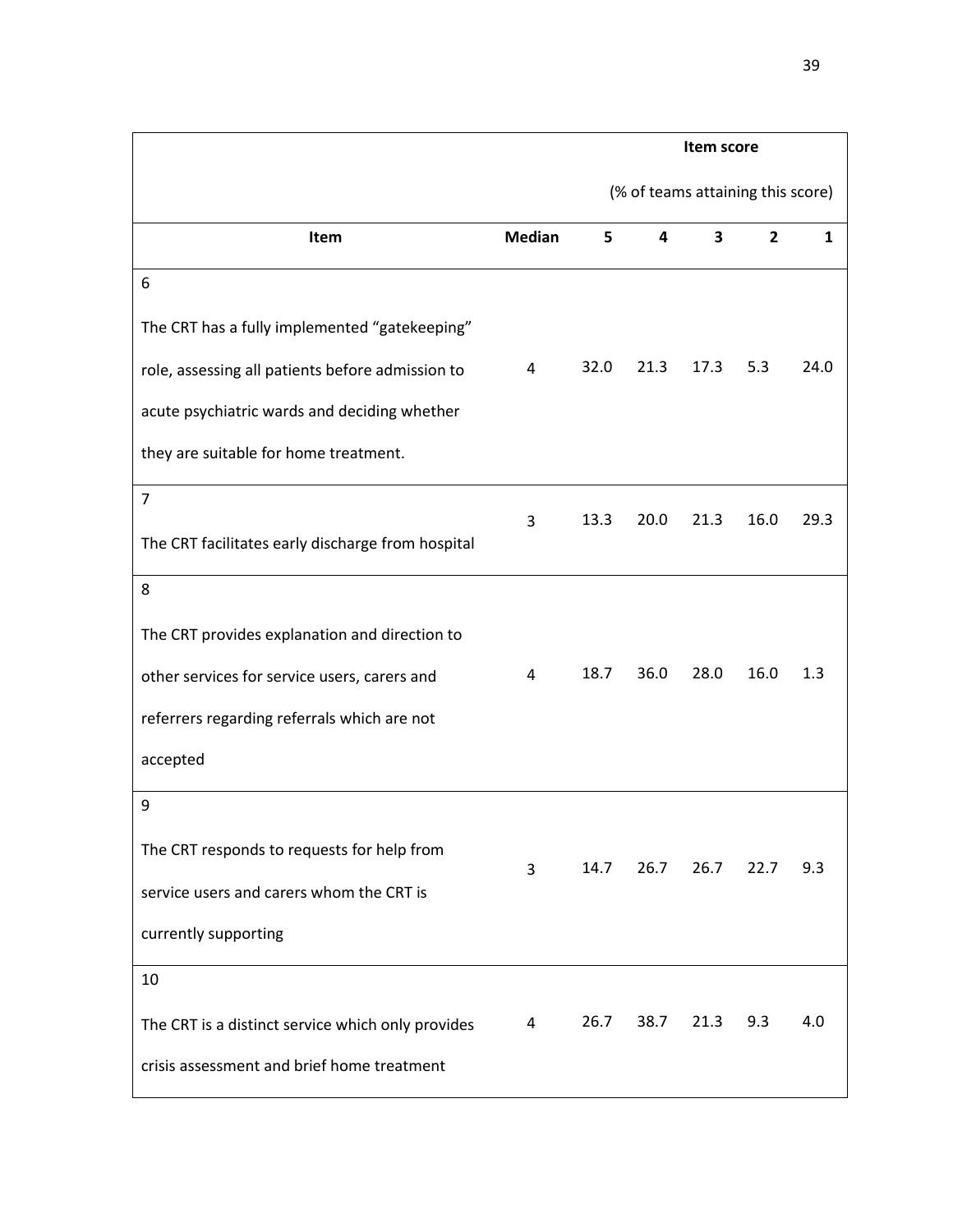|                                                  |                | Item score                        |      |                         |              |      |  |
|--------------------------------------------------|----------------|-----------------------------------|------|-------------------------|--------------|------|--|
|                                                  |                | (% of teams attaining this score) |      |                         |              |      |  |
| Item                                             | <b>Median</b>  | 5                                 | 4    | $\overline{\mathbf{3}}$ | $\mathbf{2}$ | 1    |  |
| 11                                               |                |                                   |      |                         |              |      |  |
| The CRT conducts a comprehensive assessment      | 4              | 37.3                              | 14.7 | 14.7                    | 10.7         | 22.7 |  |
| with all service users accepted for CRT support  |                |                                   |      |                         |              |      |  |
| 12                                               |                |                                   |      |                         |              |      |  |
| The CRT provides clear information to service    | 3              | 1.3                               | 26.7 | 58.7                    | 9.3          | 4.0  |  |
| users and families about treatment plans and     |                |                                   |      |                         |              |      |  |
| visits                                           |                |                                   |      |                         |              |      |  |
| 13                                               |                |                                   |      |                         |              |      |  |
| The CRT closely involves and works with families | 3              | 8.0                               | 21.3 | 26.7                    | 26.7         | 17.3 |  |
| and wider social networks in supporting service  |                |                                   |      |                         |              |      |  |
| users                                            |                |                                   |      |                         |              |      |  |
| 14                                               |                |                                   |      |                         |              |      |  |
| The CRT assesses carers' needs and offers carers | $\overline{2}$ | 1.3                               | 2.7  | 22.7                    | 28.0         | 45.3 |  |
| emotional and practical support                  |                |                                   |      |                         |              |      |  |
| 15                                               |                |                                   |      |                         |              |      |  |
| The CRT reviews, prescribes and delivers         | 5              | 70.7                              | 14.7 | 13.3                    | 1.3          | 0    |  |
| medication for all service users when needed     |                |                                   |      |                         |              |      |  |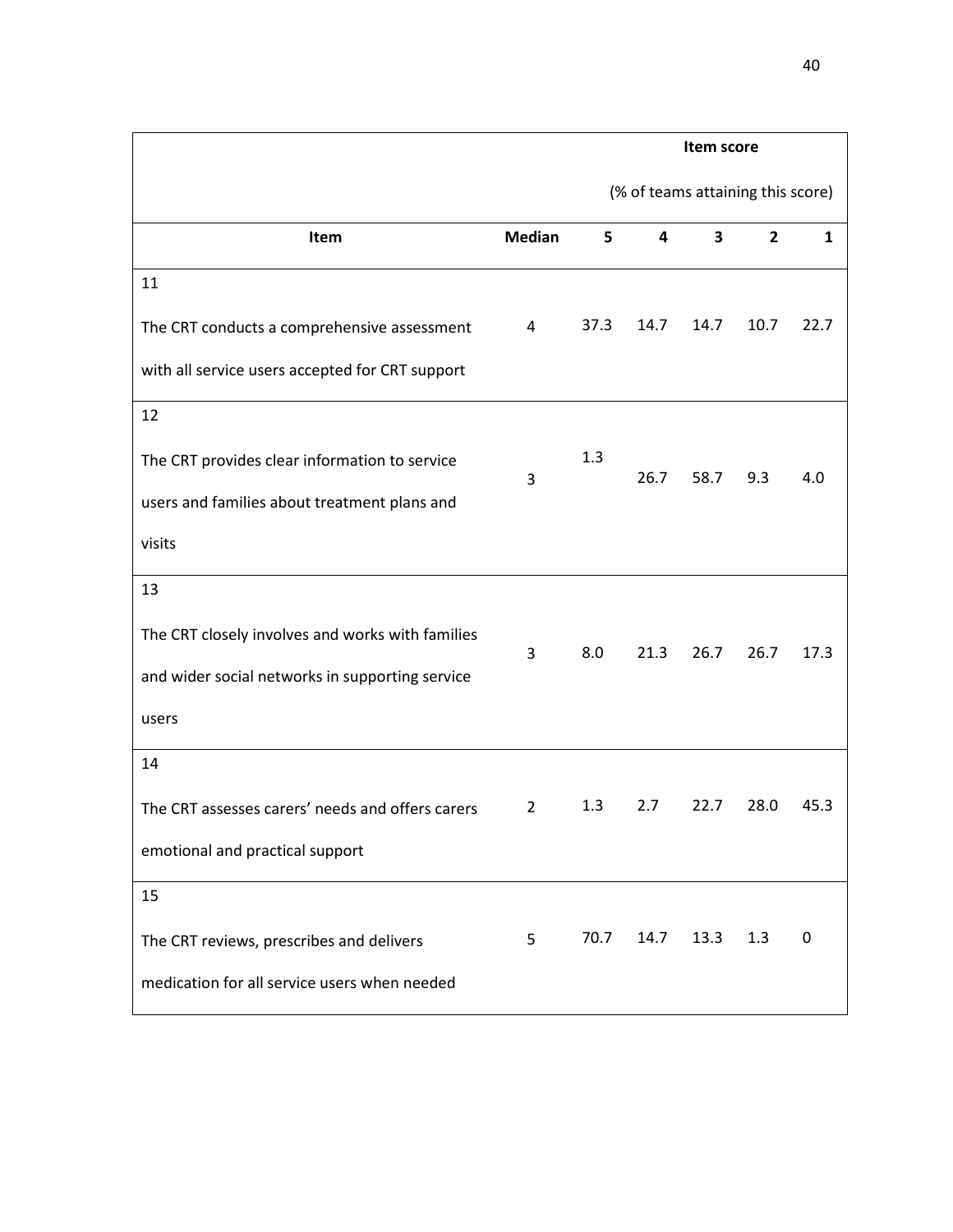|                                                     |                | Item score                        |      |      |                |              |  |
|-----------------------------------------------------|----------------|-----------------------------------|------|------|----------------|--------------|--|
|                                                     |                | (% of teams attaining this score) |      |      |                |              |  |
| Item                                                | <b>Median</b>  | 5                                 | 4    | 3    | $\overline{2}$ | $\mathbf{1}$ |  |
| 16                                                  |                |                                   |      |      |                |              |  |
| The CRT promotes service users' and carers'         | $\overline{2}$ | $\mathbf 0$                       | 8.0  | 13.3 | 46.7           | 32.0         |  |
| understanding of illness and medication and         |                |                                   |      |      |                |              |  |
| addresses concerns or problems with medication      |                |                                   |      |      |                |              |  |
| 17                                                  | $\mathbf{1}$   | 6.7                               | 4.0  | 13.3 | 25.3           | 50.7         |  |
| The CRT provides to psychological interventions     |                |                                   |      |      |                |              |  |
| 18                                                  |                |                                   |      |      |                |              |  |
| The CRT assesses and addresses service users'       | $\overline{2}$ | 1.3                               | 20.0 | 5.3  | 37.3           | 36.0         |  |
| physical health needs                               |                |                                   |      |      |                |              |  |
| 19                                                  |                |                                   |      |      |                |              |  |
| The CRT helps service users with social and         | 5              | 50.7                              | 4.0  | 28.0 | 9.3            | 8.0          |  |
| practical problems                                  |                |                                   |      |      |                |              |  |
| 20                                                  | 3              | 22.7                              | 18.7 | 38.7 | 12.0           | 8.0          |  |
| The CRT provides individualised care                |                |                                   |      |      |                |              |  |
| 21                                                  |                |                                   |      |      |                |              |  |
| CRT staff visits are long enough to discuss service | 3              | 1.3                               | 17.3 | 46.7 | 26.7           | 8.0          |  |
| users' and families' concerns                       |                |                                   |      |      |                |              |  |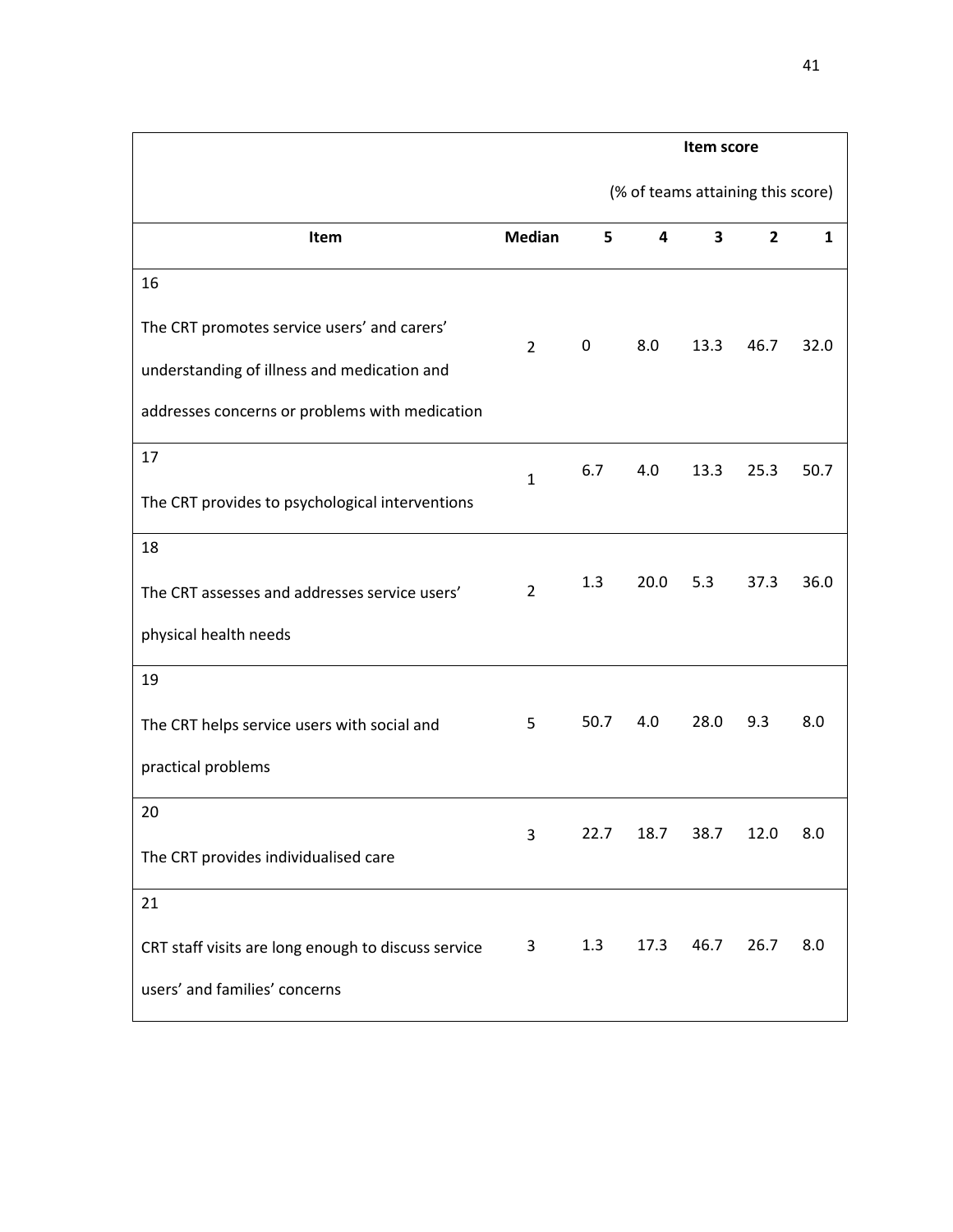|                                                   |                | Item score                        |      |                         |                |              |  |
|---------------------------------------------------|----------------|-----------------------------------|------|-------------------------|----------------|--------------|--|
|                                                   |                | (% of teams attaining this score) |      |                         |                |              |  |
| Item                                              | <b>Median</b>  | 5                                 | 4    | $\overline{\mathbf{3}}$ | $\overline{2}$ | $\mathbf{1}$ |  |
| 22                                                |                |                                   |      |                         |                |              |  |
| The CRT prioritises good therapeutic              | $\overline{2}$ | 5.3                               | 13.3 | 28.0                    | 40.0           | 13.3         |  |
| relationships between staff and service users and |                |                                   |      |                         |                |              |  |
| carers                                            |                |                                   |      |                         |                |              |  |
| 23                                                |                |                                   |      |                         |                |              |  |
| The CRT offers service users choice regarding     | 4              | 41.3                              | 49.3 | 6.7                     | 1.3            | 1.3          |  |
| location, timing and types of support             |                |                                   |      |                         |                |              |  |
| 24                                                |                |                                   |      |                         |                |              |  |
| The CRT helps plan service users' and service     | $\mathbf{1}$   | 0                                 | 1.3  | 1.3                     | 17.3           | 80.0         |  |
| responses to future crises                        |                |                                   |      |                         |                |              |  |
| 25                                                | 3              | 6.7                               | 29.3 | 21.3                    | 37.3           | 5.3          |  |
| The CRT plans aftercare for all service users     |                |                                   |      |                         |                |              |  |
| 26                                                |                |                                   |      |                         |                |              |  |
| The CRT works to provide acceptable ending of     | 3              | 14.7                              | 25.3 | 28.0                    | 25.3           | 6.7          |  |
| care for service users and families               |                |                                   |      |                         |                |              |  |
| 27                                                | 5              | 53.3                              | 13.3 | 17.3                    | 5.3            | 10.7         |  |
| The CRT has adequate staffing levels              |                |                                   |      |                         |                |              |  |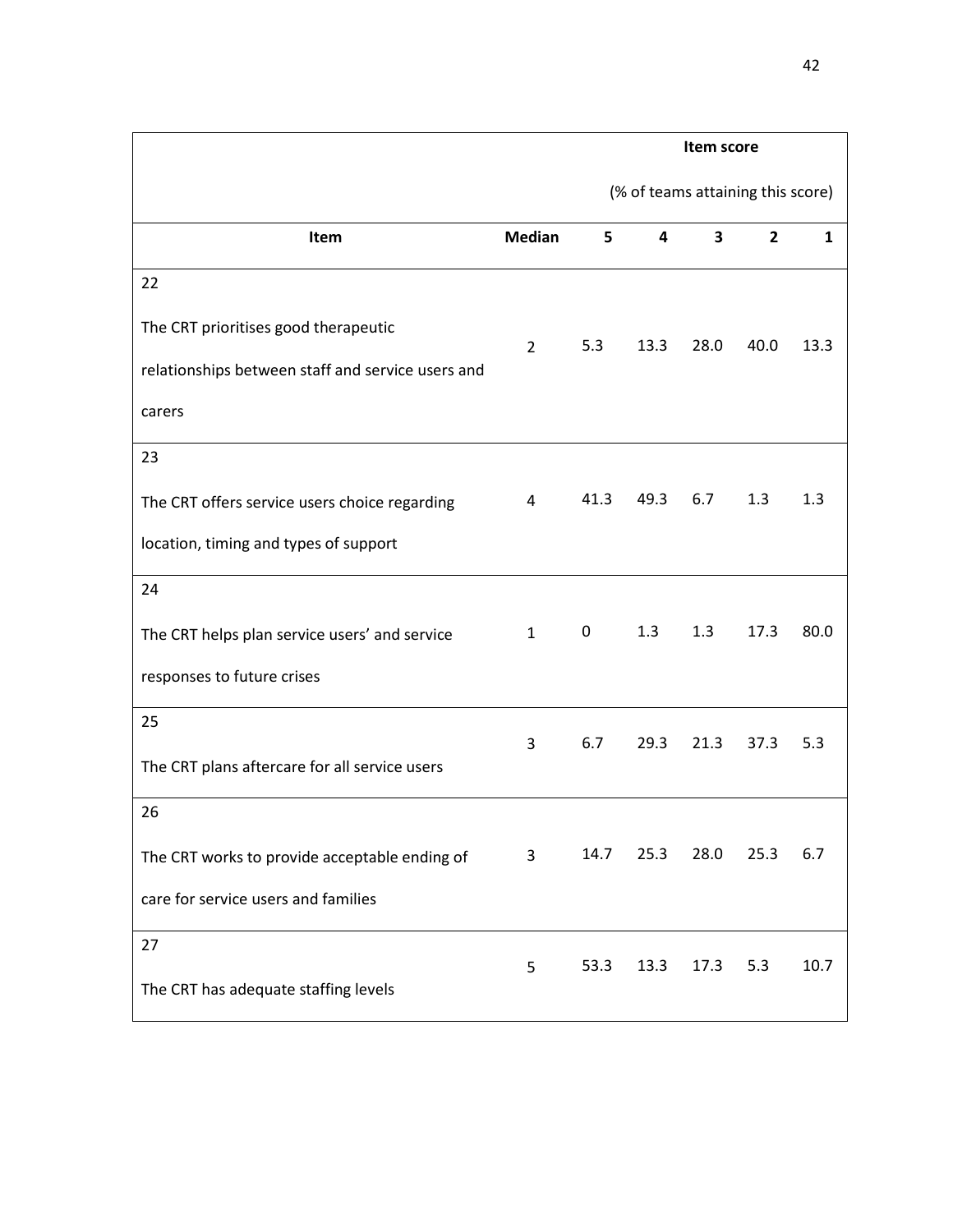|                                                    |                | Item score                        |      |      |              |              |  |
|----------------------------------------------------|----------------|-----------------------------------|------|------|--------------|--------------|--|
|                                                    |                | (% of teams attaining this score) |      |      |              |              |  |
| Item                                               | <b>Median</b>  | 5                                 | 4    | 3    | $\mathbf{2}$ | $\mathbf{1}$ |  |
| 28                                                 |                |                                   |      |      |              |              |  |
| The CRT has a psychiatrist or psychiatrists in the | 5              | 62.7                              | 9.3  | 13.3 | 8.0          | 6.7          |  |
| CRT team, with adequate staffing levels            |                |                                   |      |      |              |              |  |
| 29                                                 | $\overline{2}$ | 9.3                               | 20.0 | 18.7 | 22.7         | 29.3         |  |
| The CRT is a full multi-disciplinary staff team    |                |                                   |      |      |              |              |  |
| 30                                                 |                |                                   |      |      |              |              |  |
| The CRT provides a thorough induction              |                |                                   |      |      |              |              |  |
| programme for new staff and ongoing training       | 3              | 9.3                               | 34.7 | 26.7 | 21.3         | 8.0          |  |
| and supervision in core competencies for CRT       |                |                                   |      |      |              |              |  |
| staff                                              |                |                                   |      |      |              |              |  |
| 31                                                 |                |                                   |      |      |              |              |  |
| The CRT has comprehensive risk assessment and      |                |                                   |      |      |              |              |  |
| risk management procedures, including              | $\overline{2}$ | 26.7                              | 8.0  | 0    | 37.3         | 28.0         |  |
| procedures for safeguarding children and           |                |                                   |      |      |              |              |  |
| vulnerable adults living with CRT service users    |                |                                   |      |      |              |              |  |
| 32                                                 |                |                                   |      |      |              |              |  |
| The CRT has systems to ensure the safety of CRT    | 5              | 56.0                              | 33.3 | 5.3  | 4.0          | 1.3          |  |
| staff members                                      |                |                                   |      |      |              |              |  |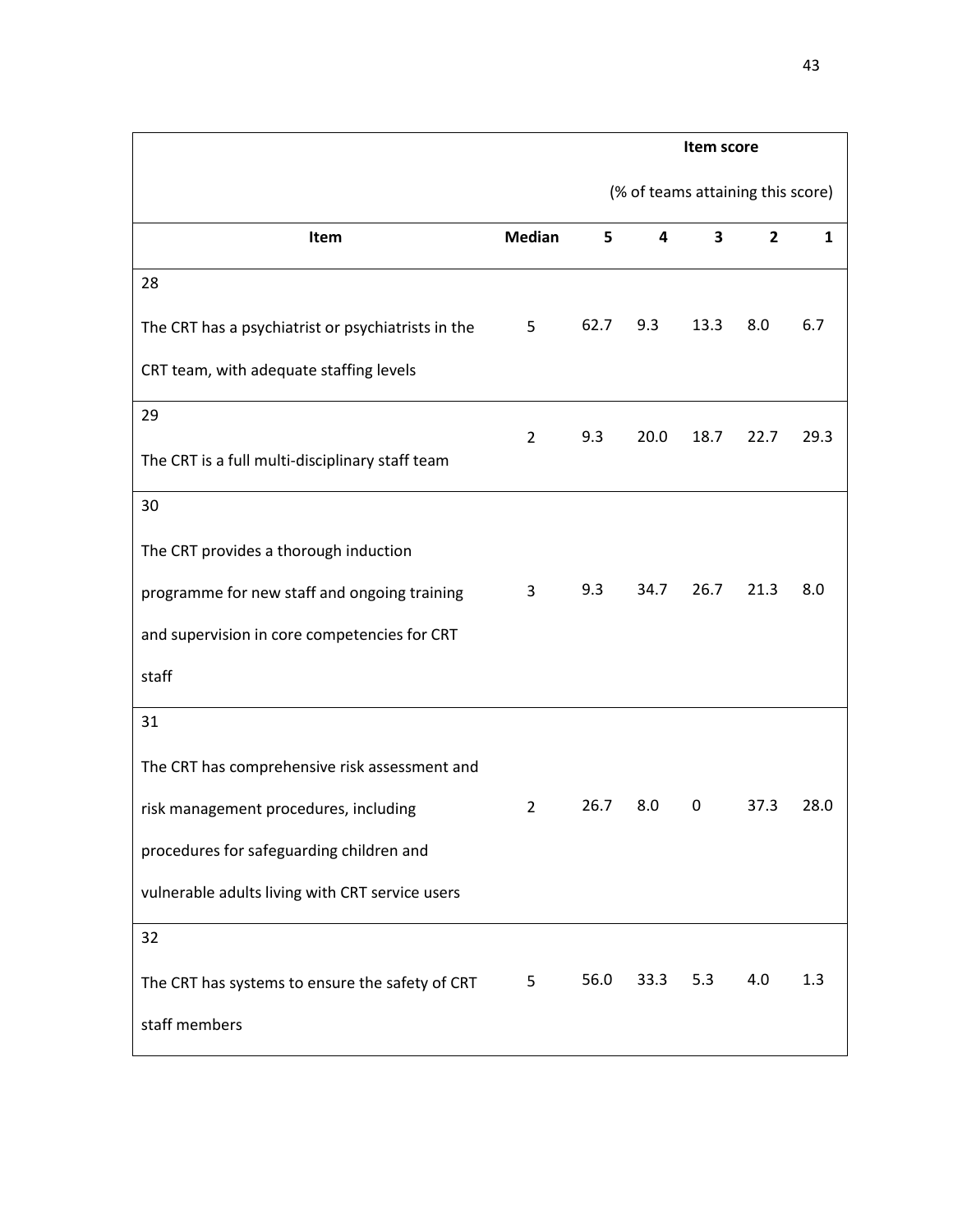|                                                     |               | Item score                        |      |      |                |              |  |
|-----------------------------------------------------|---------------|-----------------------------------|------|------|----------------|--------------|--|
|                                                     |               | (% of teams attaining this score) |      |      |                |              |  |
| Item                                                | <b>Median</b> | 5                                 | 4    | 3    | $\overline{2}$ | $\mathbf{1}$ |  |
| 33                                                  |               |                                   |      |      |                |              |  |
| The CRT has effective record keeping and            |               |                                   |      |      |                |              |  |
| communication procedures to promote                 | 4             | 8.0                               | 57.3 | 28.0 | 5.3            | 1.3          |  |
| teamwork and information sharing between CRT        |               |                                   |      |      |                |              |  |
| staff                                               |               |                                   |      |      |                |              |  |
| 34                                                  |               |                                   |      |      |                |              |  |
| The CRT works effectively with other community      | 3             | 21.3                              | 14.7 | 32.0 | 22.7           | 9.3          |  |
| services                                            |               |                                   |      |      |                |              |  |
| 35                                                  |               |                                   |      |      |                |              |  |
| The CRT takes account of equality and diversity in  | 4             | 6.7                               | 44.0 | 26.7 | 21.3           | 1.3          |  |
| all aspects of service provision                    |               |                                   |      |      |                |              |  |
| 36                                                  |               |                                   |      |      |                |              |  |
| The CRT has systems to provide consistency of       | $\mathcal{P}$ | 2.7                               | 13.3 | 28.0 | 34.7           | 21.3         |  |
| staff and support to a service user during a period |               |                                   |      |      |                |              |  |
| of CRT care                                         |               |                                   |      |      |                |              |  |
| 37                                                  |               |                                   |      |      |                |              |  |
| The CRT can access a range of crisis services to    | $\mathbf{1}$  | 6.7                               | 1.3  | 10.7 | 25.3           | 56.0         |  |
| help provide an alternative to hospital admission   |               |                                   |      |      |                |              |  |
| for service users experiencing mental health crisis |               |                                   |      |      |                |              |  |